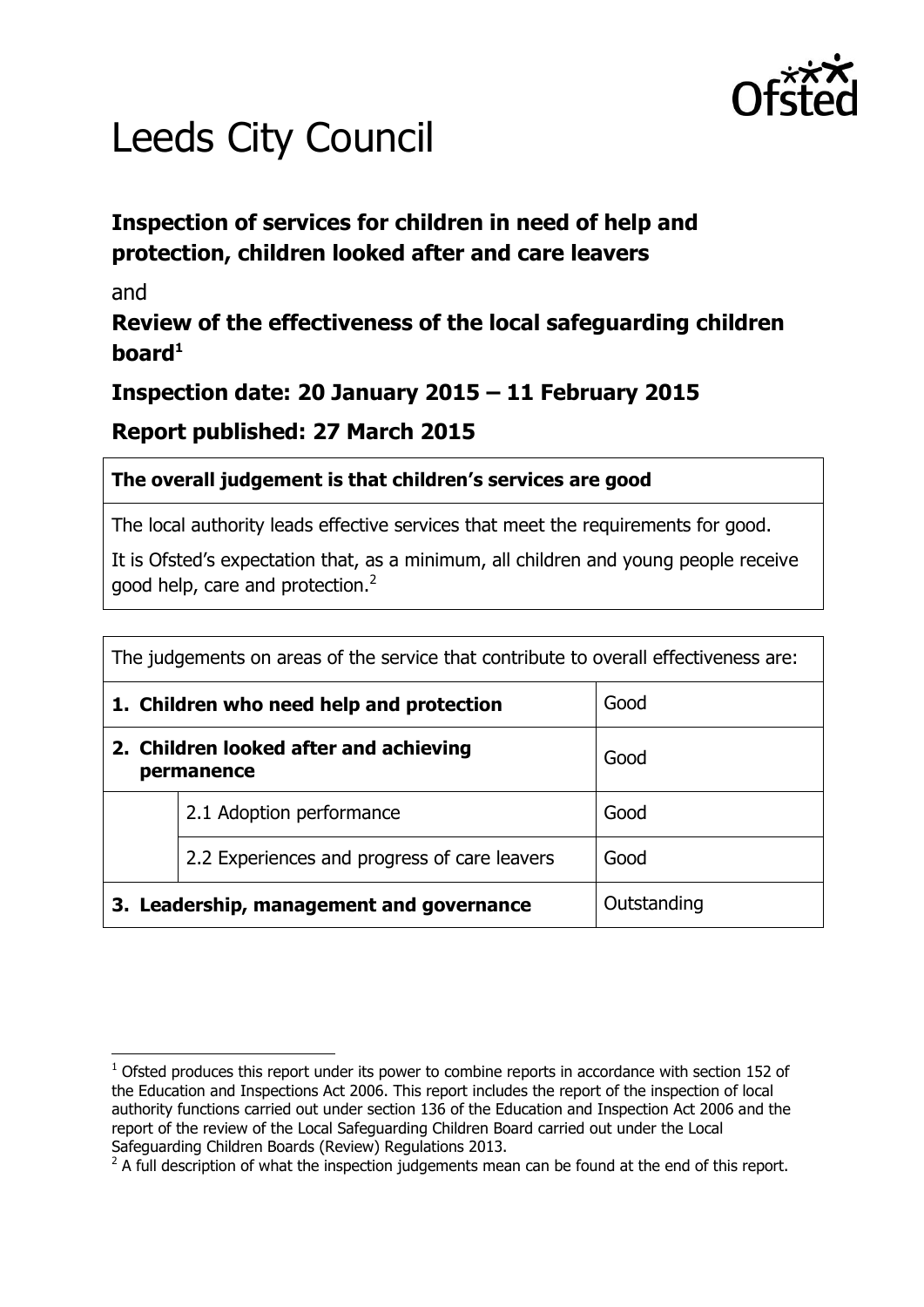

# **Contents**

| The local authority                             | 3  |
|-------------------------------------------------|----|
| Summary of findings                             | 3  |
| What does the local authority need to improve?  | 4  |
| Areas for improvement                           | 4  |
| The local authority's strengths                 | 5  |
| Progress since the last inspection              | 7  |
| Summary for children and young people           | 10 |
| Information about this local authority area     | 11 |
| Inspection judgements about the local authority | 13 |
|                                                 |    |
| The Local Safeguarding Children Board (LSCB)    | 49 |
| Summary of findings                             | 49 |
| What does the LSCB need to improve?             | 50 |
| Areas for improvement                           | 50 |
| Inspection judgement about the LSCB             | 50 |
| What the inspection judgements mean             | 56 |
| The local authority                             | 56 |
| The LSCB                                        | 56 |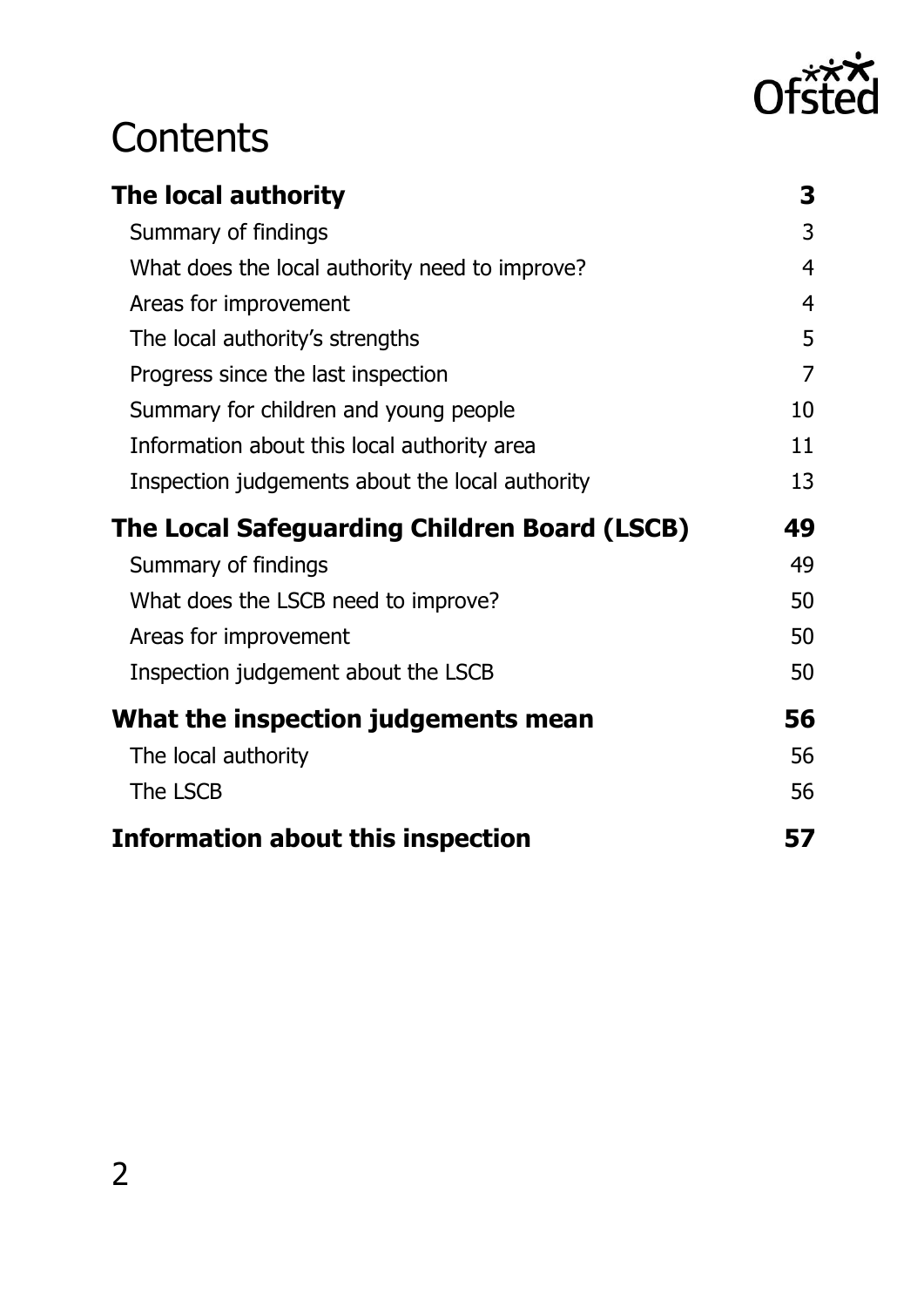

# <span id="page-2-0"></span>**The local authority**

# <span id="page-2-1"></span>**Summary of findings**

#### **Children's services in Leeds are good because:**

Leadership and management

- Children's services in Leeds benefit from outstanding, inspirational and confident operational and political leadership. The 'Child Friendly' Leeds ambition has crossparty political support, reflected in ongoing investment in Children's Services despite the challenging financial context.
- The local authority has taken a thoughtful and methodical approach to improvement and has followed the child's journey. Firm foundations underpin the effectiveness of services. Leeds has placed a considerable emphasis on creating an environment where good quality social work can flourish. Further work is now needed to ensure consistency and quality in practice across the city.

#### Quality of practice

- There have been significant improvements in every part of the local authority's arrangements for safeguarding children and young people. Risk and harm are responded to in a timely, assured and well-coordinated way. There are extensive early and targeted help services available to families at the first emergence of a problem, delivered by knowledgeable, confident and well-trained practitioners.
- Assessments are informed by direct work with children, young people and their families, with good analysis of their circumstances. The authority and professionals across the city put children and young people at the heart of their work, and children are seen and spoken to as appropriate.
- There is a robust and well-coordinated response to children who are missing and/or at risk of experiencing child sexual exploitation.
- Decisions made to look after children and young people are appropriate. Robust assessments and innovative support methods with strong management oversight ensure that delay is avoided if children's circumstances do not improve. Children and young people live in safe, stable and appropriate homes and have sustained relationships with social workers and carers who know them well.
- Adoption as a permanency option is considered early for children where care proceedings are being initiated. The local authority has substantially reduced the number of children waiting to be adopted, with 112 children adopted in the last year.
- Services for care leavers are good. Strong multi-agency partnerships have improved outcomes in education, employment and training. Care leavers have access to a wide range of suitable and supported accommodation and are well supported by tenacious staff.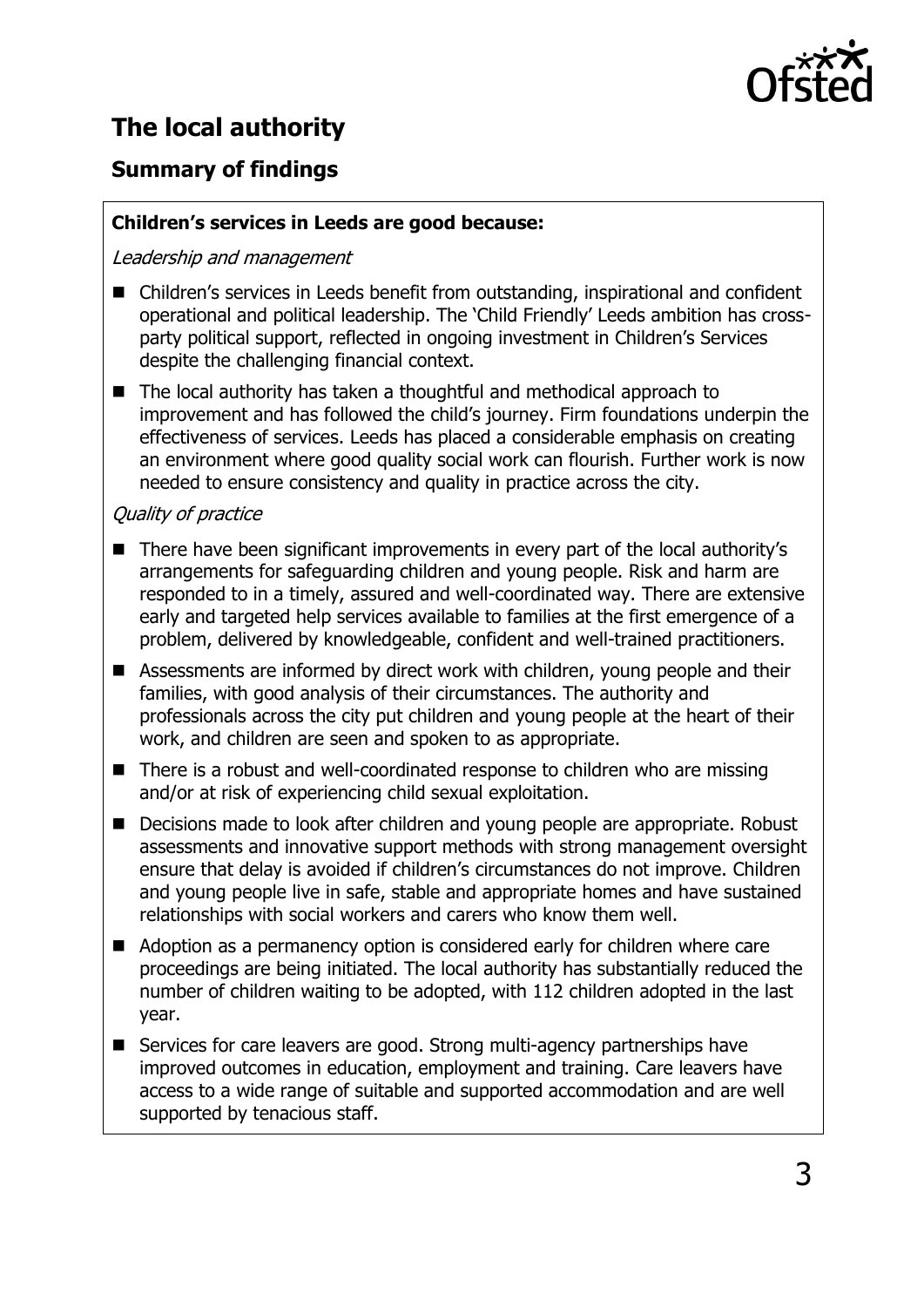

# <span id="page-3-0"></span>**What does the local authority need to improve?**

There are no priority or immediate actions.

#### <span id="page-3-1"></span>**Areas for improvement**

#### Leadership, Management and Governance

- 1. Extend the reach of the outcomes-based accountability approach, so that outcomes are clearly identified in all children's written plans to improve children's and families' lives and inform service development.
- 2. Ensure that all frontline managers and staff fully understand the capability of the electronic recording system, in order that they can produce reports that help them to effectively understand their performance and further drive improvements in the quality of services offered to children and their families.
- 3. Further embed the culture of continuous professional development by ensuring that managers agree challenging learning goals with social workers as part of the appraisal cycle, and reinforce this through regular, reflective supervision.

#### Help and protection

- 4. Ensure that assessments, plans and formal meetings consistently give attention to the individual characteristics of children and their families, for example, ethnicity, culture, faith, gender.
- 5. Improve agency attendance at all initial child protection meetings to improve the identification of risk, and plans to ensure children's safety; in particular, that of police, general practitioners and mainstream midwifery services.
- 6. Improve access and waiting times for CAMHS for children in need of help and protection.

#### Looked After children

- 7. Ensure that findings from return home interviews are collated and analysed at a strategic level in order to understand the reasons why young people go missing, and any emerging trends and themes that can inform future service planning.
- 8. Ensure that all foster carers have access to training in child sexual exploitation.
- 9. Ensure that schools are held to account for their use of the pupil premium in optimising the attainment of children looked after.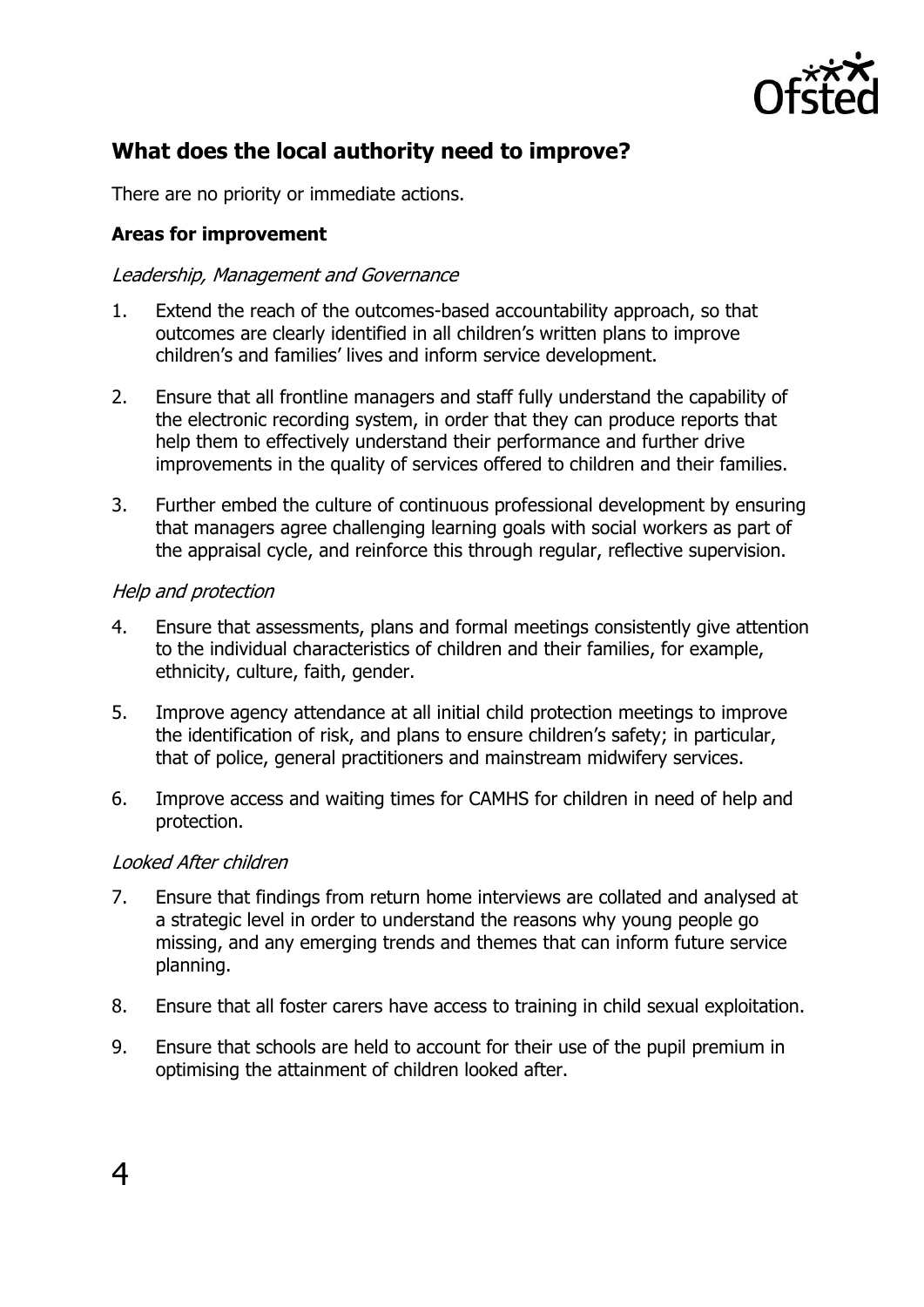

- 10. Improve the current care planning format to make it easier to understand the long-term goals for children and young people, and enhance their ability to understand what is happening to them.
- 11. Improve Personal Education Plans, ensuring that they contain SMART targets which can be used to drive sustained improvement in pupils' performance.

#### Adoption

- 12. Ensure that all post-adoption support plans are measurable and outcome based.
- 13. Ensure that 'later in life' letters are personal, and that the language used is easily understood.

#### Care leavers

- 14. Improve Pathway Plans so that they contain the detail needed regarding specific targets and outcomes for young people.
- 15. Ensure that all young people have information in relation to their health history and about their entitlements.

### <span id="page-4-0"></span>**The local authority's strengths**

- 16. Children and young people are at the heart of the city's 'growth strategy'. This is articulated in the council's ambition to be recognised as one of the world's first Child Friendly Cities. Safeguarding children and young people is a key priority within this strategy and the Leeds approach is underpinned by strong governance arrangements and committed city-wide partnerships.
- 17. 'Three obsessions' have become the main focus for improvement across the local authority and the partnership, all of which are evidencing improved outcomes for children and young people. The three 'obsessions' are to safely reduce the number of children and young people becoming looked after, to improve young people's life chances through better attendance at school, and to improve the provision of education, employment and training opportunities for all young people.
- 18. Leeds' have successfully integrated local authority, health and third sector services which have evolved into a new early help service, underpinned by the 'Best Start' strategy. Multi-agency, locality 'cluster' arrangements ensure that good and effective use is made of local partnerships – particularly children's centres and learning settings.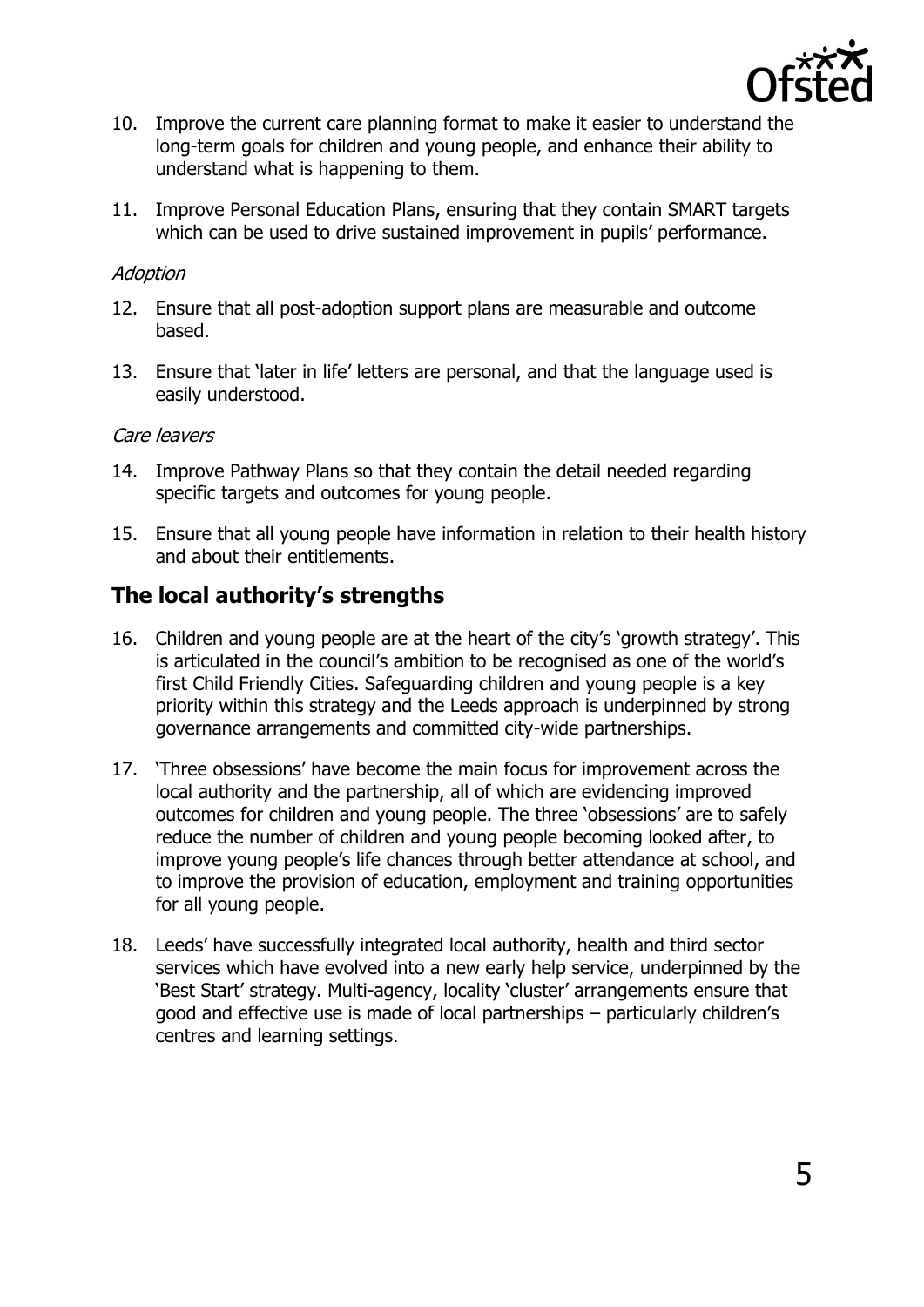

- 19. A unique investment and commitment to 'Restorative Practices' is having a transformational impact on culture and professional practice across both the social work service and the Children's Partnership. This places children, young people and their families at the heart of the decisions which affect them. It is based on the theory that positive outcomes are more likely to be achieved when those in authority do things with children and families, rather than to them or for them. It is successfully challenging traditional social work approaches and is supporting families' own capacity to respond to identified concerns themselves. During the inspection, the authority secured government innovation funding to expand its restorative approach, predicated on the Family Group Conferencing (FGC) model.
- 20. The 'front door' has been transformed into a strong and robust set of safeguarding arrangements underpinned by a comprehensive use of research and intelligence-led 'action learning'. A large-scale restructuring of social work services into a locality model, based around 25 multi-agency clusters, is steadily improving the recruitment, retention and professional development of good quality social work staff. A clear career structure and a comprehensive workforce development programme have reduced dependency on agency and temporary staff and raised the status of social work across the city.
- 21. The local authority's commitment to becoming a learning organisation has been helped by a service and partnership-wide commitment to the use of Outcomes Based Accountability (OBA). Multi-Systemic Therapy (MST) has developed from an early pilot to three area teams covering the city. In 2013, Leeds established two additional MST teams, one focusing on child abuse and neglect and the other offering services to young people leaving care or custody.
- 22. Leeds has a successful Families First programme. It draws on a restorative approach and strong multi-agency partnerships, to create a single plan for a family with a clearly-allocated lead practitioner. Inspectors have seen evidence of a positive impact on school attendance, crime reduction and employment.
- 23. Each of the three districts also benefit from a Family Intervention Service (FIS), which provides intensive, time-limited support for families with a number of additional needs. This includes where there is violence in the family, parental mental health issues, parental substance misuse, and/or children's poor school attendance. Practitioners are offering a range of practical support to parents and families, including access to parenting classes, individual work to address specific needs and vulnerabilities and help with establishing effective routines in the home, for example at bedtimes or to get children ready for school. Parents who spoke to inspectors feel that this help is effective and has made a difference to their lives.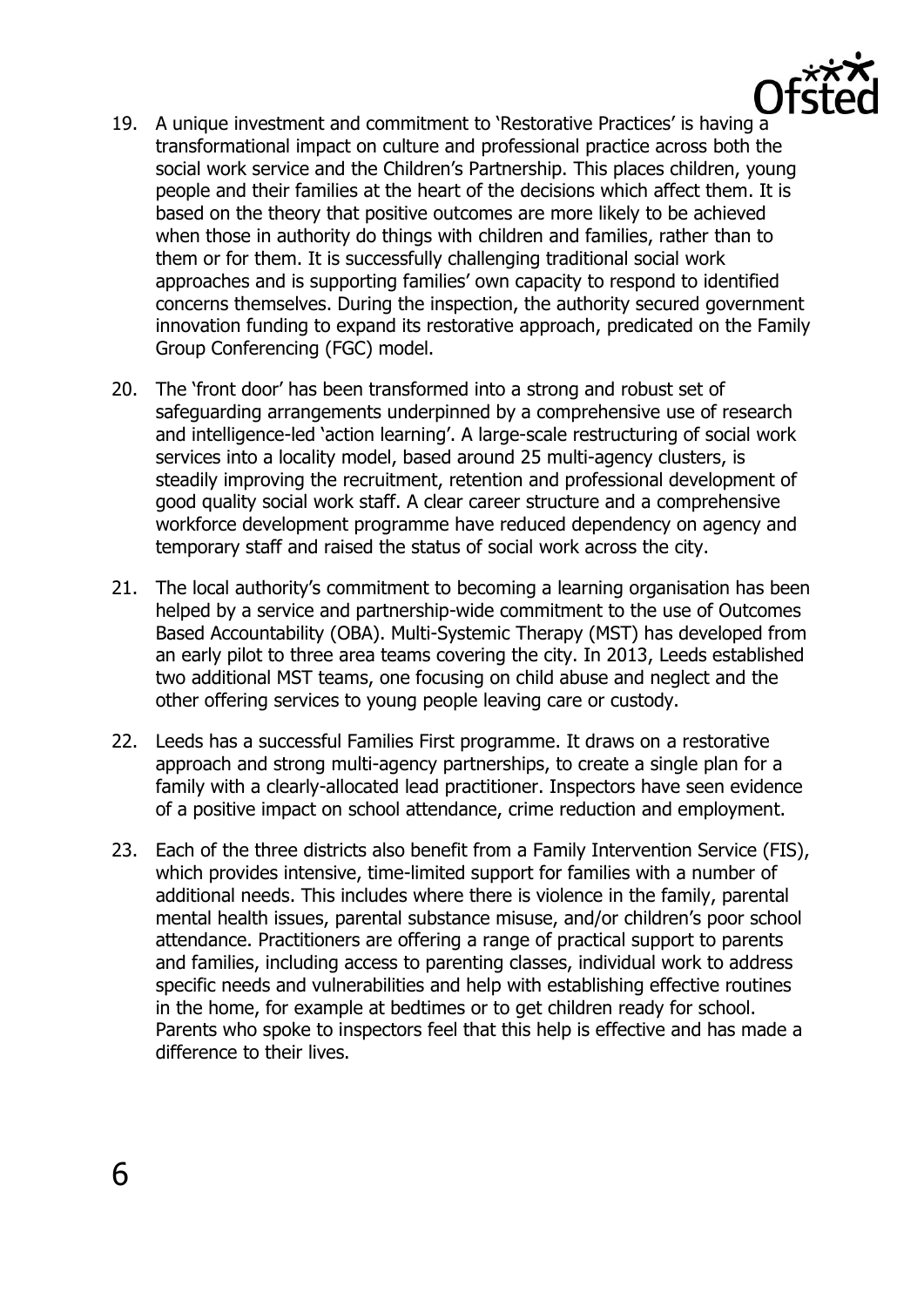

24. The Youth Offending Service (YOS) holds the Restorative Justice Service Quality Mark and has recently won two national awards for its innovative work with girls and young women. A pioneering programme works with adolescent perpetrators of domestic violence. The YOS hosts the resettlement consortium in South and West Yorkshire, a key part of the Government's Transforming Youth Custody programme.

### <span id="page-6-0"></span>**Progress since the last inspection**

- 25. In July 2009, the unannounced inspection of contact, referral and assessment arrangements found that Leeds Children's Services did not adequately safeguard children. In January 2010, inspection of Safeguarding and Looked After Children's services found safeguarding inadequate. Services to children looked after were adequate. In March 2010, a Government Improvement Notice was placed on Leeds and an Improvement Board was established. A wholesale service restructure began. A new Senior Leadership Team was appointed and a clear strategic vision for children's services in the city was developed: Child Friendly Leeds.
- 26. The Child and Family Assessment was launched in 2012, which coincided with the introduction of a new electronic information system. A dedicated voice and influence team was created to work alongside the social work service, which has strengthened the voices of children, young people and their families in decisions which affect them. In the autumn of 2011, the implementation of Early Start Teams began integrating children's centre and health practitioners.
- 27. The Department for Education (DfE) lifted the Improvement Notice in December 2011 and the Improvement Board was dissolved. The Chair's final letter to the Under Secretary of State said that Leeds has placed Children's Services 'right at the top of its priorities'. Since then, the development of a clear and ambitious vision has fostered a relentless focus on continuous improvement.
- 28. An outcomes based accountability (OBA) approach to monitoring the impact of services for children and families has been implemented. Together with the considerable strengthening of management practice, this is creating a culture of high support and high challenge across the service. The local authority has firmly embedded a culture of learning and improvement in strategic planning and operational thinking.
- 29. A refreshed workforce strategy strongly focuses on continual professional development, and has established clear career pathways for social workers and increased capacity. This has resulted in improved workforce stability and strengthened relationships between social workers, children and their families.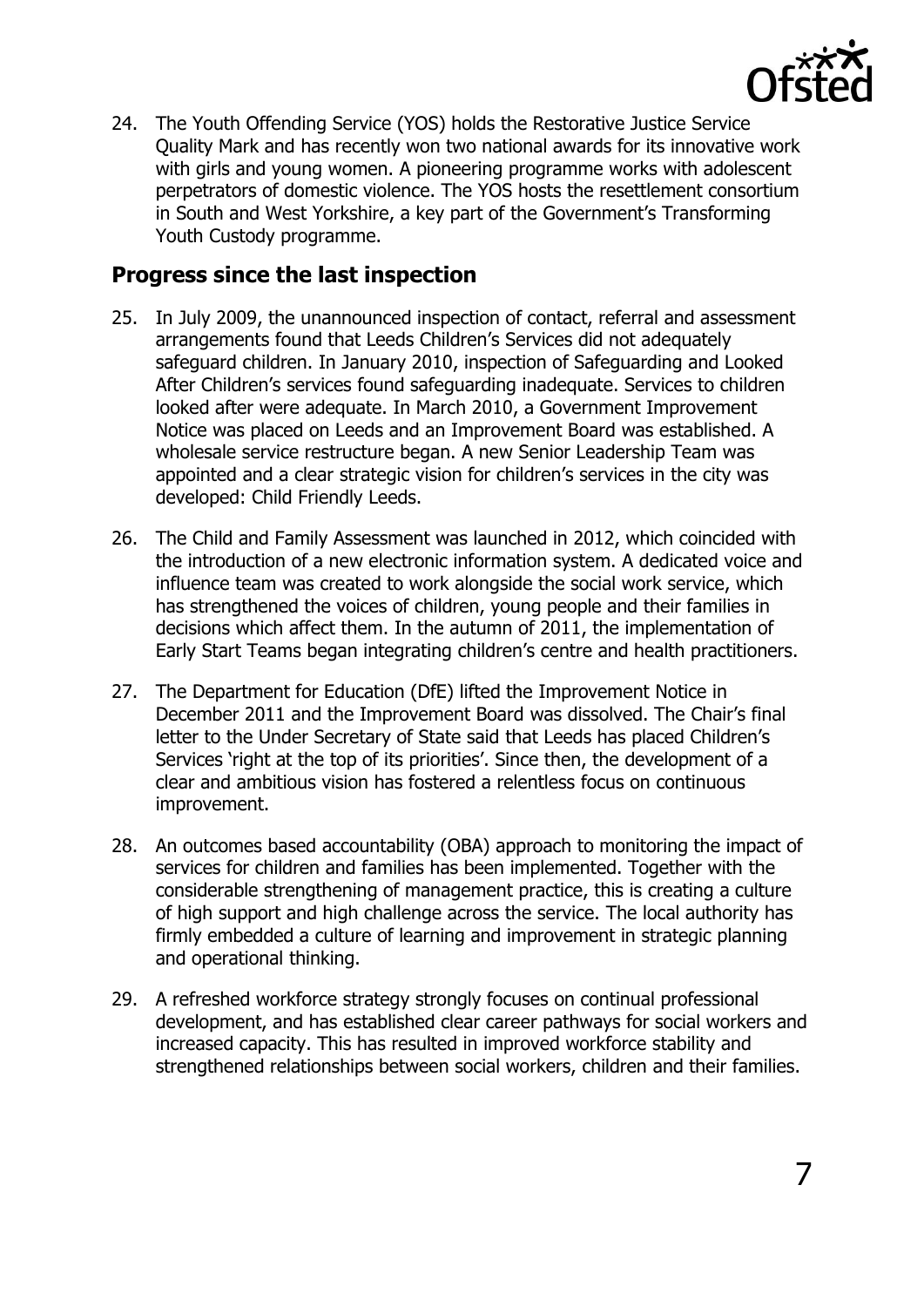

- 30. A clear and comprehensive performance management and quality assurance framework, 'Journey to Better Outcomes', is now in place. Partners across the city demonstrate an increasing understanding of the issues affecting specific families and communities, and their responsibilities to contribute to improving outcomes for children and young people.
- 31. A dedicated Looked After Children's Service has been created, bringing together children looked after, care leavers, fostering and adoption services under one head of service. The single pathway planning team was replaced by six specialist teams for looked after children age 13 and above. This increased the capacity of the service, but also brought social workers and personal advisors together which has given additional priority to the needs of looked after children. Since then, three additional teams have been created to reduce caseloads and improve outcomes for looked after children and care leavers. Services to foster carers have been significantly enhanced, and there has been considerable investment in services for care leavers.
- 32. The return of services for schools into the local authority from Education Leeds three years ago provided opportunities to reconfigure and develop services to raise aspirations of looked after children and care leavers, and to ensure better outcomes for them. This included the creation of a dedicated looked after children's service and a head teacher of a virtual school to ensure a tight focus on driving improvements in services for looked after children. Actions taken, together with the development of partnerships with school leaders and targeted services, are making their mark, as can be seen in the improvements in attendance and achievements of primary school pupils. There has also been an improvement in GCSE results and in the number of care leavers moving on successfully into education, training or employment.
- 33. In March 2013 a city-wide Family Group Conferencing (FGC) service was launched. In February 2014, the local authority budget confirmed continuing investment in early intervention through an ongoing commitment to keep all children's centres open and to invest in FGC. The Duty and Advice Team has been further enhanced to bring a new approach to contact and referral, encouraging 'conversations' between qualified and experienced practitioners and callers who have concerns about a child. This approach focuses on discussions to determine the best course of action, and explores appropriate prevention and support if a social work service is not required.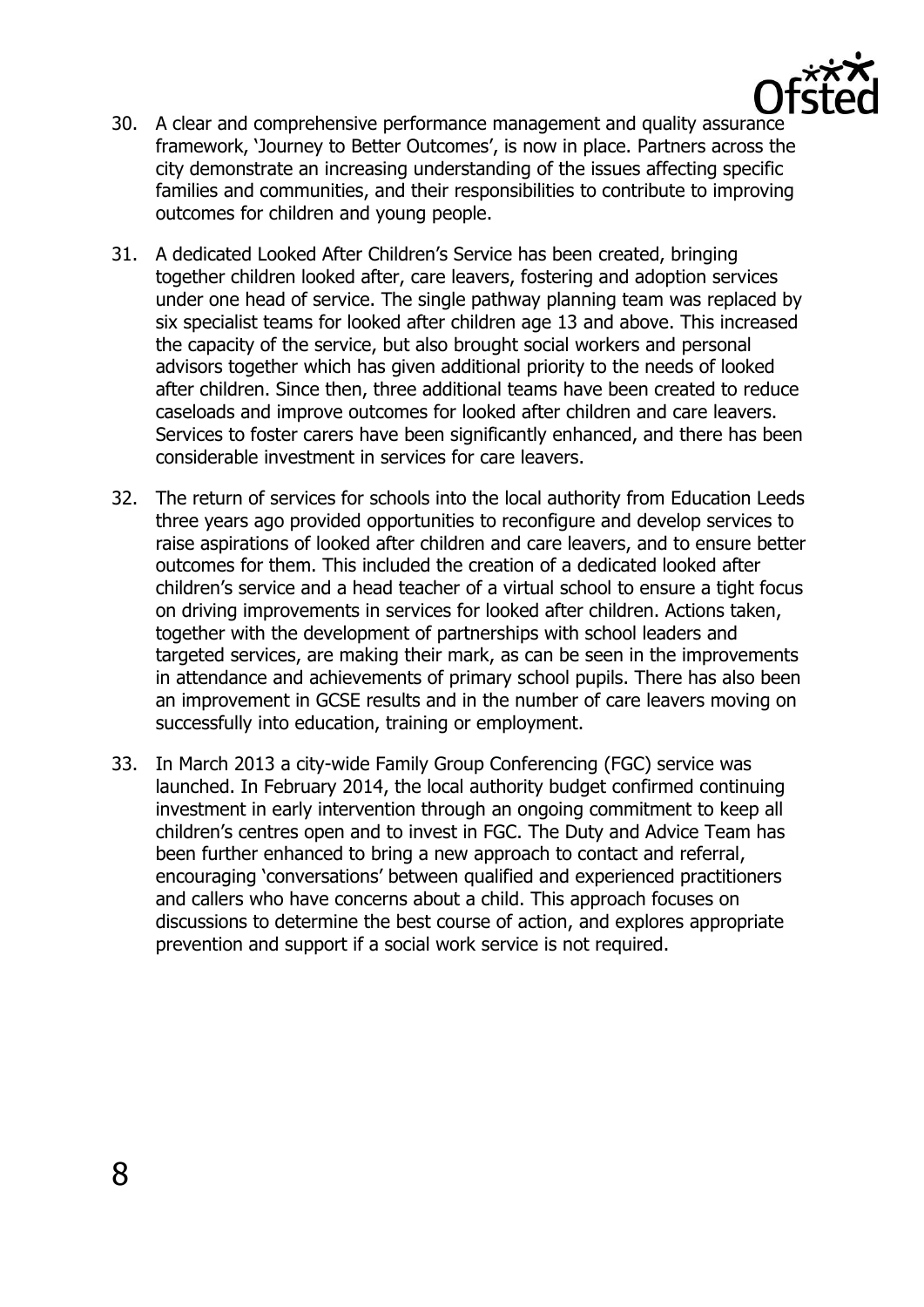

34. Considerable progress has been made over the past two years in tackling child sexual exploitation (CSE). Practitioner awareness training has been rolled out across the partnership. A CSE risk and identification tool, together with a vulnerability risk management plan, supports social workers to analyse a child's vulnerability and risk of sexual exploitation. In 2013 a Child Sexual Exploitation and Missing Coordinator was appointed, based within the Integrated Safeguarding Unit. A CSE project worker was also appointed to work extensively with looked after children and care leavers, providing a clear focus, together with advocacy, access and assertive outreach. This is providing clear support pathways for children and young people identified as being at risk of, or experiencing sexual exploitation.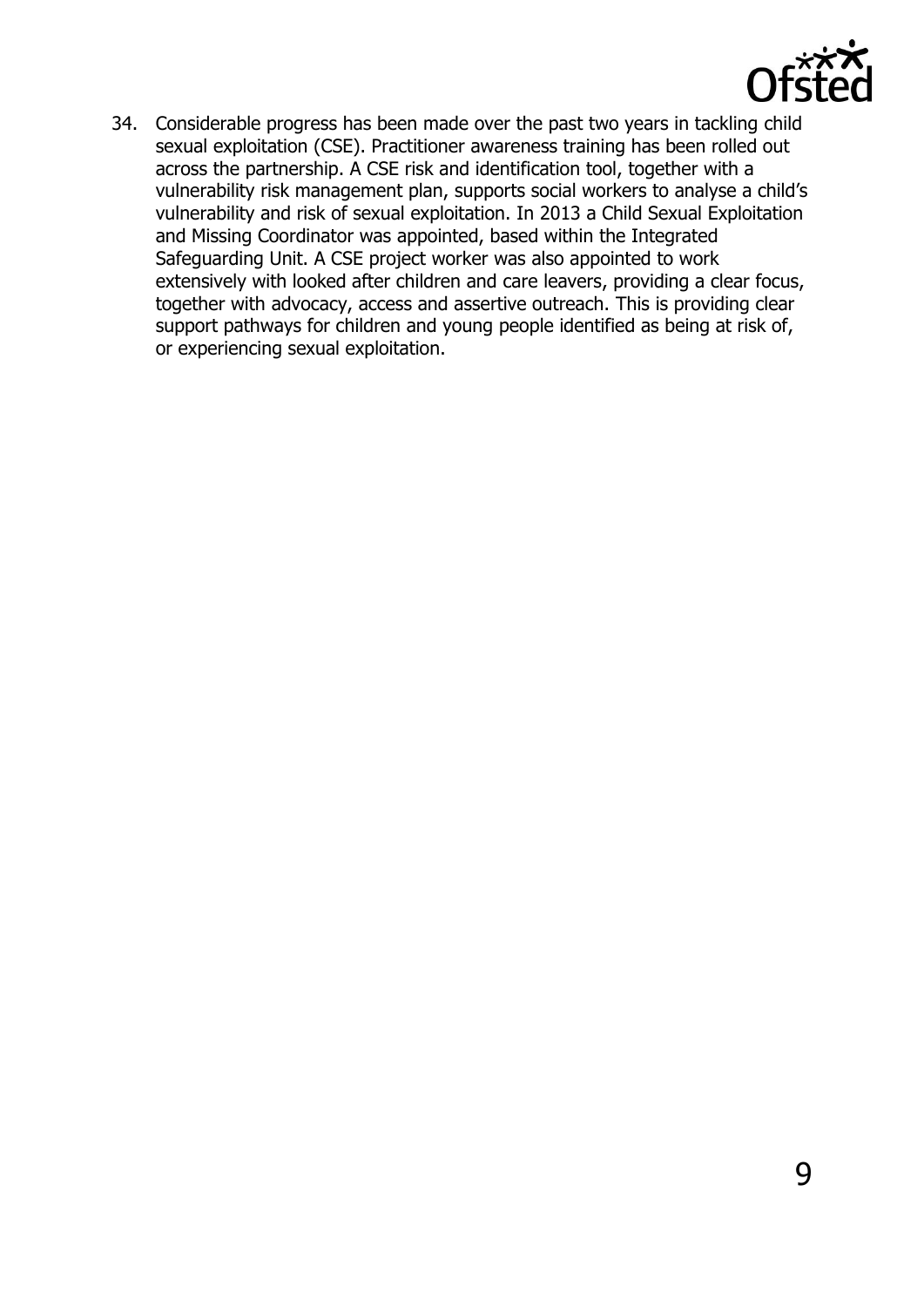

## <span id="page-9-0"></span>**Summary for children and young people**

- When children and young people need help to be safe, there is lots of support available. Social workers, teachers, police, health workers and staff in children's centres now work together in groups across the city called 'Clusters'. This means that families now get help very quickly and that small problems can usually be sorted out before they become big problems.
- **People working with children say that when they are worried about a child or** young person, they can telephone people in the City Council who listen carefully and give them good advice. They say that staff take the right action quickly when there is a risk of a child being unsafe.
- Senior leaders and councillors have a passion to get things right for all children. This is making a positive difference to young people's safety, to their lives at home and to their achievements in school, especially primary schools. Children and young people are spending more days in school, with attendance improving every year.
- Children and young people benefit from social workers who know them well, are committed and skilled and who do not give up on them.
- Children and young people who live with foster carers or live in children's homes are looked after well. If young people want to stay with their foster carers when they reach 18, they are helped to do so if this is what they and their carers want.
- When children need to be adopted this happens quickly. Children are adopted with their brothers and sisters wherever this is possible.
- Social workers and personal advisers for care leavers develop good relationships with children and young people; they listen well and get the right help quickly, but they do not always make it clear in children's and young people's care plans what they are doing to help or how long it will take. Inspectors have asked the council to make sure that they do this better.
- At important meetings about children and their families, social workers always attend, but sometimes the words they use do not help children and their parents to understand what is happening or what they need to do.
- $\blacksquare$  Care leavers are helped to stay where they live until they are ready to move on, and they get good support when they set up home or go to university. Personal advisors help prepare young people to live independently, and help them to plan their education or training or to gain work. Care leavers do not all know what help they can get and do not always have the information they need about their health histories.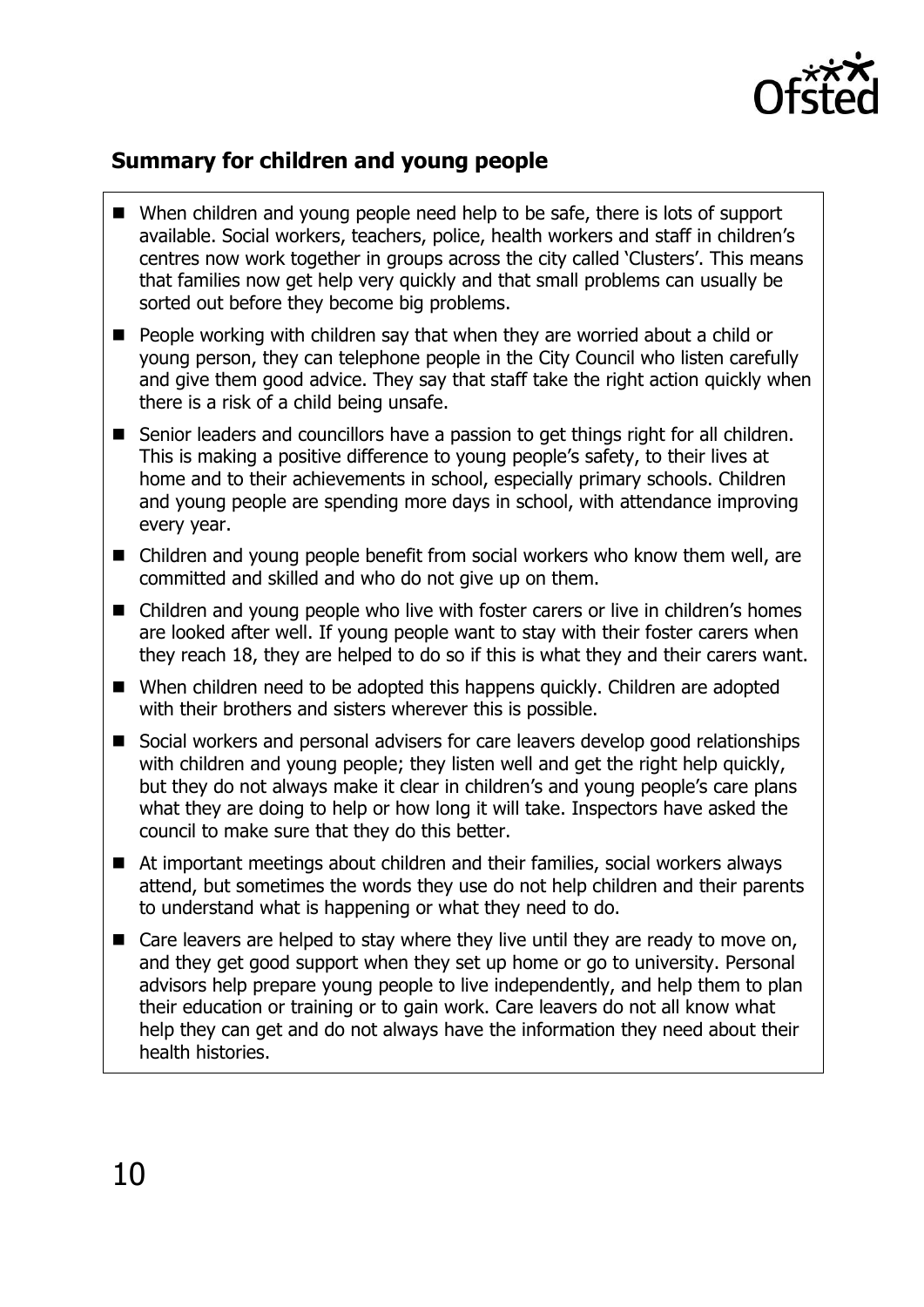

# <span id="page-10-0"></span>**Information about this local authority area**

#### **Children living in this area**

- Approximately 158,000 children and young people under the age of 18 years live in Leeds City. This is 21% of the total population in the area.
- Approximately 22% of the local authority's children are living in poverty
- The proportion of children entitled to free school meals:
	- in primary schools is 20% (the national average is  $17\%$ )
	- in secondary schools is  $17\%$  (the national average is  $15\%$ )
- Children and young people from minority ethnic groups account for 23% of all children living in the area, compared with 22% in the country as a whole.
- The largest minority ethnic groups of children and young people in the area are Pakistani and Black African.
- The proportion of children and young people with English as an additional language :
	- in primary schools is  $18\%$  (the national average is  $19\%$ ).
	- in secondary schools is  $13\%$  (the national average is  $14\%$ ).
- Leeds is a vibrant, diverse and growing city, it covers a mix of large urban and rural areas with the inner city areas typified by a more dense and diverse, and faster-growing population. Leeds has a greater-than-national proportion of areas in the lowest 3, 10 and 20% most deprived areas in the country. Mid-year 2013 Leeds population was approximately 764,000. The overall population has increased by 5.1 per cent since the 2001 Census. The annual number of births in Leeds has increased by a third; from 7,500 in 2000/01 to 10,000 or more for each of the last five years. The make-up of the child population is changing with increases in those eligible for free school meals; those with English as an additional language; and those of black and minority ethnic heritage. There has been an increase in the number of residents that were born overseas.

#### **Child protection in this area**

- At the end of December 2014, 5,610 children had been identified through assessment as being formally in need of a specialist children's service. This is a reduction from 6,974 at the end of March 2014.
- At the end of December 2014, 642 children and young people were the subject of a child protection plan. This is a reduction from 983 at the end of March 2013.
- At end of November 2014, 31 children lived in a privately arranged fostering placement. This is an increase from 17 at end of March 2014.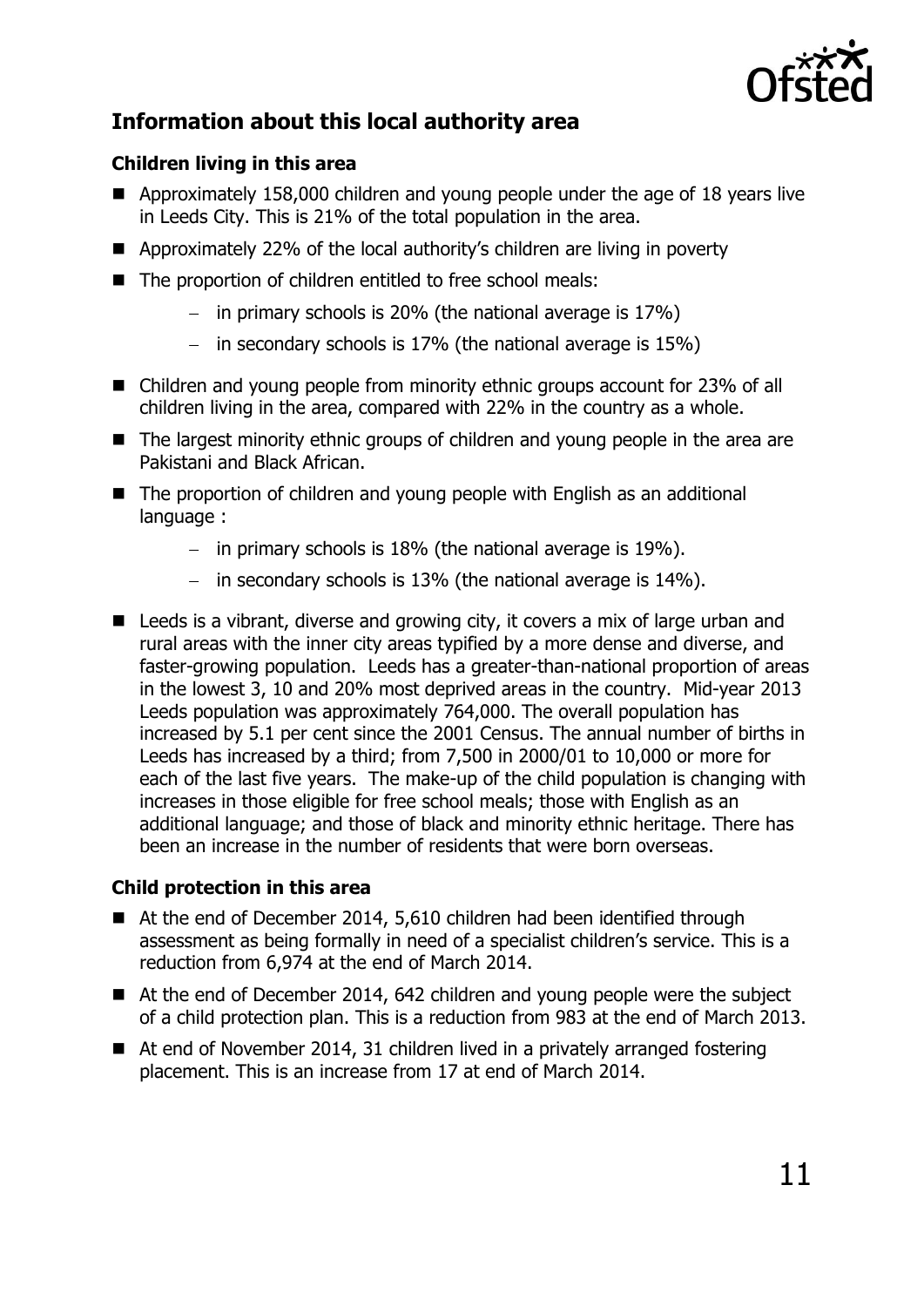

#### **Children looked after in this area**

- At 20th January 2015, 1,294 children were being looked after by the local authority (a rate of 82 per 10,000 children). This is a reduction from 1,340 at the end of March 2014. Of this number:
	- 293 (or 22%) live outside the local authority area
	- 74 live in residential children's homes, of whom 42% live out of the authority area
	- 4 live in residential special schools3, all of whom live out of the authority area
	- 992 live with foster families, 50% of whom are with extended family members; 23% live out of the authority area
	- $-$  107 live with parents, of whom 10% live out of the authority area
	- 14 children are unaccompanied asylum-seeking children.
- $\blacksquare$  In the last 12 months:
	- $-$  there have been 112 adoptions
	- 51 children became subjects of special guardianship orders
	- $-$  440 children ceased to be looked after, of whom 4.1% subsequently returned to be looked after
	- 42 children and young people ceased to be looked after and moved on to independent living between April 2014 up to the end of December 2014. 32 young people are in semi-independent living.
	- no children and young people ceased to be looked after and are now living in houses of multiple occupation.

#### **Other Ofsted inspections**

- The local authority operates 10 children's homes. Six were judged to be good or outstanding in their most recent Ofsted inspection and four adequate. Other information about this area
- The Director of Children's Services has been in post since September 2010.
- The Chair of the Local Safeguarding Children's Board has been in post since July 2010.

 $\overline{a}$ 

 $3$  These are residential special schools that look after children for fewer than 295 days.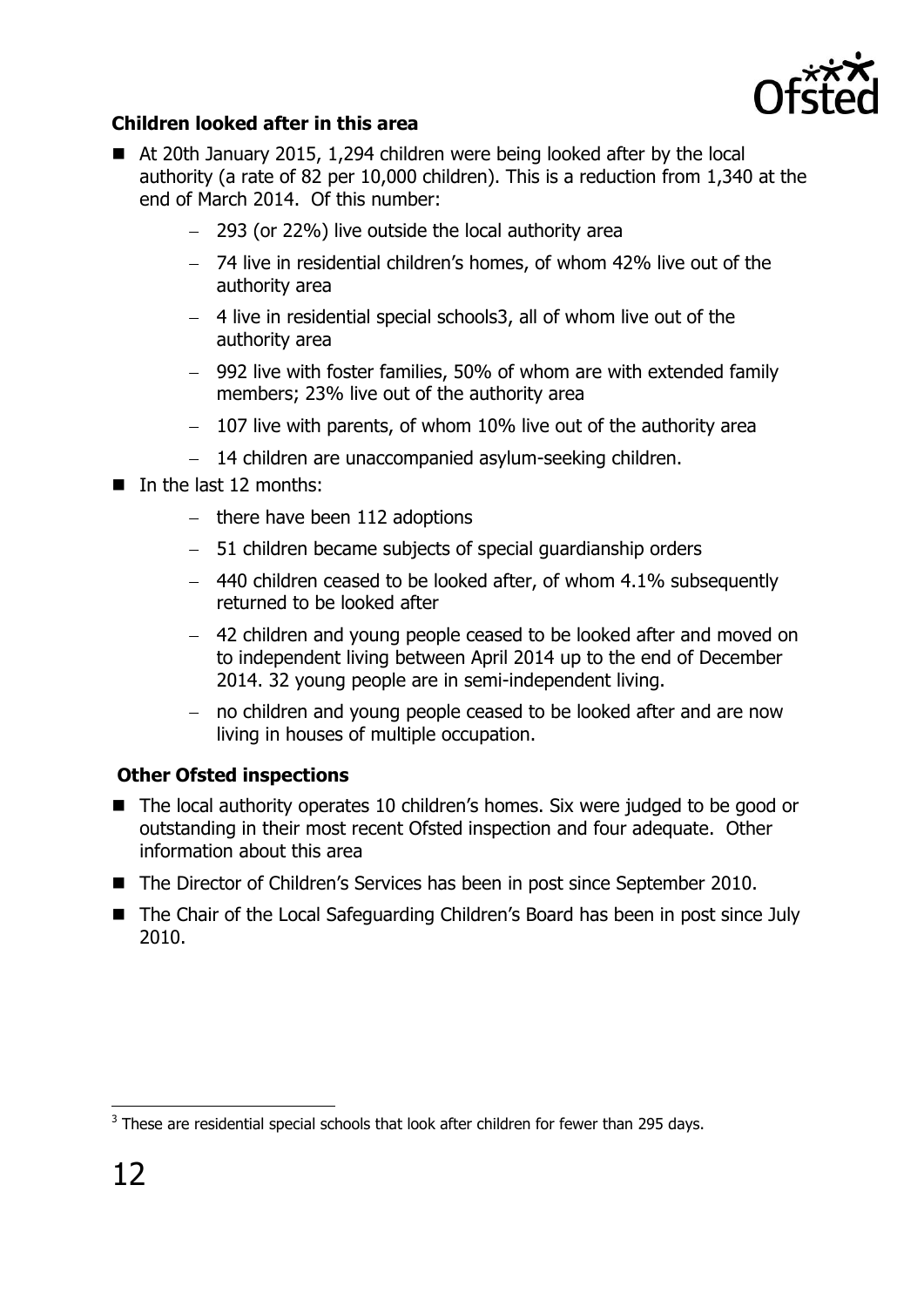

# <span id="page-12-0"></span>**Inspection judgements about the local authority**

| Key judgement                                                            | Judgement grade |
|--------------------------------------------------------------------------|-----------------|
| The experiences and progress of children<br>who need help and protection | Good            |

#### **Summary**

The local authority and key partner agencies have, in recent years, reviewed and improved every part of the arrangements for safeguarding children and promoting their well-being. The strategies, structures and approaches to working with families have resulted in service responses that deliver the widest range of support while strengthening the focus on the protection needs of all children.

Considerable, sustained investment ensures active and well-coordinated help at a local level from the earliest point of need. A well-considered, family-centred approach is supporting many families and engaging family and social networks in achieving safe solutions for children. There is clear evidence of a robust, assertive approach where children are not able to receive sufficient or safe parenting even within the wider family.

Children and their families are increasingly being offered a wide range of services. When need becomes more complex, or concerns for the protection of children arise, there is a clear arrangement for direct contact with an experienced social worker or manager. Thresholds of concern are generally well understood, with direct access and 'professional conversations' readily available to explore any worries for a child. The extent of adult domestic violence, mental health issues and substance misuse is also well understood, and met when necessary with well co-ordinated and extensive range of services.

Risk and harm are responded to in a timely, assured and well-coordinated way. There is a robust and well-coordinated response to children who are missing and/or at risk of experiencing child sexual exploitation. This is informed by an effective sharing of information and intelligence between all key agencies. When concerns reduce, support is effective in sustaining the changes made.

Children are at the heart of child protection enquiries as well as all assessments and plans. They are seen and spoken to or observed where appropriate. There is a developing advocacy service and a revised toolkit for gaining their wishes and feelings. Protection and other plans identify risks and concerns well. When change does not take place, decisive action is then taken to ensure a safe upbringing for children.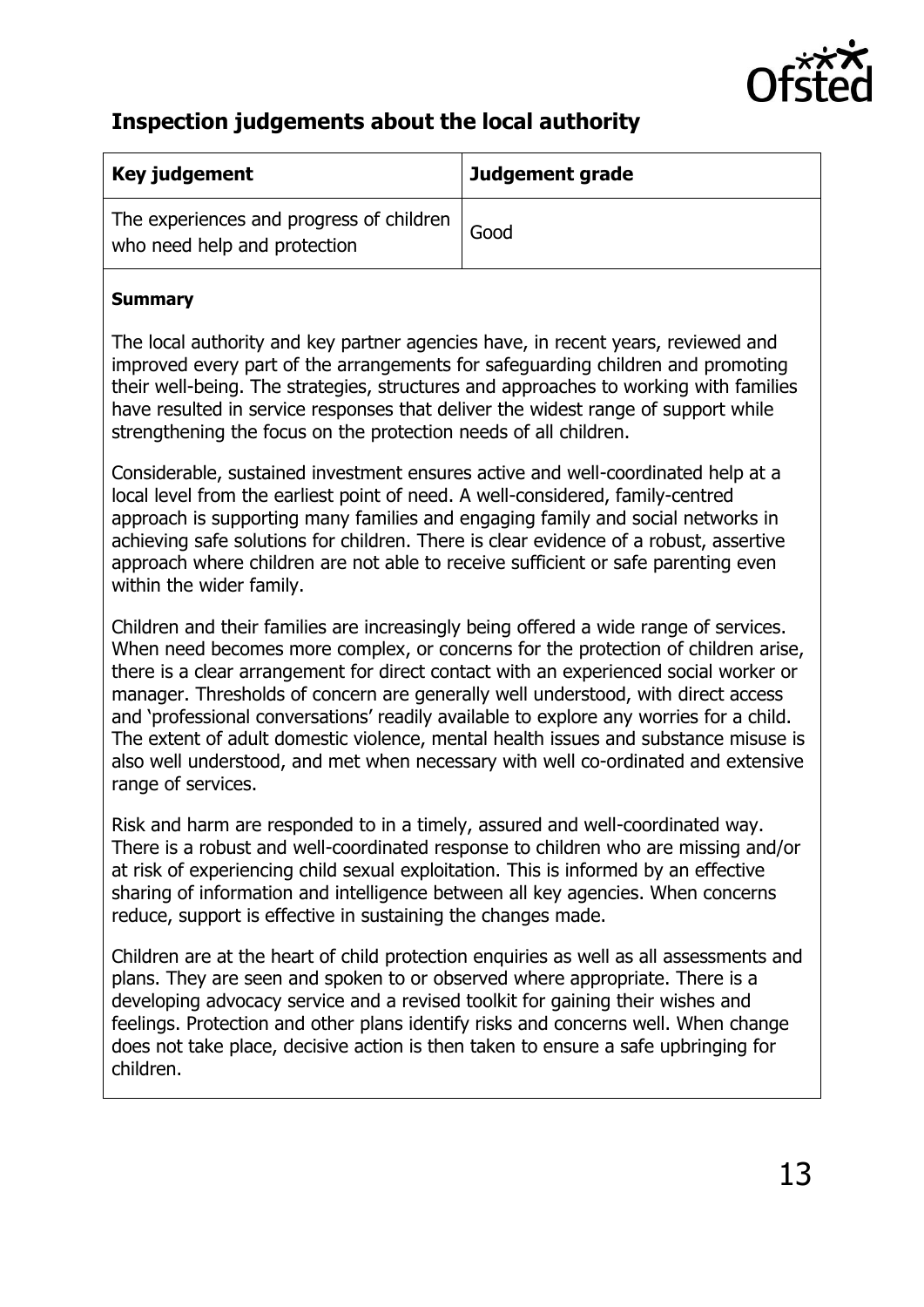

- 35. Children and young people are at the heart of the work of professionals across the city. Social workers are persistent in seeking to engage children. They know the children well, seeing them alone where appropriate, and assessing their experiences within their family. A well-coordinated locality and cluster approach results in early identification and extensive work with families according to need.
- 36. Thresholds for early and targeted help are appropriate. The approach adopted and agreed across agencies within the area, and well supported by the LSCB, provides open access for all to discuss concerns, and especially for agencies to engage in a 'professional conversation' to explore their worries. This has led to a marked increase in the use of the Common Assessment Framework (CAF), with 500 additional assessments in 2013-14. This represented a 32% increase on the 2012–13 performance. Early help assessments and plans are mostly clear and continue to improve, with families being engaged well throughout. It is acknowledged that further improvement is needed in the quality of assessments, in particular in relation to the need for clearer timescales within plans.
- 37. Substantial investment in an extensive network of early and targeted help, along with coordination at a very local level, is a cornerstone of the public service approach across the area. Adopting a restorative approach, extensive and effective use is made of family group conferencing (FGC), multi-systemic therapy (MST) and family intervention services (FIS) to achieve early support, early change and early improvement. These services are well-established and delivered by confident, knowledgeable, well-trained and supported practitioners. Parents who spoke to inspectors feel that this help is effective and has made a difference to their lives.
- 38. Between April and December 2014, 567 Family Group Conferences were held for families; 319 where children were aged five or under, including unborn babies, and 248 for children and young people between the ages of 6 and 17. In this period, 249 children were safely and appropriately supported to remain within their families. There is clear evidence of continuous strengthening of partnerships between schools, police, health and the voluntary sector, supported by the children's social work service. The targeted services are aligned, along with locality social work teams and early help 'clusters' (25) and children's centres (56), with considerable individual and shared commitment to providing help and support. Variation in the performance of localities and clusters, inevitable in areas with different rates of social mobility, is understood and closely monitored by senior managers.
- 39. Schools' commitment is highly active, evidenced by the use of 'top-sliced' funding from their designated schools grant. The police also provide active support at the locality level through 23 safer schools officers based on-site across a range of secondary schools and specifically named community support officers across all primary schools.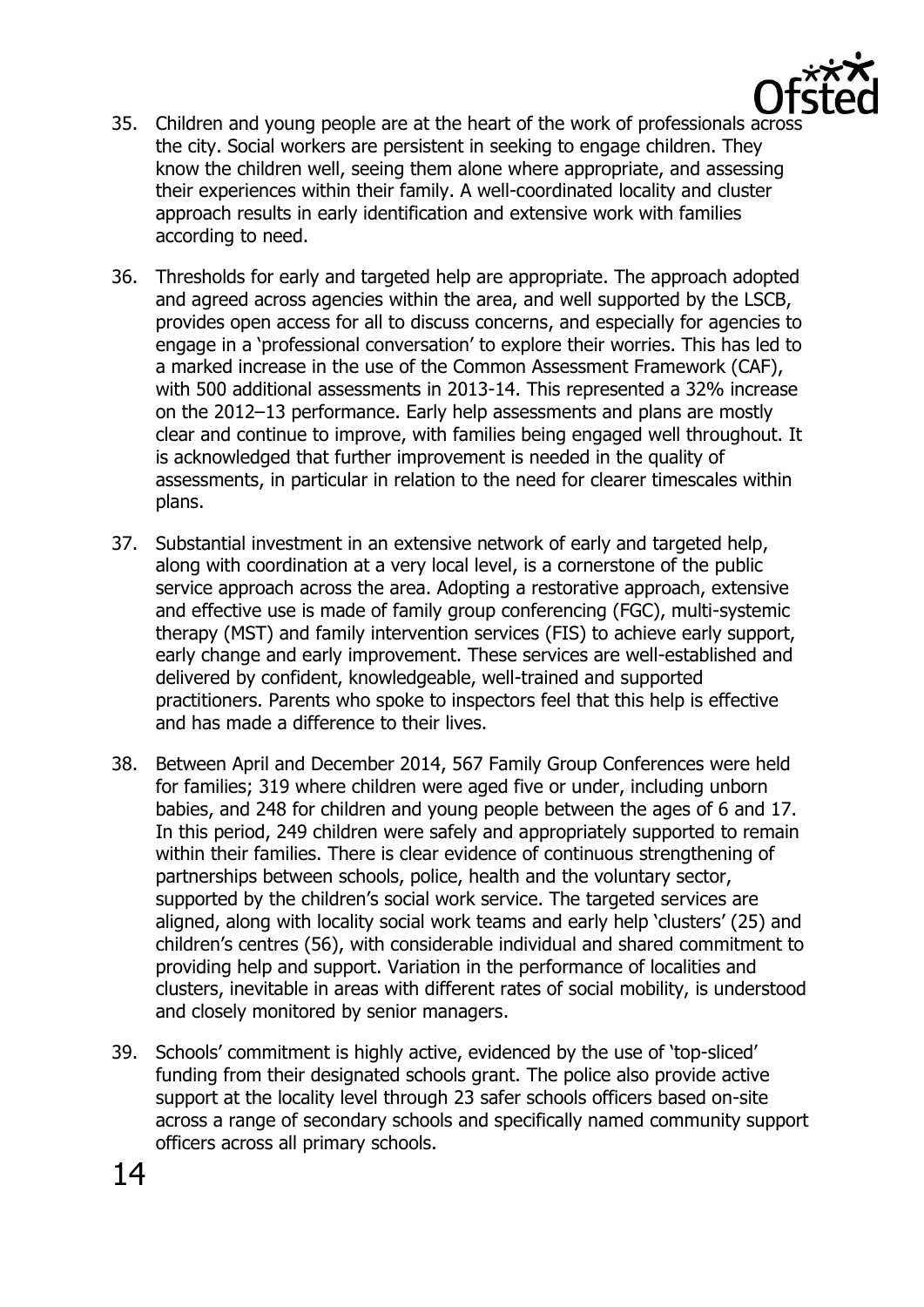

- 40. Children with a disability receive an appropriate response from the three integrated Children's Health and Disability (CHAD) specialist teams. Assessments benefit from the involvement of experienced workers. When there are dual issues of child protection and complex disabilities, while risk is appropriately identified, social workers are less able to demonstrate evidencebased practice informing assessments and plans. The needs of the disabled child are not, however, allowed to mask safeguarding and child protection concerns. Integrated working means that there is a shared understanding of the individual child, enabling all agencies to fulfil their safeguarding responsibilities and to help distinguish between disability and child protection issues. Transfer to continuing care with adult care services is managed through a dedicated, social work-led Transitions team. Leeds successfully implemented the SEND reforms by September 2014, and the DfE gave Leeds a green rating for its local offer.
- 41. The early help assessments and interventions seen were of sufficient quality, generally effective and leading to positive improvements. The local authority 'obsession' with school attendance has, for example, improved performance from 88.6% to 94.6% in the last year. There has also been an 11% reduction in children entering the care system overall, with the number of under-fives becoming looked after reducing by one quarter.
- 42. The approach to inter-agency and service thresholds is distinctive in the area, with all agencies welcoming the offer by Children's Social Work Services (CSWS) to engage in 'professional conversation' with any agency that is concerned about a child. Experienced social work practitioners and managers provide this capacity. This openness and assured professional response supports their current work and next steps with other early or targeted help services. It enhances the confidence of these agencies in working with families, significantly reducing any barriers between professional boundaries. Families also welcome the often seamless provision of services as levels of need change.
- 43. For those children whose needs are greater, or risks require action, CSWS responds in a timely way, particularly to those immediately or most at risk of harm. The social worker practitioner base has become considerably more stable and able over the last two years. All social workers undertaking child protection work are suitably qualified and experienced. Management oversight is robust and well recorded.
- 44. CSWS works effectively with the police in establishing strategy discussions and child protection enquiries. Thresholds applied to child protection enquiries are mostly appropriate, though a small number of enquiries are undertaken when there is not, or not yet, sufficient reason.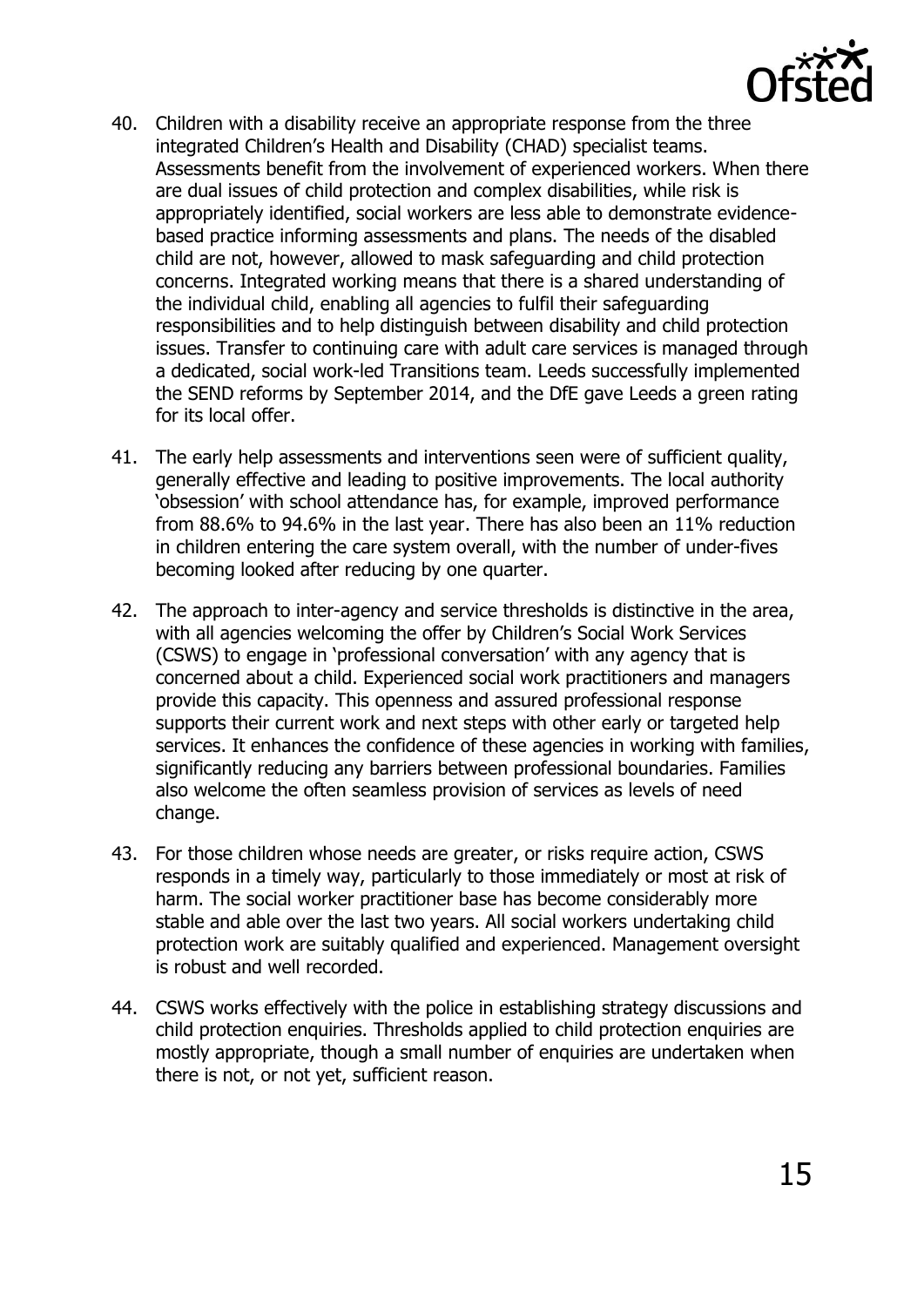

- 45. Out of hours there is a robust response, often resulting in high quality assessments. Information sharing with the out-of-hours service is good; however, this is based on electronic communication, despite the team being colocated with the Duty and Advice Team. This is a missed opportunity for direct face-to-face discussion and handover.
- 46. The age profile of those subject to child protection enquiries and plans is in line with the robust focus on early help and protection The younger the child is, the greater the likelihood of a child protection plan following enquiries, with those unborn or under one year accounting for 12.4% (98) of enquiries, with 47% resulting in a plan. For those under school age, the overall proportions are also high, with 319 subject to enquiries (40.5% of the total) and 47% (150) becoming subject to plans. There is clear evidence of a growing understanding and focus on identifying and responding to poor parenting at the earliest opportunity.
- 47. Key to the joint working is the extensive and progressive development of information, analysis and intelligence sharing between agencies. The police and CSWS are at the heart of this approach, with additional resources and an extensive range of agencies involved. There is a clear understanding of the need to work alongside parents, involving matters of consent from the outset where appropriate. However not all multi-agency professionals understand the issue of consent and more work needs to be done to ensure consistency of approach across the partnership.
- 48. There is a good and improving focus on domestic violence (DV). The high profile that domestic violence has been given across the partnership has led to an understandable increase in domestic violence notifications and enquiries, and the success of the interventions has resulted in a reducing rate of repeat episodes. Domestic violence still constitutes 28.8% of all referrals to CSWS, but re-referrals to CSWS continue to fall (from 35.8% in 2012), and at 22.5% they are below the national average.
- 49. There are also active responses to others with an urgent need. Those over 16 years old and vulnerable to homelessness benefit from rapid inter-agency assessments and coordinated actions, particularly with the dedicated officer within the housing authority. The local authority does not use bed and breakfast for these vulnerable young people, and has not done so for some years. There is also additional accommodation being developed, providing carer-based accommodation for those young people in crisis, aimed at preventing overnight detention in police cells, remands to local authority accommodation and other urgent responses to meet immediate need. While these are not large in number, the provision of up to six beds is a welcome addition to capacity.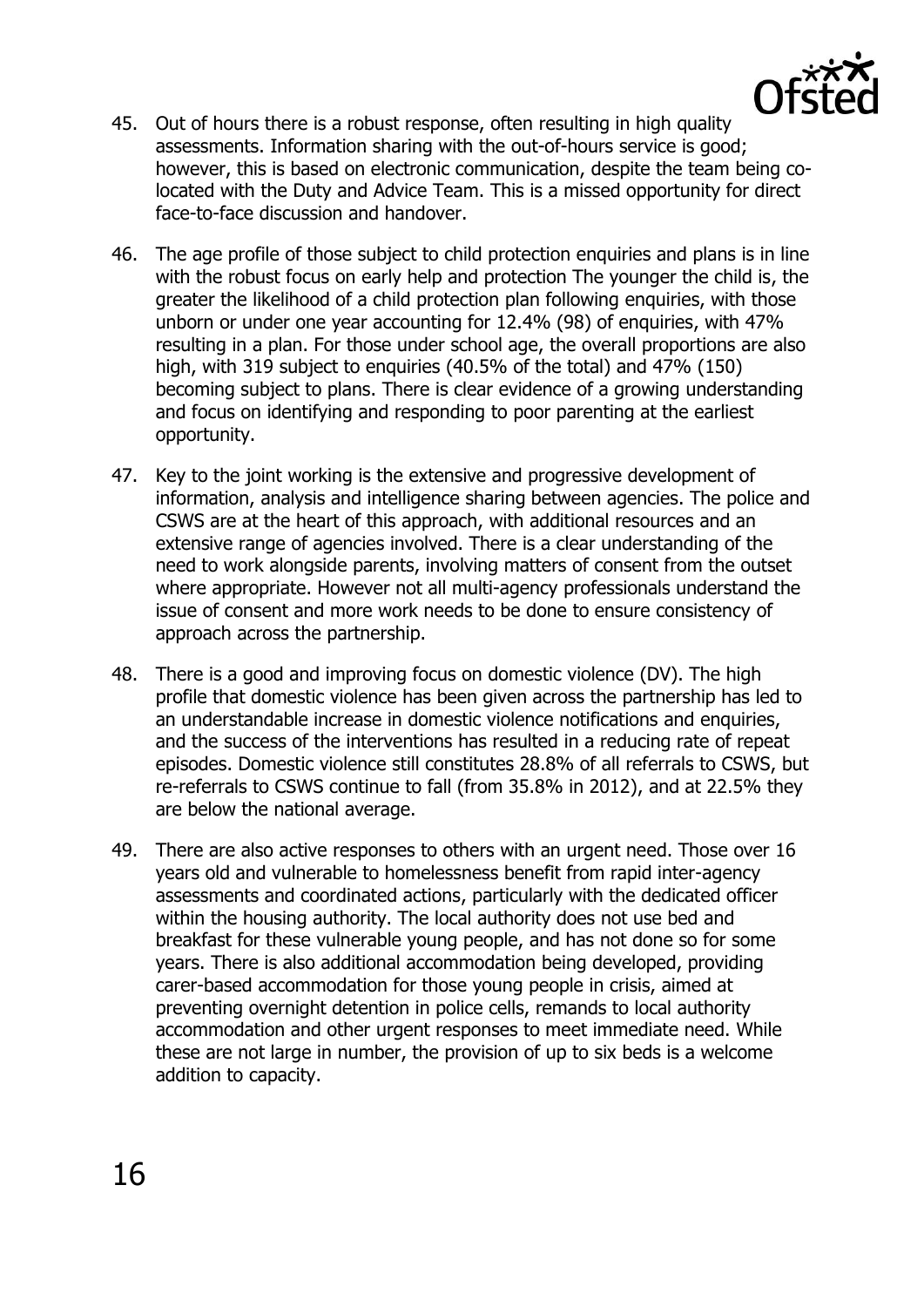

- 50. Decision making is rapid, with a way forward being established within the working day. Managers within the Duty and Advice Team, or the receiving locality or CHAD team, clearly determine the actions to be taken. Consistency and continuity is a particular strength, with the same allocated social worker continuing to work with the child and family from the identification of need through to risk reduction or an alternative plan for permanence. The commitment to a restorative approach is welcomed by most parents and agencies, building on strengths and capacity rather than adopting an immediately adversarial approach. Joint and co-working between social workers supports this.
- 51. Protective action is taken in a proportionate way, with a low number of children being removed through urgent use of statutory powers; five were subject to emergency protection orders in the past year. All such cases evidence managerial oversight and determination, including at senior levels. Child protection enquiries, findings and consequent actions are conducted within timescales for the child and statutory expectations. Where risk or harm is evident there is a clear progression to Initial Child Protection Conference (ICPC), where children appropriately become the subject of a child protection plan.
- 52. Assessments seen were undertaken in a timescale to match the child's needs, each having an individual target for completion according to risk. Assessments are holistic, with a strong focus on significant family history, social and family networks (including using purposeful chronologies and genograms), and substantial consideration of the individual circumstances of each child in the family. For children at risk of child sexual exploitation, there is clear consideration of history and impact, child's voice, and assessment of interagency activity. In the past twelve months the quality of assessments has considerably improved. Those cases seen that showed earlier delay have more recently evidenced a clearer and more focused pace.
- 53. Assessments are revisited, updated and reviewed within child in need meetings or core groups, often after consideration by a manager or a significant change for the child. It is acknowledged that some children have not previously benefited from thorough assessments and plans, and a minority still present with limited analysis or evaluation of the child's experience. In some cases it is not evident that the ethnicity, cultural or religious characteristics of the child and family are suitably considered or factored into the assessment or the planned intervention. In others, however, children's unique characteristics are considered sensitively. In some cases, the often extensive work undertaken by practitioners with the child and family is not always fully reflected in the records.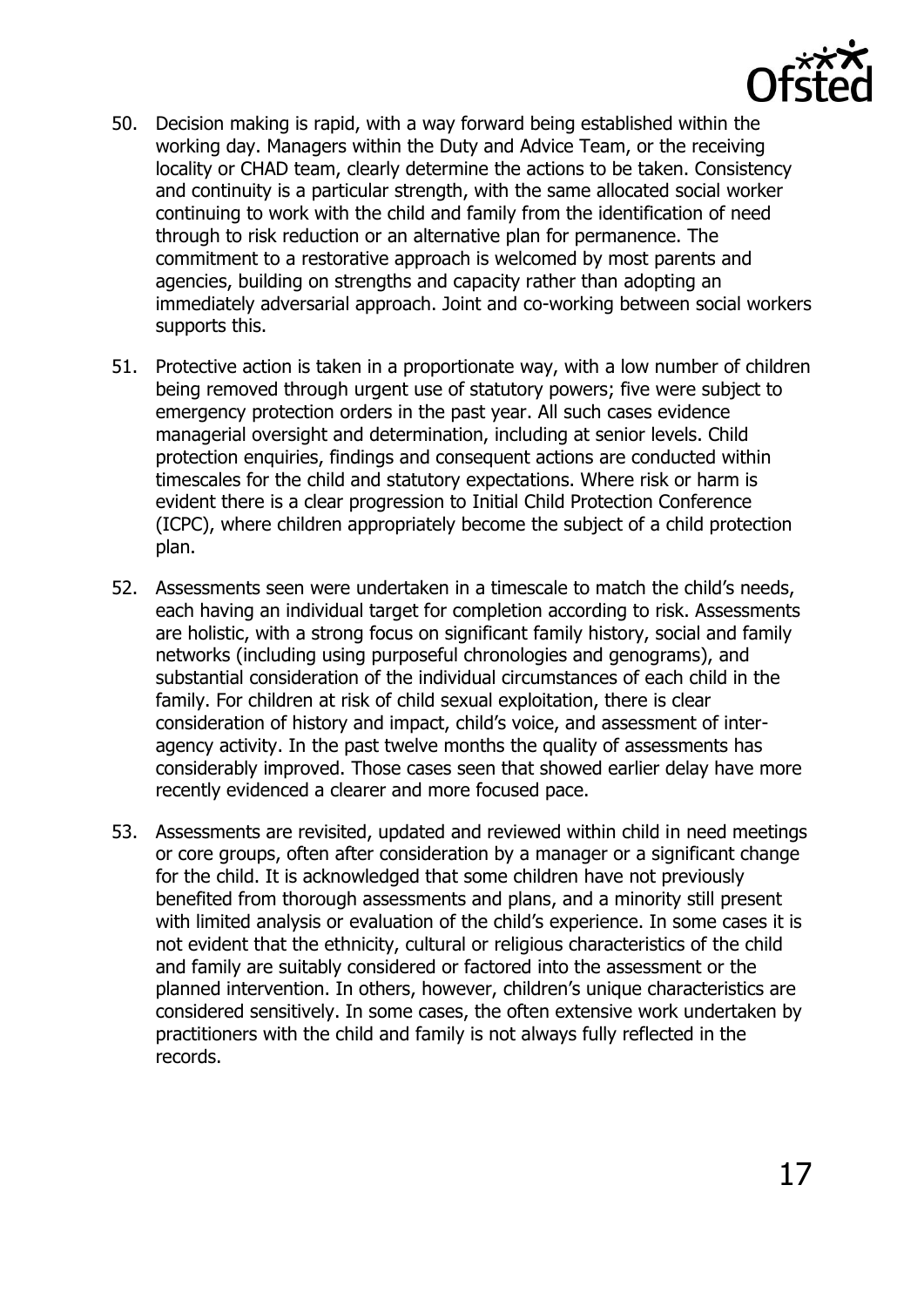

- 54. Almost a third of assessments result in non-social care interventions, with wellsupported step-down arrangements to targeted help. The previously high number of children with a child protection plan is reducing, from 983 in March 2013 to 643 at the time of the inspection. At the same time there is a reduction in those with a second or subsequent plan. Many children who are the subject of a second plan become so as a result of circumstances where change had not been sustained and, for others, similar difficulties within new circumstances, mostly as a result of exposure to domestic abuse.
- 55. Formal arrangements to consider the need for a plan are well established, with high levels of attendance from most agencies. However, the police, general practitioners, and mainstream midwifery, whilst always providing a report, do not consistently attend. This means conferences do not always benefit from a wider multi-agency discussion to evaluate the level of risk and contribute to the development of safety plans. Escalation of this concern by conference chairs and representation to police by senior leaders and the LSCB is so far without impact. Reports are routinely provided by all agencies, but are not consistently shared with or understood by parents in advance. Those children not seen as requiring a child protection plan most often benefit from a child in need plan or a targeted early help plan.
- 56. Conference chairing has improved in the past twelve months, with workloads reducing by a quarter and, consequently, these are now manageable. Timeliness of conferences and reviews has been at or above national averages, at over 95%. The voice of the child is increasingly heard, with 15% directly contributing to conferences, including through a formal independent advocacy service, and a large proportion otherwise having their views clearly represented by professionals who know them well and spend time with them, gaining their trust and confidence. The recently-revised consultation toolkit for children is actively used by practitioners, with the advocacy service being fully commissioned following a successful evaluation of a pilot scheme which provided 30 advocate supporters.
- 57. Plans produced recognise and identify the key risks, critical concerns and strengths with the family and its networks. They are, however, often task and activity focused. This makes it difficult to measure progress against the plan, and a lack of timescales for actions means parents and professionals are not clear about when things need to change over the long term. Action plans are carried through to core group considerations effectively, again with a high level of universal and targeted service collaboration. There are relatively high proportions of families' transferring in and out of the local authority area, accounting for most children ceasing plans at three months (19.5%, still below the national average), with a typical period for being on a child protection plan of between six and 15 months.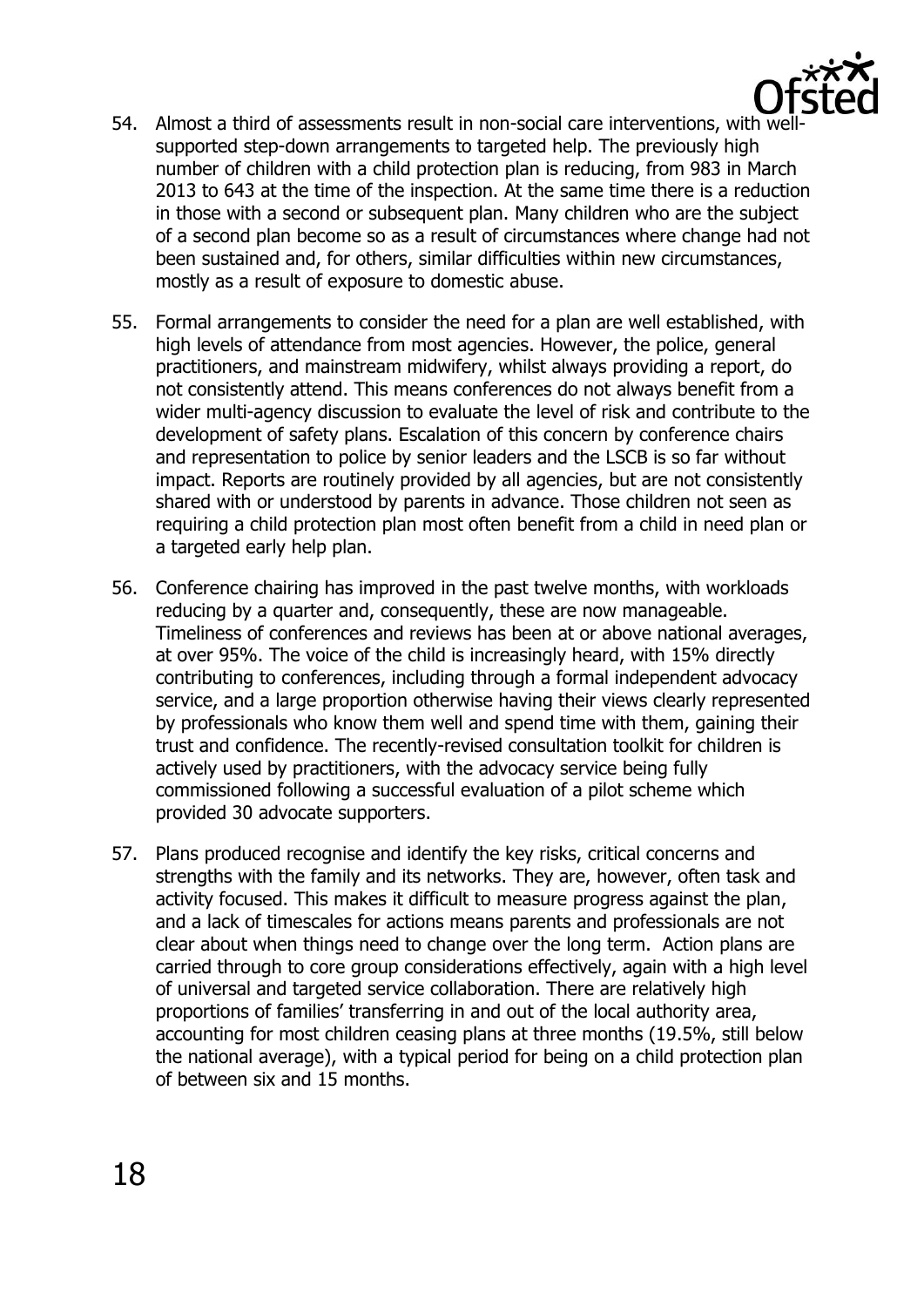

- 58. The very high proportion of children with child protection plans for multiple categories (72%) centres around emotional harm and neglect as a consequence of domestic abuse. Further developments to domestic abuse services are in progress, with substantial additional capacity and further integration imminent from across partner agencies; for example, a £750k investment for perpetrator programmes and the extension of a dedicated childfocused police contact point.
- 59. The extensive, targeted, and research-evaluated services are understood and valued by families (for example, FGC, MST, FIS), and provide intensive support where there are concerns about violence in the family, parental mental health issues, and/or parental substance or alcohol misuse. The Leeds 'Think Family, Work Family' joint safeguarding protocol specifically focuses on responding to the needs of families where these issues are evident. There is a sufficiently robust push from CSWS for families to cooperate with activities within a set timeframe. These are further supported by the recently-agreed Best Start Plan, designed to extend improvements for the safety and well-being of children. There is a city-wide MST Child Abuse and Neglect team and a robust package of training to support social workers in their understanding of neglect and their work with children and families.
- 60. Timely decisions are made where the restorative approach is not achieving the required change. Where parents fail to respond or to address concerns or where they show disguised or non-compliance, action is now being appropriately taken. There are a number of families where multiple or longstanding plans have not been effective. In cases seen, robust action plans are regularly reviewed by senior managers.
- 61. There are clear decision-making forums through the Head of Service Decision and Resource (HOSDAR) panel to discuss thresholds for possible court action, which are active and decisive in many cases where insufficient change has taken place over a lengthy period. Over the last year there has been a large increase ,in children moving into the Public Law Outline (PLO), and then through to family court proceedings. There have been many (39) outcomes of supervision or other orders to enforce change within a specified period. The local authority is clear that the use of these orders has been a necessary step with some families where there had been a persistent or repeated lack of sufficient change.
- 62. There are a very small number of children (11) with child protection plans of more than two years. At 31 March 2014 there were 13 children with a child protection plan for two years or more, this represented 1.7%, below the national level of 2.6%. At 31 March 2012 there were 4.2% (37 children) of children with a child protection plan for two years or more. This is a decrease of 65% form 31 March 2012 to 31 March 2014.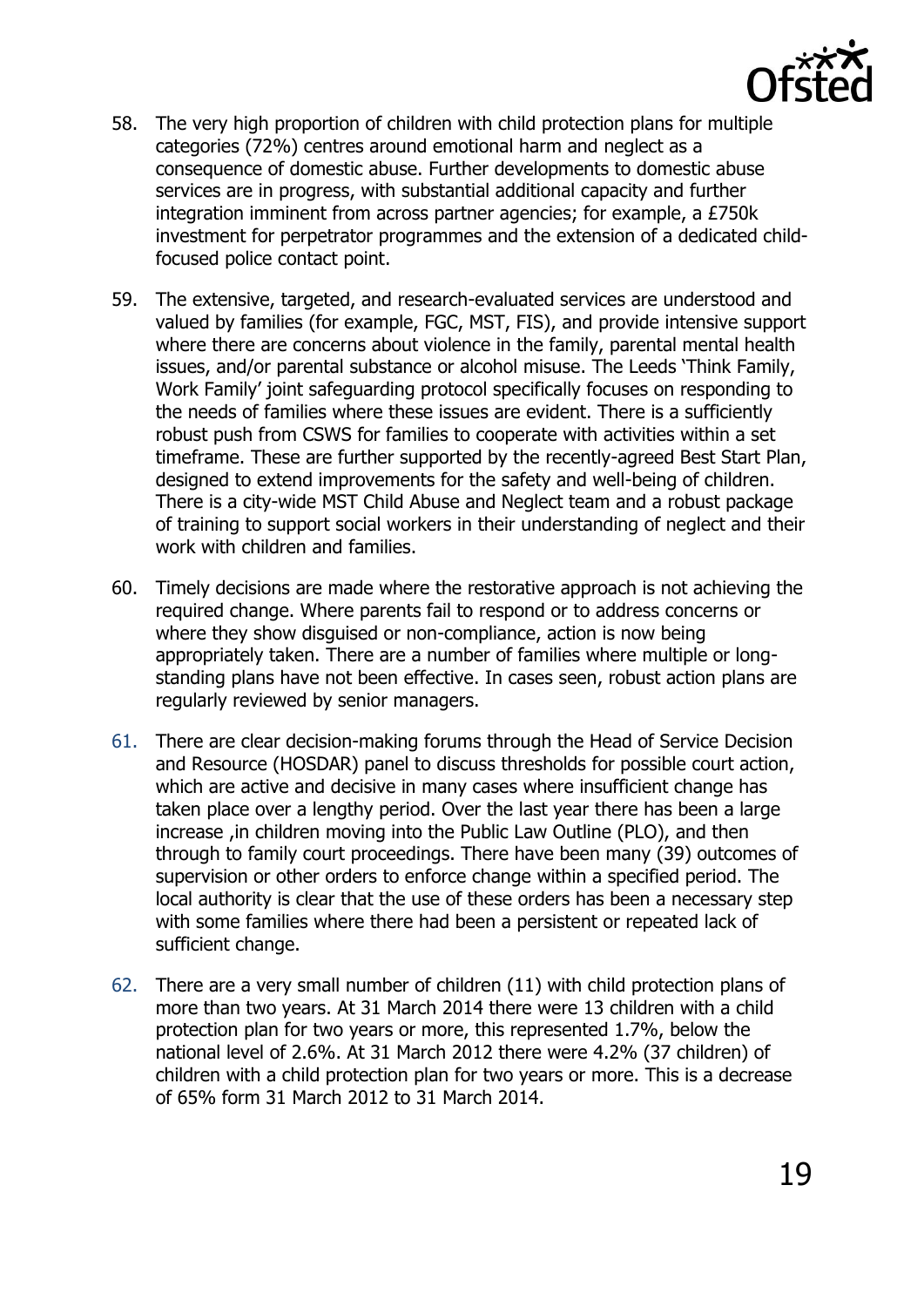

- 63. There are a reducing number of children becoming subject to second and subsequent plans within the last year from 20.1% in 2013-14 to 16.9% (at the time of the inspection) which is positive. This is now almost at the national average for 2013–14 which is 15.8%.
- 64. Arrangements for the identification, intervention in and management of significant issues of harm by adults are well understood with formal settings, such as Multi Agency Risk Assessment Conference (MARAC) and Multi Agency Public Protection Arrangements (MAPPA). The joint approach to domestic abuse is active, robust and well connected to points of service delivery. Almost all cases seen with MAPPA consideration had robust, clear, well-coordinated plans in place. In relation to MARAC, there is strong evidence of effective partnership working and use of resources to support plans involving, for example, Barnardo's, Caring Dads and the Leeds Domestic Abuse Service. This service was being substantially expanded in role and increased in capacity during the inspection. This aims to extend its role to real time support and intervention, with no delays.
- 65. Specialist services such as substance misuse and mental health services during the ante natal period and robust approaches through Youth Engagement Services (YOS), all target previously identified areas of complex or crossgenerational need. A sustained fall in statutory interventions for offending has been achieved (27% reduction over the past 12 months), including reductions in remands and the use of custody for young people. This is well supported by the recently approved over-arching 'Best Start' strategy, designed to further extend efforts to break the cycle of harmful parenting. Mental health services for children have been the subject of review, particularly in the light of rising presentation of self-harm by young people. It is recognised that changes are needed to the Child and Adolescent Mental Health Service (CAMHS) provision, with actions currently underway, actively promoted through the LSCB and the Health and Wellbeing Board.
- 66. Considerable work has been undertaken to ensure children and young people who go missing, from home, care or education are identified and supported. Responses to children who go missing from school now have extensive and assured arrangements for identification, tracking and monitoring, and there has been a considerable reduction in the number of children missing education. The number of pupils in offsite provision has fallen from 1,800 to 1,100 in the past year, and all these pupils attend alternative provision that has been quality assured by children's services to ensure that they attend and make progress and access their entitlement to 25 hours of education a week.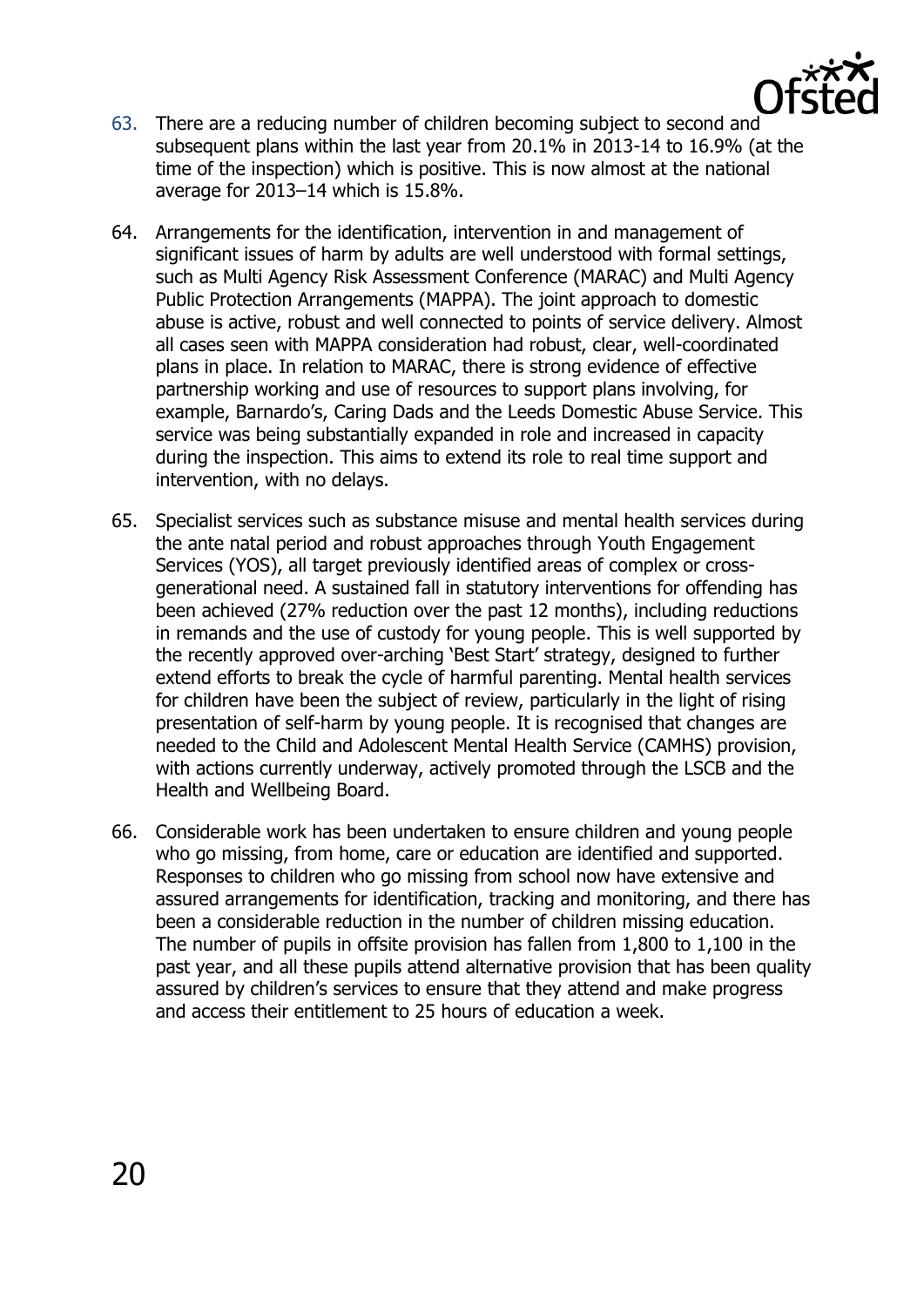

- 67. Timely information sharing across services takes place, and the development of a single data base ensures that where children and young people are missing education, they can be identified, flagged and followed up meticulously. Referral rates have increased because of better cross-agency processes to identify children missing from education and more robust recording systems. The percentage of cases closed because whereabouts are found has been 92% in the past year as a result of more robust monitoring and tracking. Numbers are affected by the fact that Leeds is a receiving city for migrants and asylum seeking children.
- 68. Arrangements are also well established to identify, track and meet the needs of pupils at risk of exclusion and missing from education. This includes effective partnership working between inclusion, attendance and targeted services. It is these diligent efforts which have resulted in the 39% reduction in those identified as outside mainstream education in the last year, and the 92% closure rate for effective return to education since March 2014. The use of restorative techniques with families and schools has also helped to resolve fractured relationships between schools and parents. More than 120 children have made transitions back into school over the last four terms.
- 69. These arrangements are linked well to service provision to understand and respond to children and young people vulnerable to, or experiencing, CSE. A coordinator has been appointed who provides a strategic and professional lead for children who are missing or at risk of experiencing sexual exploitation. The coordinator has an overview of all incidences of children running away from home or care, updates the missing data base and sits alongside the police coordinator to identify children and young people who are vulnerable to exploitation.
- 70. There has been a strong commitment to developing practitioner awareness of CSE through targeted training. A risk identification tool is used in all cases where child sexual exploitation is suspected and in all return home interviews. Return home interviews seen during the inspection (22) were undertaken in a timely way and in accordance with the level of assessed risk and complexity. All 182 children and young people reported missing in the past six months have had a return home conversation with a professional to ascertain if they are safe and well.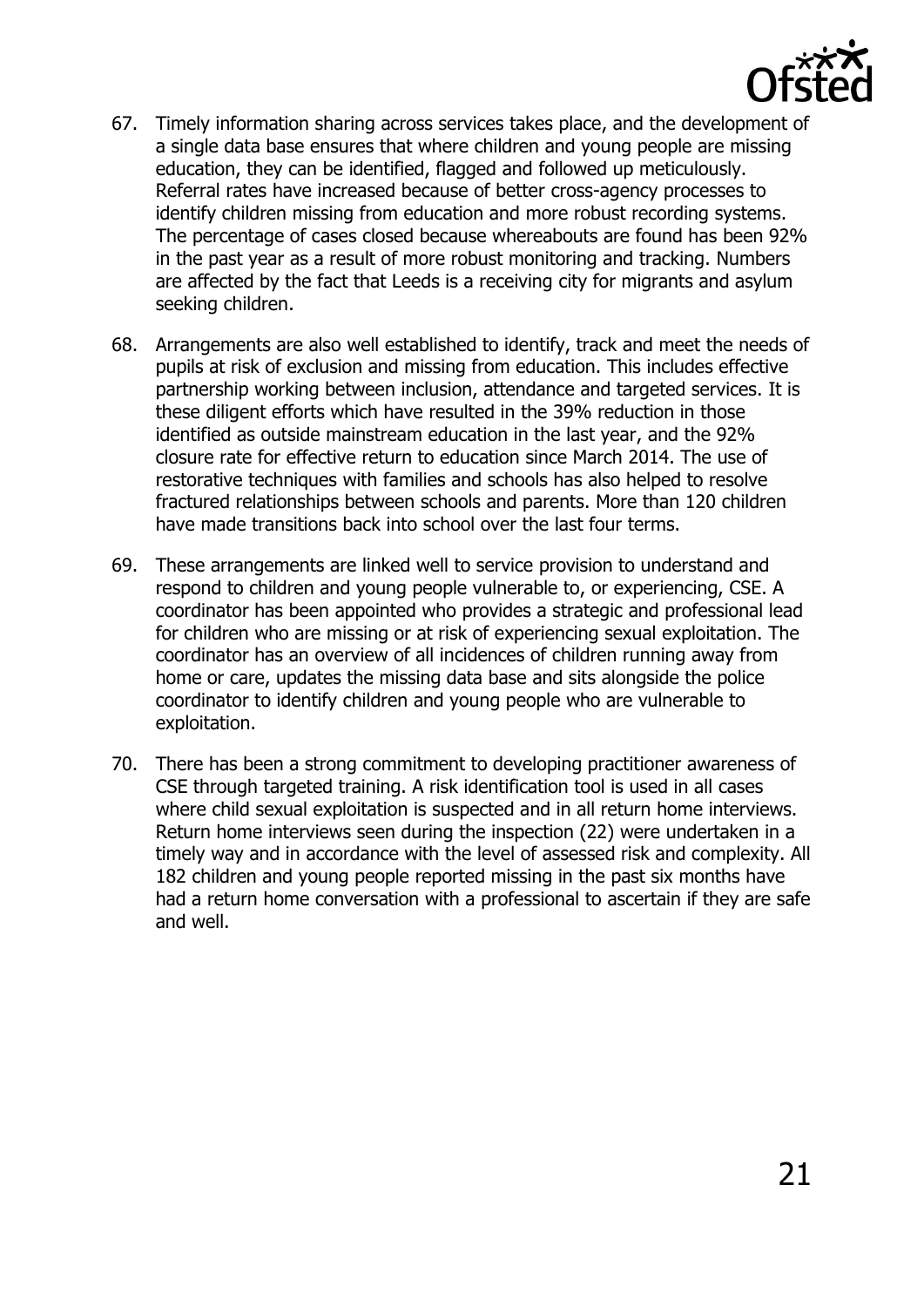

- 71. The number of young people identified as vulnerable to child sexual exploitation has more than doubled in the last year (153 at the time of inspection). This indicates an improved focus in this area rather than more children at risk of harm. While most (89%) are female, it is recognised that further efforts are needed in relation to young males. Identification and risk assessment through intelligence sharing and joint agency tasking in response to identified need are taking place and continuing to improve as capacity is added. All vulnerability and risk plans seen by inspectors (26) had a clear, robust risk assessment and suitable plans in addition to other, child in need, protection or looked after, plans in place.
- 72. Lead professionals within targeted services provide consultation and training for practitioners working with those vulnerable to, or having experienced child sexual exploitation, providing support through specialist knowledge and skills. Services and coordination across the area is planned, from April 2015, to be provided through the additional capacity of a dedicated, specialist multi-agency team of social workers and police officers. The aim is to coordinate planning, training, development and intelligence and link with targeted support hubs that include trained practitioners from youth services, health, youth offending, parenting support and the police.
- 73. Important contributions from the voluntary sector agencies such as Barnardo's and ISIS (a Leeds-based group) are providing counselling and support services to children and their families exposed to child sexual exploitation. Inspectors spoke to one young person receiving services who said she 'now feels safe and knows staff care about her'.
- 74. While support services are currently provided by these agencies, the hub approach is planned to bring greater coordination of effort, linking with the specialist social workers and intelligence team. There have been nine prosecutions in the last year; however, there has been limited use of child abduction notices. Police are aware of this issue and have an action plan in place. Prevention and disruption activities are also proceeding, with evidence of a number of operations being undertaken across the area.
- 75. Other areas of potential risk or harm being well addressed include the identification, assessment and approval of children in private fostering situations. This is considerably improved, from being judged inadequate in 2008. Year-on-year increases have been made from a low base and progress is now better than the national average. Specialist workers are proactive and tenacious, maintaining compliance with regulations. Assessments seen are at least satisfactory and some are good. Effective partnership working was seen between the local authority and immigration authorities in considering the potential for trafficking or other forms of exploitation.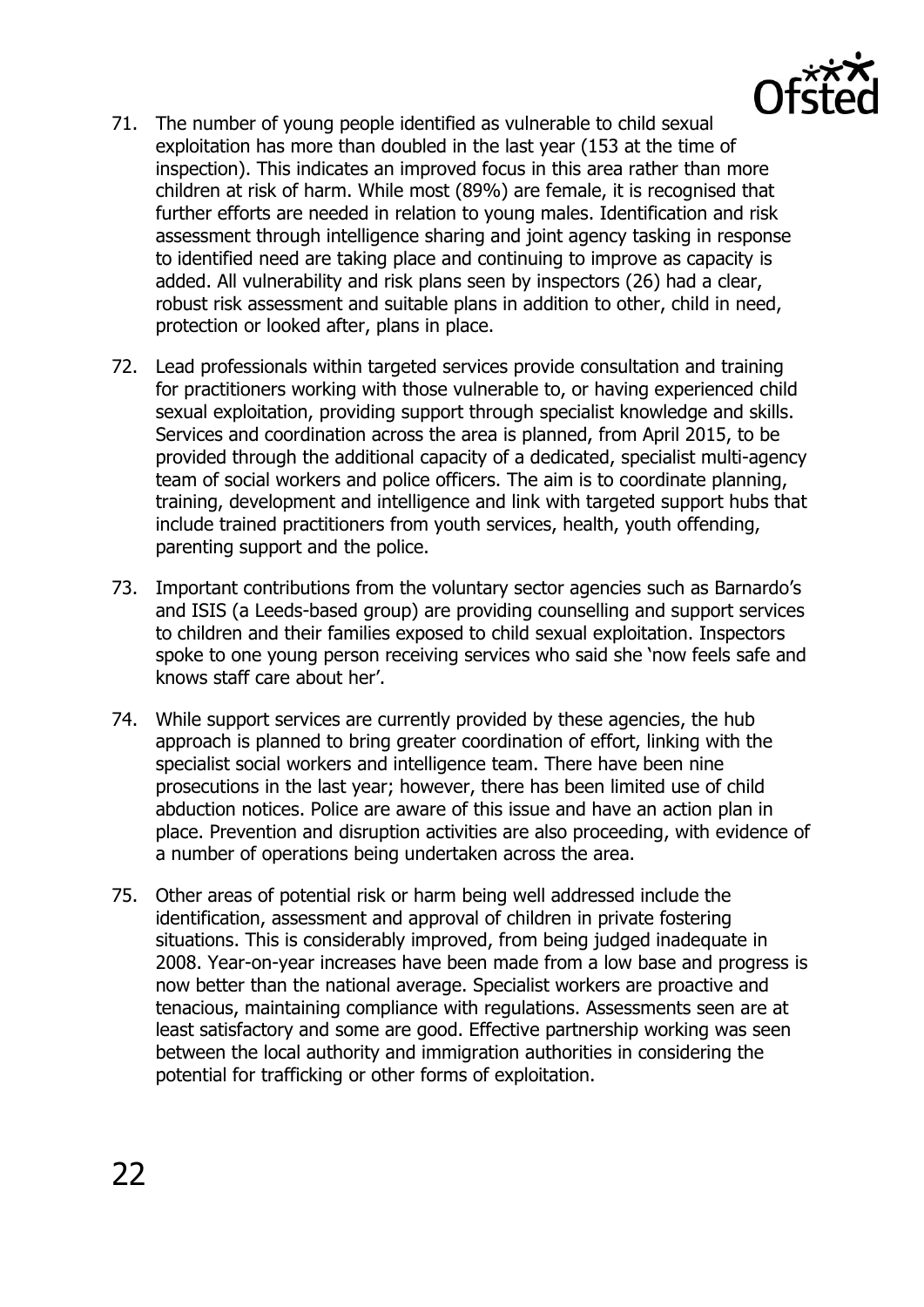

76. The advice, guidance, direction and activity provided by the local authority designated officer (LADO) are welcomed by key agencies (with particularly positive regard by the head teachers who spoke to inspectors), as are the clarity and focus of activity in the monitoring and oversight of incidents and their resolution. Most referrals are made by schools, residential children's homes and the fostering service. There is a timely response and follow up by the two officers involved.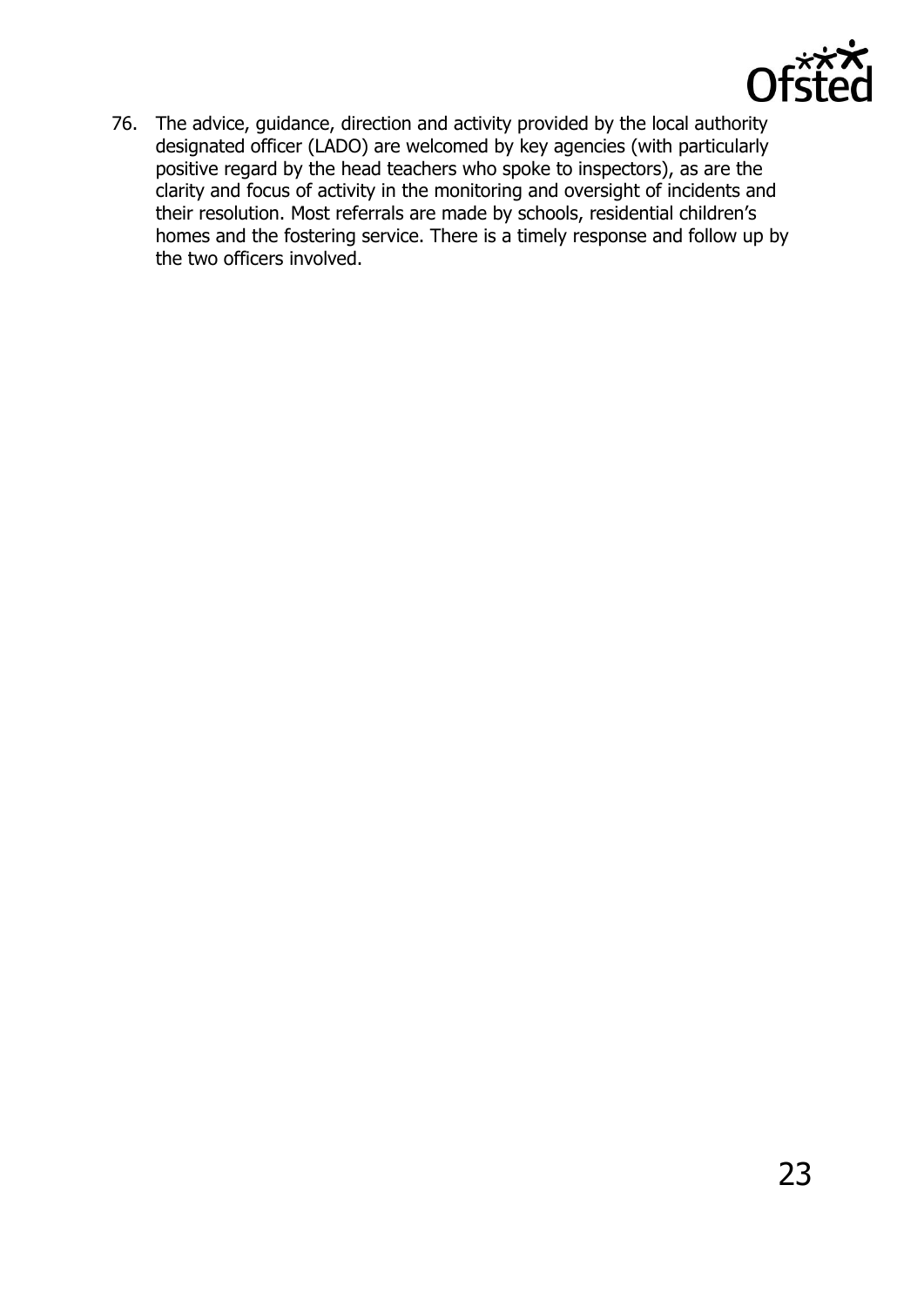

| Key judgement                                                                     | Judgement grade |
|-----------------------------------------------------------------------------------|-----------------|
| The experiences and progress of children<br>looked after and achieving permanence | Good            |

#### **Summary**

Decisions made to look after children and young people are robust, with effective systems that ensure that thresholds are applied appropriately and that delay is avoided. Children's and young people's views are heard and the professionals who work with them know them well.

Children and young people are cared for within their immediate or extended family wherever possible, and a range of innovative methods are used to support this. Court orders are used to secure good outcomes and are often used to support care within a child's or young person's extended family. Placement stability has improved over recent years and is now good. Clear consideration is given to the needs of individual children and whether they should live with their brothers and sisters. Where this is not possible, arrangements are in place to facilitate appropriate levels of contact.

Stringent efforts are made to maintain a young person within their school placement even when the home placement breaks down. Looked after young people do not all attend good or better schools. All looked after children and young people have a Personal Education Plan (PEP) which is regularly reviewed, although the content and quality of PEPs is inconsistent.

Adoption as a permanency option is considered early for children where care proceedings are being initiated. The local authority has substantially reduced the number of children waiting to be adopted, with 128 children adopted in the last year. Leeds is ranked equal 16th of all authorities for the percentage of children adopted, and had more children from Black and minority ethnic backgrounds adopted (11%) than the national average (8%).

Services for care leavers are good. Strong multi-agency partnerships have significantly improved outcomes in education, employment and training. Accommodation with former foster carers or in independent living is suitable and safe. They are well supported by tenacious staff. Care leavers are not always provided with sufficient information regarding their health history or entitlements.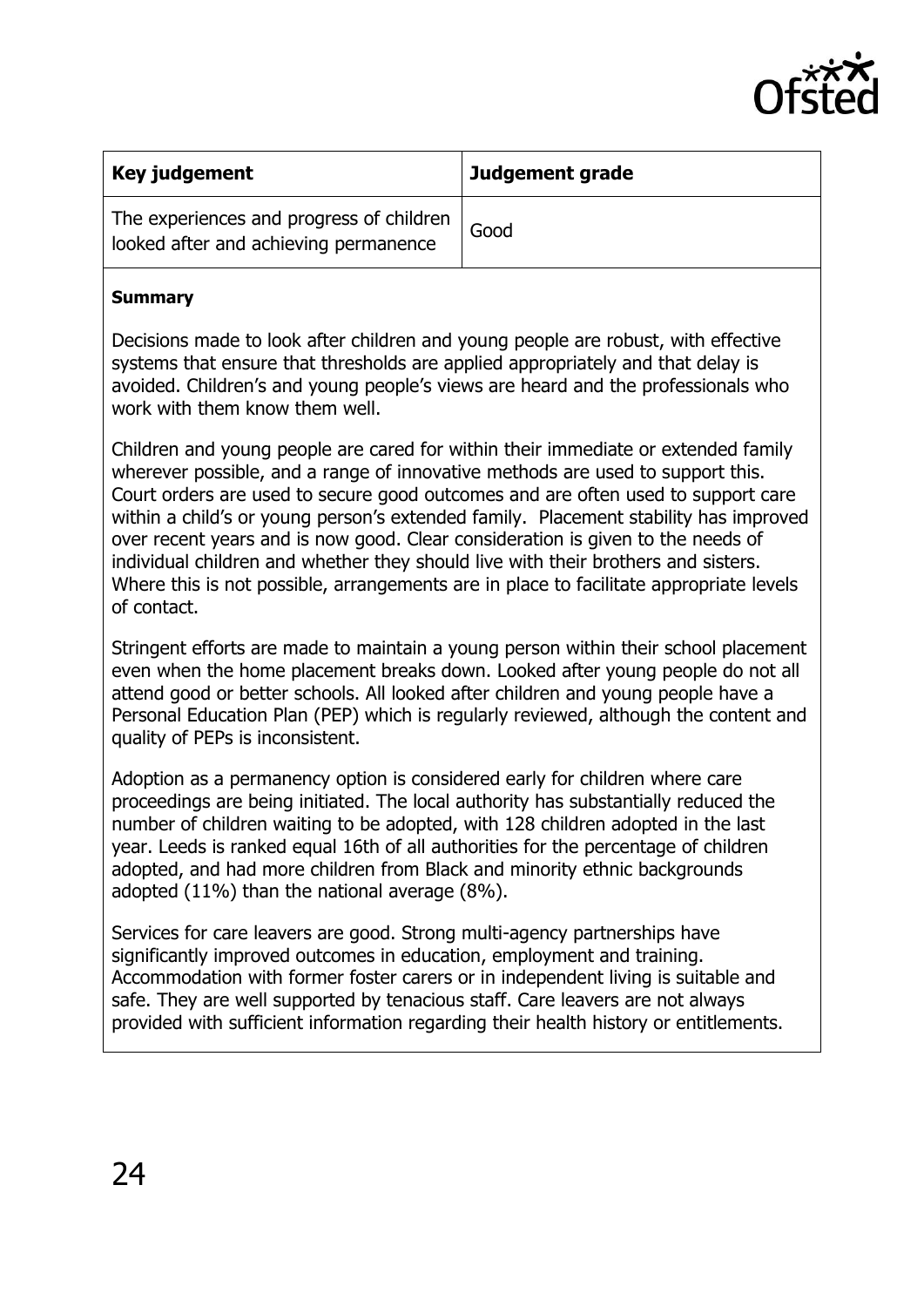

- 77. Decisions to look after children are appropriate and children are not taken into care unless it is necessary. Extensive interventions are made to ensure that children and young people remain in their families where it is safe to do so. There are appropriate mechanisms in place to ensure that decision making and thresholds are applied appropriately and, for the most part, delay is avoided.
- 78. The Public Law Outline is used to ensure that children are only taken into care when this is in their best interests. Placements under Section 20 Children Act 1989 are carefully considered to ensure that the 'no order' principle is appropriately applied. Family Group Conferences are used extensively to try to ensure that, wherever possible, children are looked after within their extended families. MST is used effectively with families where children are on the edge of care, and this has been successful in preventing children being taken into care unnecessarily, with 95% of young people remaining with their families.
- 79. Permanence planning at the earliest opportunity is high on the agenda of social workers, managers and Independent Reviewing Officers (IRO's). For the period March to May 2014, 91% of children had a clear permanence plan by their four month review, and the plan was progressing in 95% of cases.
- 80. Care proceedings are timely, within an average timescale of 26 weeks. Leeds is described as "the best performing local authority in West Yorkshire" by the judiciary, who note significant improvements in the quality of care applications and evidence-based decision making, all of which is leading to more timely legal permanence for children. In cases where there has been delay, the causes have been analysed to assist with future improvements.
- 81. Joint work between the Family Court Division and the Children and Family Court Advisory and Support Service (CAFCASS) has strengthened processes and consolidated thresholds. This means that there is increased confidence in the reports from children's social care and, therefore, fewer independent assessments required, thus reducing delay. The judiciary speak very highly of the authority and have supported Leeds' bid for a Family Drug and Alcohol Court and the authority's successful innovation bid to expand restorative family group decision making. There are already improved outcomes for children in terms of earlier identification of kinship carers.
- 82. Careful consideration is given to matching children and young people to appropriate families. There is evidence of innovative methods of family finding being used to ensure that children and young people, especially those who are harder to place, are matched with a suitable carer. This has included profiling events where children can be matched to potential carers. When matching children to carers, the wishes and feelings of the child are given clear consideration.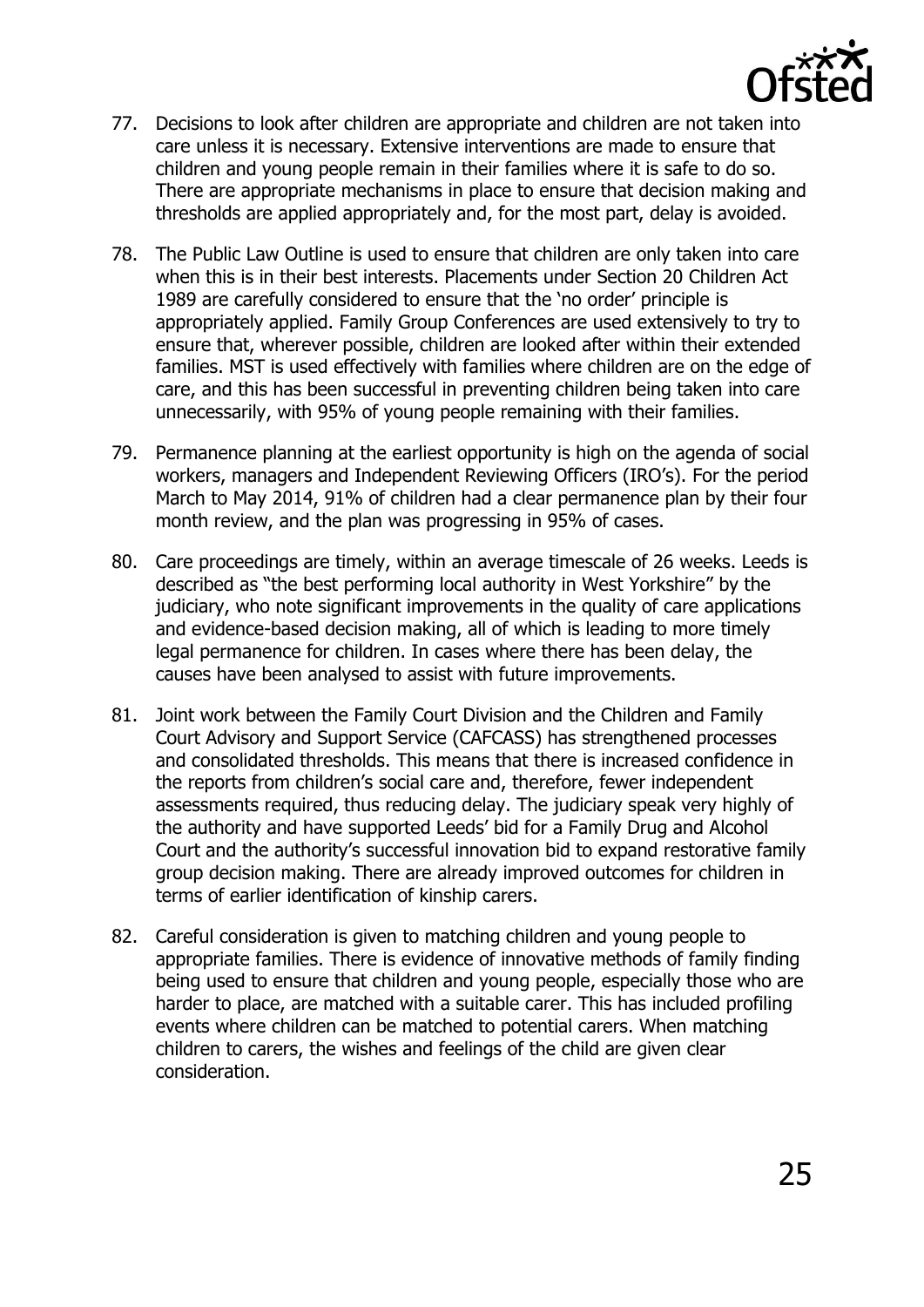

- 83. Placement stability has improved in recent years and is better than the national average. In 2013–14 the number of looked after children with three or more placements was 8%, with Leeds ranking 16th in the country for this measure, and first in the country for young people staying with foster carers post-16. The majority of carers, including foster carers and kinship carers, are positive about the support that they receive to enable them to meet the needs of the children they are caring for.
- 84. Children looked after benefit from having social workers and managers who know them well. Social workers visit children in a timely way and spend time with them getting to know their likes and dislikes. Social workers talked animatedly, and with pride, about the children they were working with. Whilst they describe high aspirations for children, this is not always reflected in the written records. Where professionals have built up a close relationship with a young person, in order to provide continuity they have maintained contact when the young person has been placed away from home, even if the child has been transferred to another social work team within the authority.
- 85. There are clear expectations that all workers should be outcome focused in their work with children. Every child and young person has a care plan which is updated prior to every review, and clearly links to assessed need however issues relating to their identity are not always fully explored. The current care planning format, however, does not make it easy for social workers to evidence the overarching plan for the child and, importantly, to show the long-term goals. This makes it difficult for children and young people to understand their future journey. The authority recognises that it now needs to move away from a model of compliance and focus on the quality of plans, as this varies across the city.
- 86. Assessments and planning seen in relation to children and young people with a disability accessing short breaks contain outcome-focused actions which clearly link to identified needs. All assessments seen have been updated within the last year and all demonstrate consideration of brothers and sisters, some to a great degree and with good analysis of the impact of the child's disability on other family members as well as on themselves. Parental needs and children's needs are balanced, as are potential risk factors, and the purpose of accessing short breaks in terms of family and child needs is well considered.
- 87. In some of the cases tracked and sampled, children and young people have experienced historic instability, changes of social worker and placement moves. This has improved significantly in the past 12 months, with children experiencing greater stability and living in placements that are appropriate and meeting their needs. Some cases were seen where this historic instability has been well considered in terms of current emotional well-being, with appropriate plans in place to respond to young people's current and emerging needs, although this is still not yet consistent.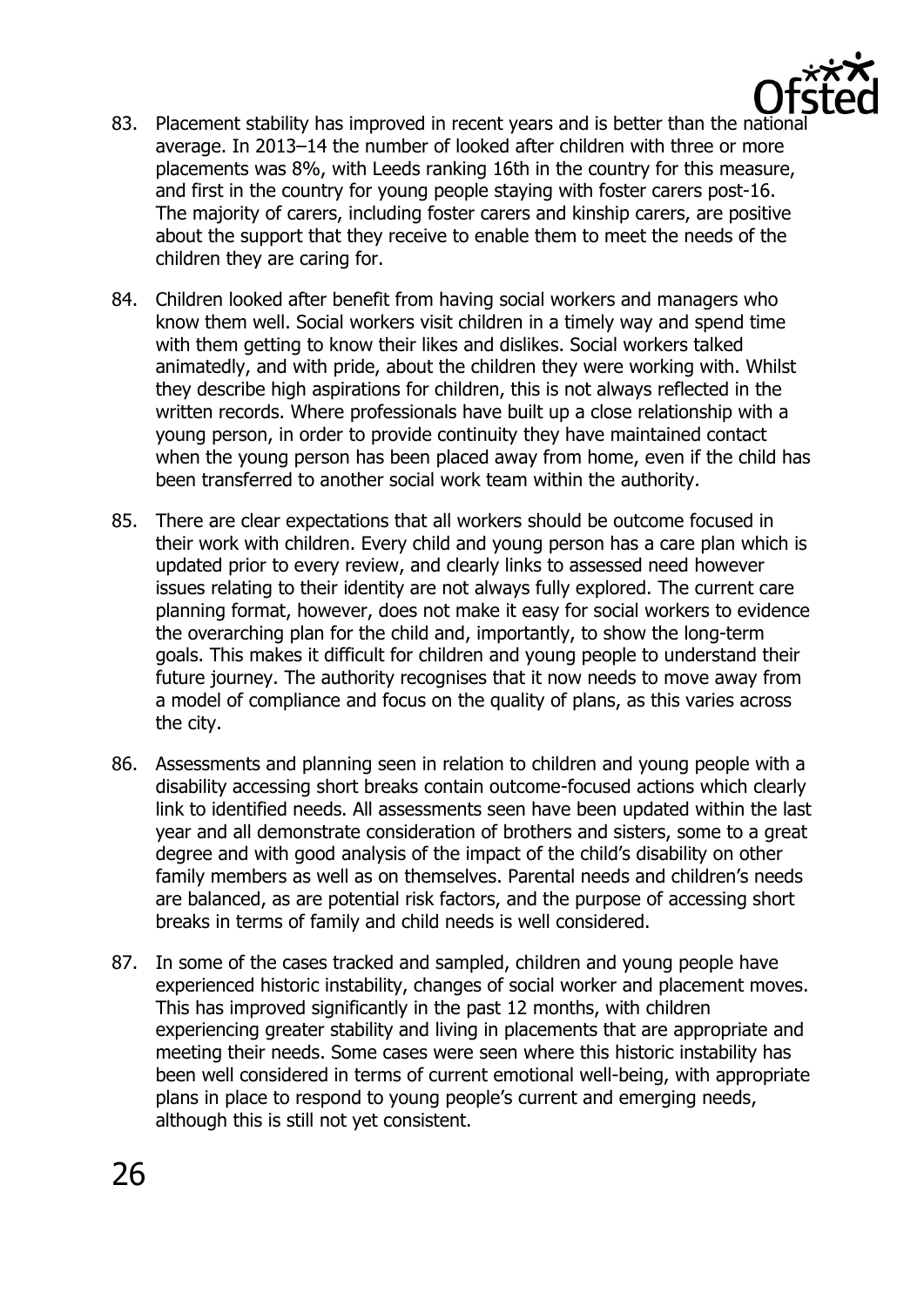

- 88. There are some innovative placements which have been commissioned to meet the needs of individual children and brothers and sisters when deciding on an appropriate placement. The 'siblings together or apart' assessments are strong and show consideration for the needs of individual children and how these will best be met. One example was seen of a group of six siblings who are placed together. There are good arrangements which ensure that children maintain safe and appropriate contact with their families and friends.
- 89. When the plan is for a child to return home, assessments are robust and consider the needs of the child and the potential risks. None was seen where this was not an appropriate decision, and management oversight of the decision was always clearly recorded. Support is offered to enable the placement to succeed, and reviews are regular. The local authority plans to introduce a pilot MST project aimed at helping young people with complex needs to return to their homes. Staff in children's homes have already received training in order to provide an intensive therapeutic environment for young people with challenging behaviour. The aim is to work with the young people for two months whilst a therapist works with the family. The plan is that young people will then be returned home and a standard 20-week MST intervention will assist the reunification. This pilot is due to start in the next couple of months and preparations are well underway.
- 90. Placement stability is good. Only 8% of children looked after in Leeds (105 out of 1,340) at the end of March 2014 had experienced three or more placements during 2013–14, compared to an England average of 11%. Efforts to increase the offer and support to foster carers have resulted in several foster carers moving to Leeds from Independent Fostering Agencies. There has been a recent drop in applications to foster, but this is due to targeting recruitment specifically at carers who are able to care for teenagers and young people with more complex needs, in order to meet the changing profile of the local looked after population.
- 91. Foster carers are assessed appropriately. Fostering panel chairs meet every six months with the local authority to feed back any issues and to ensure a consistent approach across the city. Panel chairs are sufficiently well trained and committed to maintaining good standards of practice. In the first six months of 2014–15 there has been a net gain of 14 foster carers. Out of 40 deregistrations during the period March to September 2014, 18 were due to positive outcomes for children. This included 14 young people where the carer continued to care for the child under a Special Guardianship Order, two where the child returned to live with parents and two where the young person reached 18 and began living independently.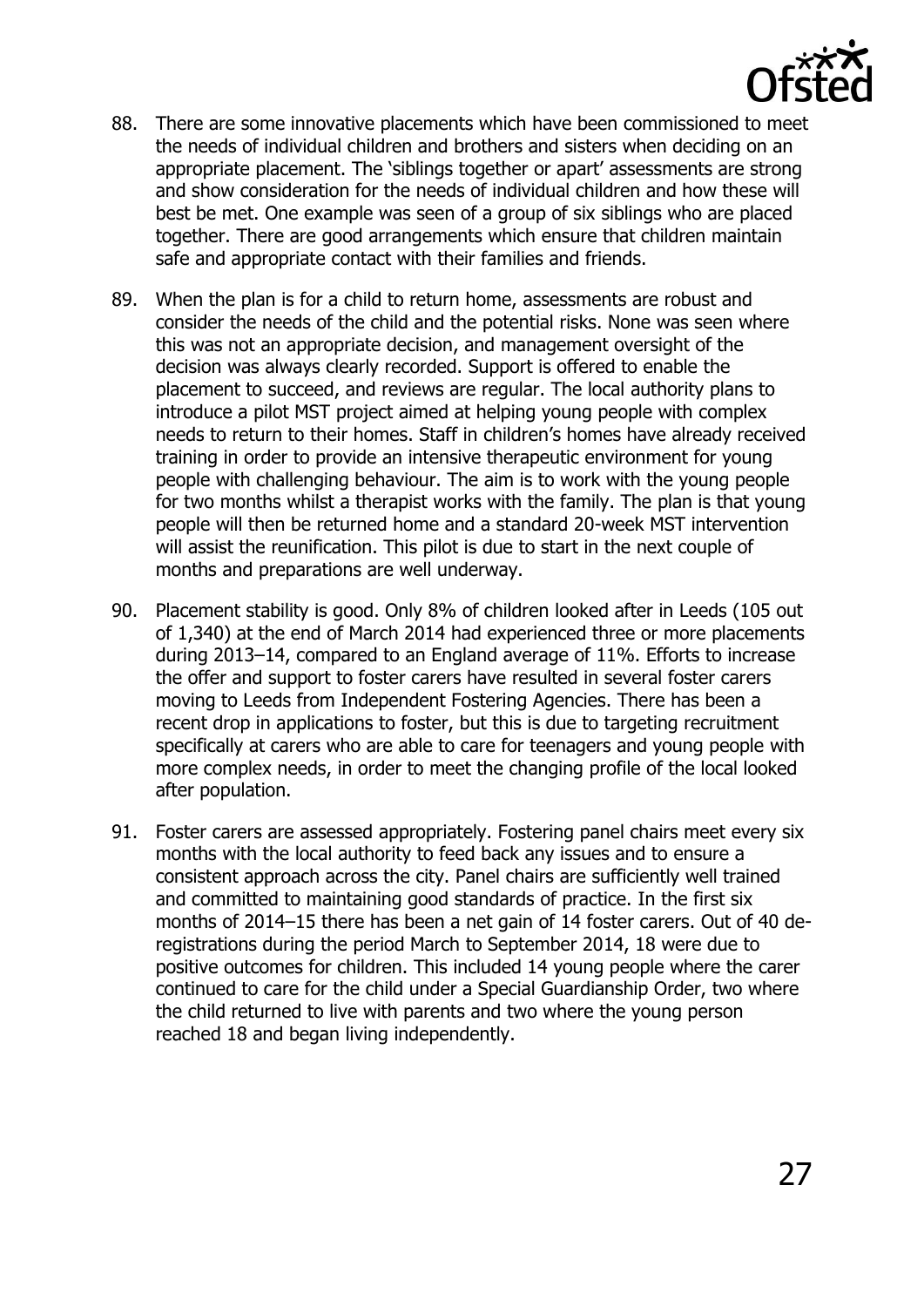

- 92. The Leeds Foster Carers Association provides extra support, and foster carers can access independent support and advice, which they see as beneficial. Foster carers are positive about the support they receive and clearly enjoy their role. They feel that their views are listened to, as are those of the children for whom they care. They feel a part of the professional team supporting the child. Foster carers spoke positively about the training they received, although few had accessed training in relation to child sexual exploitation, which is a gap. A number of foster carers responding to the services on line fostering survey have commented on the need to improve training opportunities particularly where siblings in placements have different levels of need.
- 93. Currently 92% of the looked after population live within 20 miles of their home. Decisions to place young people out of the area are based on a thorough assessment of risk and needs and how these will be addressed. Two children placed out of area were seen by inspectors and both spoke positively about the places where they lived and the support that they received. Their care plans evidenced good consideration of their needs and appropriate arrangements in place prior to placement to meet health and education needs.
- 94. Independent Reviewing Officers (IROs) meet children between reviews and spend time getting to know them. They often chair reviews for brothers and sisters, even when they are not living together, to ensure stability and consistency. Reviews are timely and caseloads are manageable. This is despite IROs having taken on the responsibility to chair the first review after a Supervision Order has been granted, and to chair three reviews for care leavers following their 18th birthday. Many examples have been seen of appropriate challenge by the IRO, and escalation to senior managers where care plans have not been sufficiently robust or where actions had not been followed up. The Quality Assurance Process effectively monitors compliance and there has been an improvement in many areas.
- 95. When children go missing from care they receive an independent return home interview which appropriately addresses presenting issues. All interviews seen by inspectors (22) were undertaken in a timely way and according to the level of perceived risk and complexity. There was consideration of 'push and pull' factors in all cases and the child sexual exploitation risk matrix was undertaken where appropriate. There have been 141 return home interviews undertaken, which amounts to 77.5%. The local authority is aware in all cases where return home interviews are not undertaken and robust follow-up is undertaken by the Missing Coordinator. While information from return home interviews is collated, it is not yet being analysed sufficiently to inform preventative work and identify emerging patterns and trends.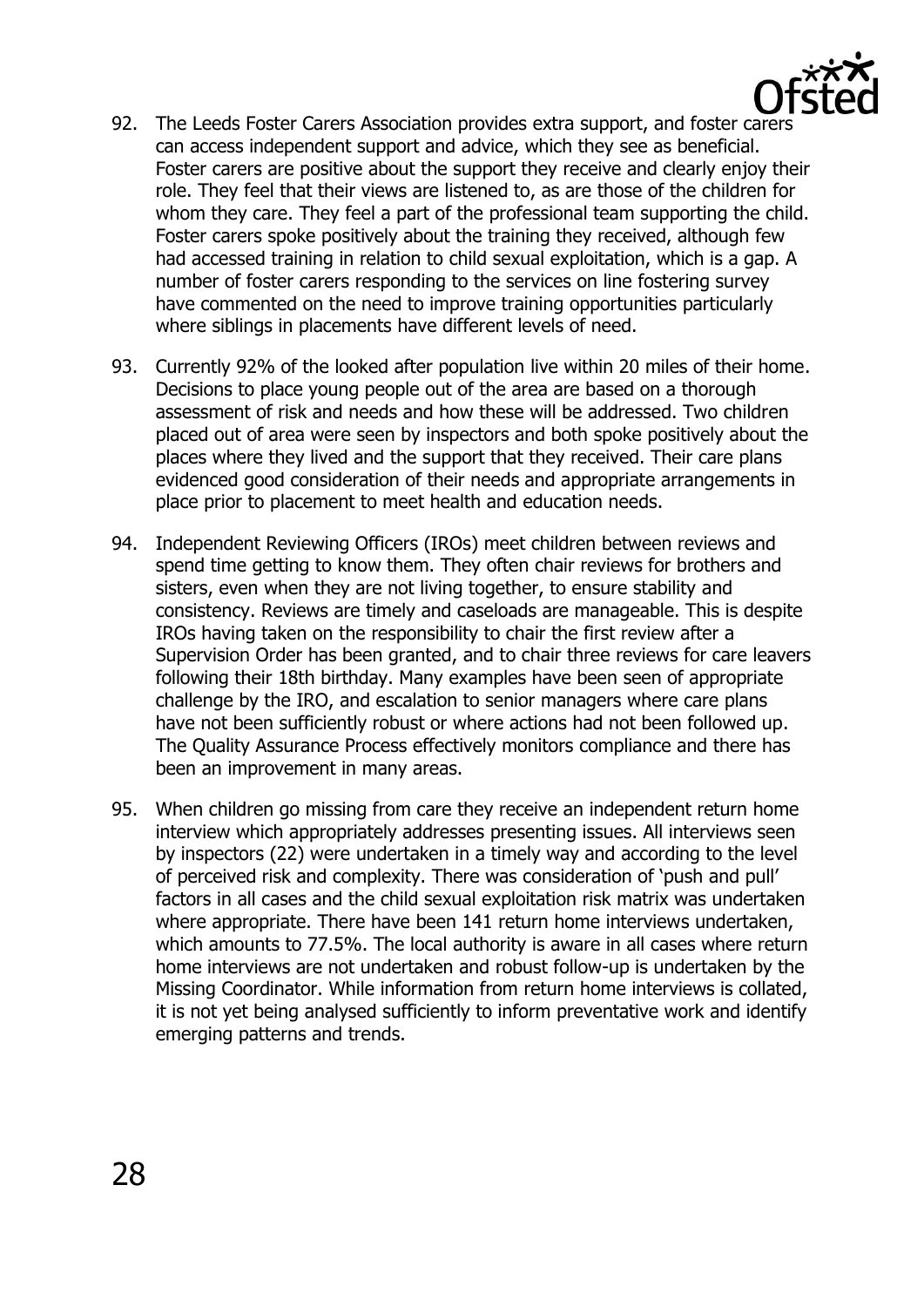

- 96. Initial and annual health needs assessments are completed in over 90% of cases and robustly address children's and young people's holistic needs, including the need for sexual health services, substance misuse services or therapeutic assistance. There has been some detailed analysis of the overall health needs of looked after children, which is assisting with commissioning arrangements. Leeds is proactive in undertaking assessments for all children who live within 80 miles of the city. This ensures swift access to health services and assists with consistency for children regardless of where they live. Clear contracting and commissioning arrangements mean that inspectors saw no child who was placed out of the Leeds area who did not have education and health provision in place.
- 97. Thresholds for CAMHS are high and there is a maximum 18-week wait for assessments, (average wait 9.6 weeks), although looked after children can be 'fast-tracked' to a child psychiatrist if this is felt to be necessary. Counselling services are available through a commissioned service, and the local authority also offers an in-house social work therapeutic service. This is well-received by carers, and has made a demonstrable difference to children as well as supporting carers to effectively care for children with complex and challenging needs.
- 98. Drug and Alcohol services are currently provided by a commissioned service. Referrals have increased over the last few years due to systematic improvements in care pathways. This service is being re-commissioned so that services can be provided for young people up to the age of 25, as the current service only provides for young people of 19 or under.
- 99. The wide use of Family Group Conferences has led to an increase in children who are placed within their extended family, including the use of kinship carers, supervision orders and special guardianship orders. Supervision orders are sometimes used to support kinship carers in the initial stages of a placement. This work has meant that 48% of children and young people in care are placed with their extended family. There are opportunities for further analysis of pre-proceedings work, which might assist with future service planning. For example, looking at those cases which did, and those which did not, end in proceedings and drawing out themes.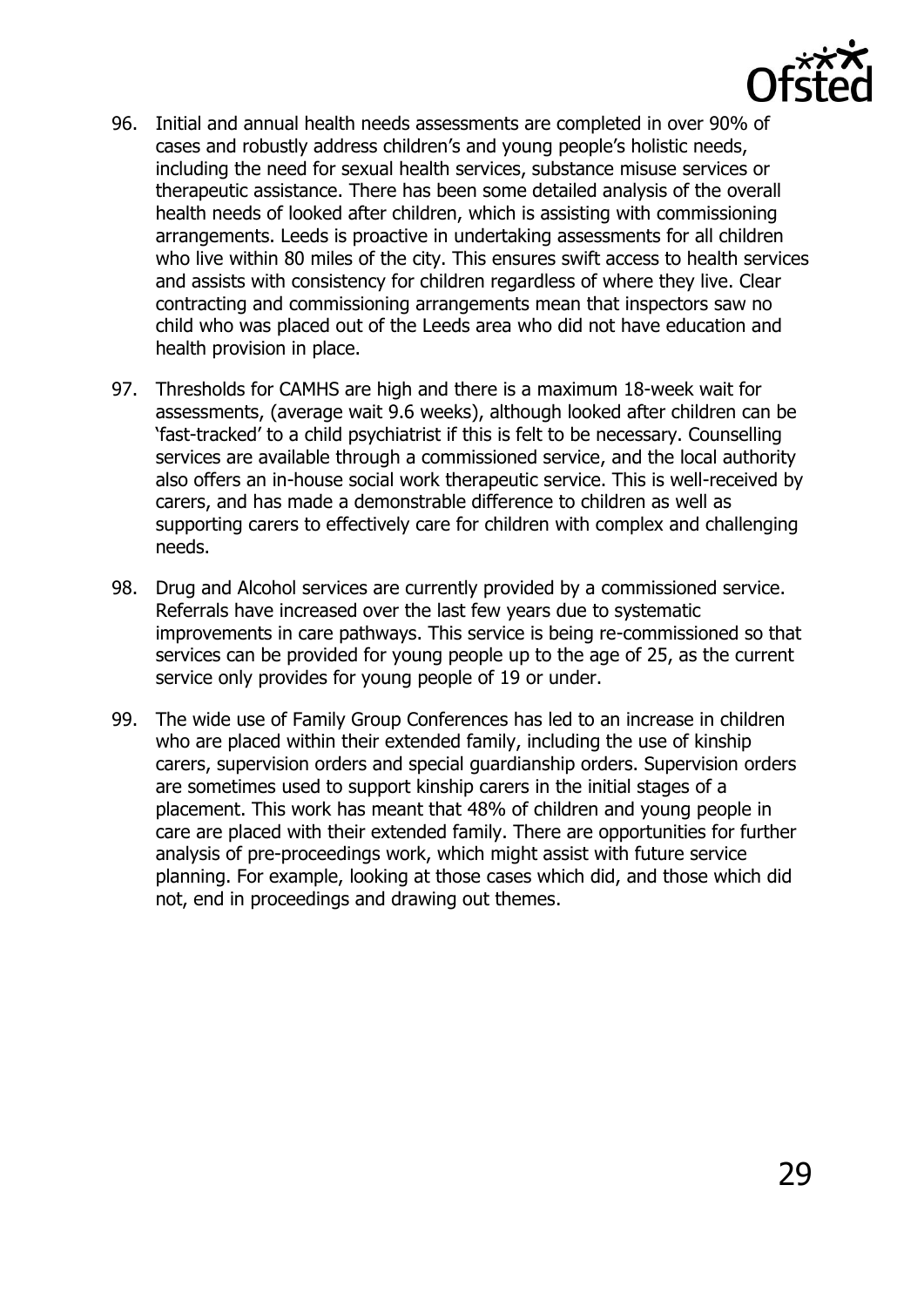

- 100. Over the past two years there has been good improvement in the attendance and attainment of primary-aged looked after pupils. In 2014 results in reading, writing and mathematics were above the national average for similar pupils, and the gap between looked after pupils' achievements and other pupils in Leeds is narrower than that found nationally for similar groups. In 2014, the average point score gap between Year 6 looked after pupils in Leeds and other pupils was around a year, whilst the gap between similar groups nationally was over a year and a term. Year 11 looked after students' results in 2013 were well above similar pupils nationally and the gap between their achievements and other pupils in Leeds was narrower than that found for similar groups nationally. In 2014 the proportion achieving five good GCSEs including English and maths, dipped, as it did nationally, and at 13% performance was slightly above that of similar pupils. Nevertheless, this placed the local authority in the top 24 of all authorities for looked after students' achievements, and the gap between looked after students' achievements and other Leeds students continues to be narrower than that found nationally for like groups.
- 101. Improvements made to the virtual school over the last eighteen months and the strengthening of partnership working and accountability within the 25 clusters in Leeds is driving improvement effectively. The virtual school head teacher tracks pupils' attendance weekly and achievements termly. Current information indicates that over 80% of primary school-aged pupils are making at least expected progress and over 60% better than expected progress in their learning. Around a quarter of Key Stage 4 looked after students are on track to achieve grade A to C in their English and mathematics GCSEs this year, an improvement on last year.
- 102. Head teachers speak positively about the improved work of the virtual school and the way that they are increasingly held to account individually, collectively for the attainment and achievement of looked after children in Leeds. The virtual school is providing strong leadership, valuable training and support. Cluster arrangements are effective at identifying needs and offering timely early help to pupils.
- 103. Until recently, the virtual school has not held head teachers to account robustly enough for the use or impact of additional government funding for looked after pupils (the pupil premium) on their achievements in school. The virtual school head has very recently put in place new arrangements for the payment of the Pupil Premium to provide more accountability, but it is too soon to see the impact of this in Personal Education Plans (PEPs).
- 104. The virtual school head teacher knows that PEPs are not yet consistently good. She is working with school leaders, designated looked after teachers and social workers to improve the content and quality of the plans, including sharper, specific and measurable targets to ensure that aspirational targets are set, checked and achieved.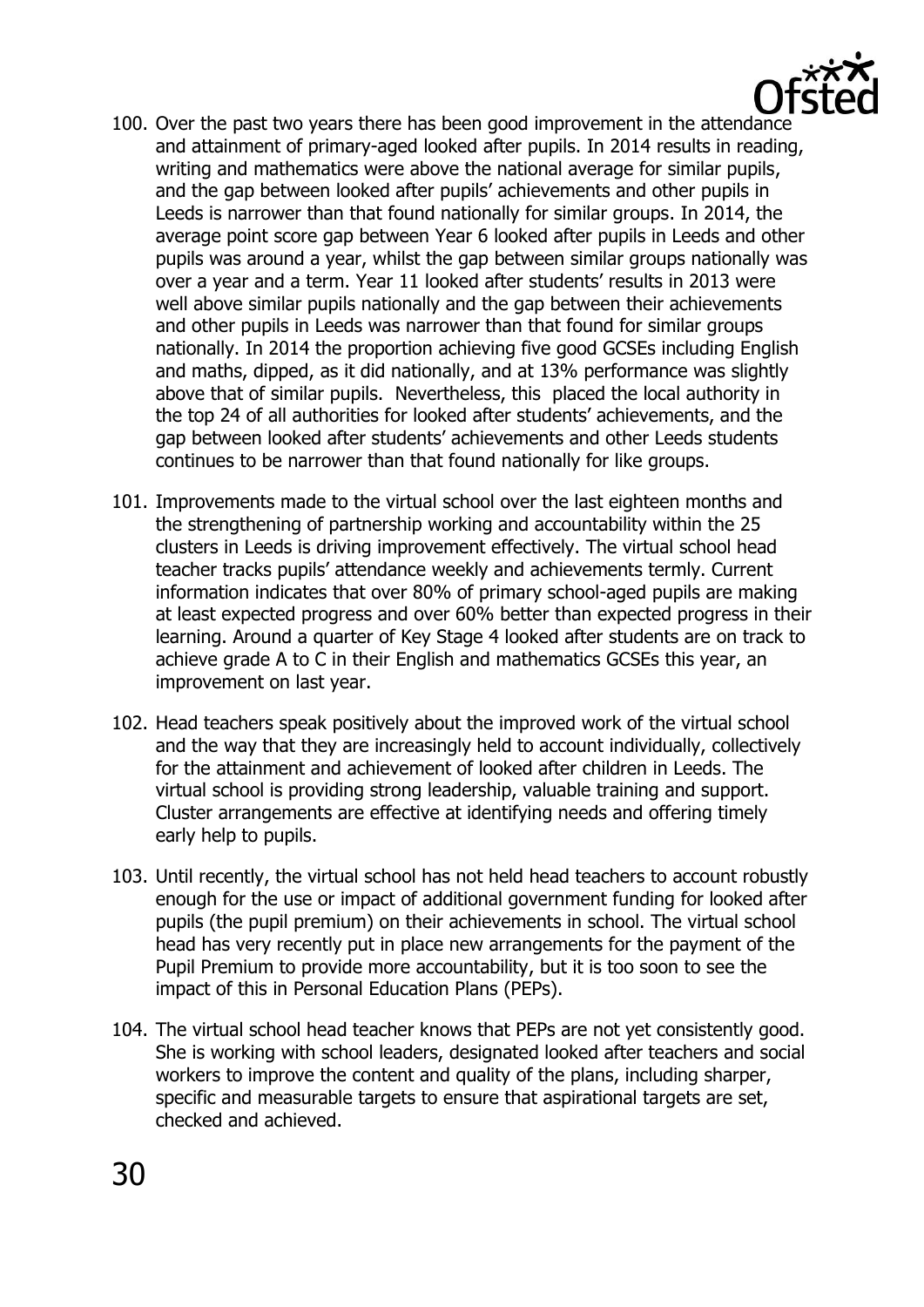

- 105. Partnership work with schools has had a positive impact on reducing the number of pupils excluded or at risk of exclusion. All staff work well to encourage positive behaviour and motivate pupils. As a result of this approach, only one looked after pupil has been permanently excluded in the past three years and the proportion excluded for fixed periods has been continually below that of similar pupils nationally. The current rate is 7.2%, compared to 9.8% nationally.
- 106. The virtual school head teacher and missing children teams take prompt action to ensure that all looked after children access their full entitlement to education. Staff support a small number of pupils (22) at risk of exclusion effectively through the city's pupil referral units, which were judged good at the time of the last published inspection report. An additional 26 pupils are in alternative provision in schools locally. This provision has been quality assured by children's services to ensure that pupils are safe, provided with a suitable education and attend regularly. Staff ensure that looked after children missing education attend regularly and are protected from harm. As a result, none are 'open' on the missing children register. The virtual school head teacher keeps a very close watch on pupils at risk of child sexual exploitation, and takes decisive action to reduce risks through careful determination of a suitable school place where needed and multi-agency support.
- 107. Of looked after children in primary schools, 83% are currently in good or better schools, which is similar to that of all pupils in Leeds and slightly above the average for all pupils nationally. The picture is not as positive at secondary age pupils, where the proportion is 63% compared to the national average of 71% and Leeds average of 65%. Meticulous work is carried out to ensure that pupils are in provision that meets their needs. Rigorous commissioning procedures are in place to ensure that pupils placed in provision out of the city are in good or better provision, and educational professionals visit schools regularly to ensure that the provision is appropriate and that pupils are making good progress. Head teachers reported positively on the direct work that is undertaken to ensure stability of school placement when home placements break down.
- 108. The local authority and its partners have worked closely together to ensure that looked after children and their carers have access to a range of social and leisure activities. Work in partnership with the Child Friendly Leeds initiative has ensured that a range of benefits and discounts are available, which are provided by local and national businesses. Looked after children, care leavers and the families who care for them have access to free sports facilities and reduced price entry to several leisure attractions.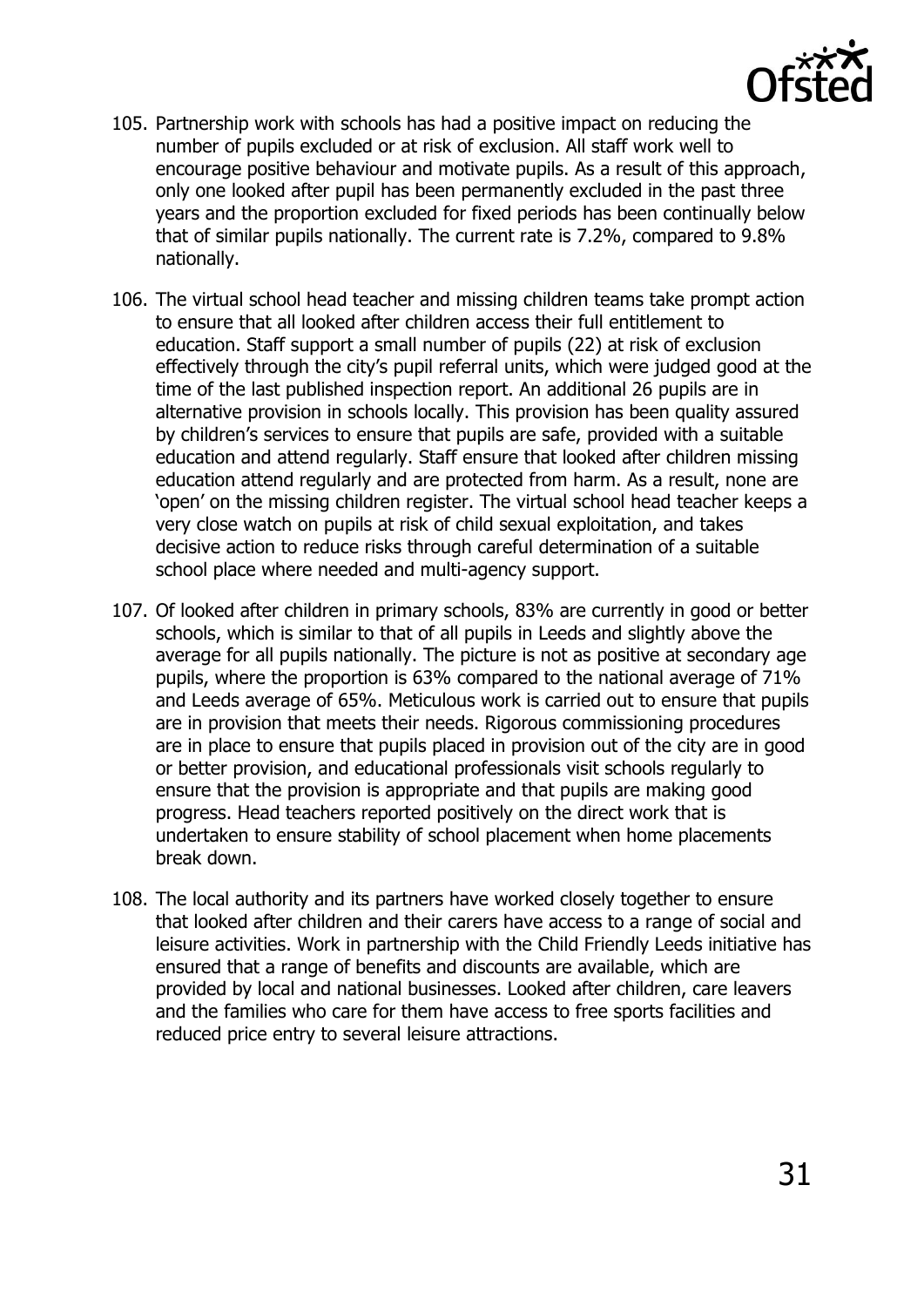

- 109. The independent visitor (IV) scheme is demonstrating signs of improved performance and effectiveness, with an increase in both the number of people coming forward as independent visitors and in the number of young people matched to IV's. The scheme has undergone a rebranding, with a new newsletter and leaflet, which is contributing to the increased interest. The overall number of children and young people currently matched has increased since the end of March last year, from 25 to 97. Of 60 young people waiting for an Independent Visitor, 19 are currently being matched. On average, children and young people are matched within three months of a request for an Independent Visitor. Child Friendly Leeds has been promoting the Independent Visitor's scheme; it has run stalls and staff engagement events in major retailers in the city, where they have talked informally to staff about what being an independent visitor involves.
- 110. The 'Have a Voice' Council is an active group of young people who are looked after, including some who live out of the local authority area. Council members have influenced policy developments, attended local authority meetings, been involved in training and recruitment, and in the development of the 'passport to independence', which is used to help prepare young people for leaving care. This is a new initiative and not all young people are yet aware of it. Council members have helped to rewrite the local authority's pledge, which was relaunched in 2014 as the 'Promise', and have produced a colourful and informative newsletter. Looked after young people's achievements are celebrated at the STARS awards events, with awards being tailored to the individuals' interests; young people are supported to arrange the events with dedicated participation workers. Looked after children understand how to complain, but they are not always clear about their entitlements.
- 111. The Multi Agency Looked After Partnership (MALAP) is a multi-agency group which has strategic responsibility for developing services and practice in relation to looked after children. There is strong partner agency commitment, with over 90 partners represented across the sub-groups; for example, care leavers, education and training, 0–5 entering care, health and well-being, and the 'Enjoy' sub-group, which is also working to reduce the offending behaviour of looked after young people. This has resulted in close partnership working with the police to divert young people away from the criminal justice system. The number of looked after children offending has declined year on year from 14% in 2008–09 to 4% in 2013–14. Positive partnership work is undertaken to ensure that children are protected from bullying, homophobic behaviour and hate crimes.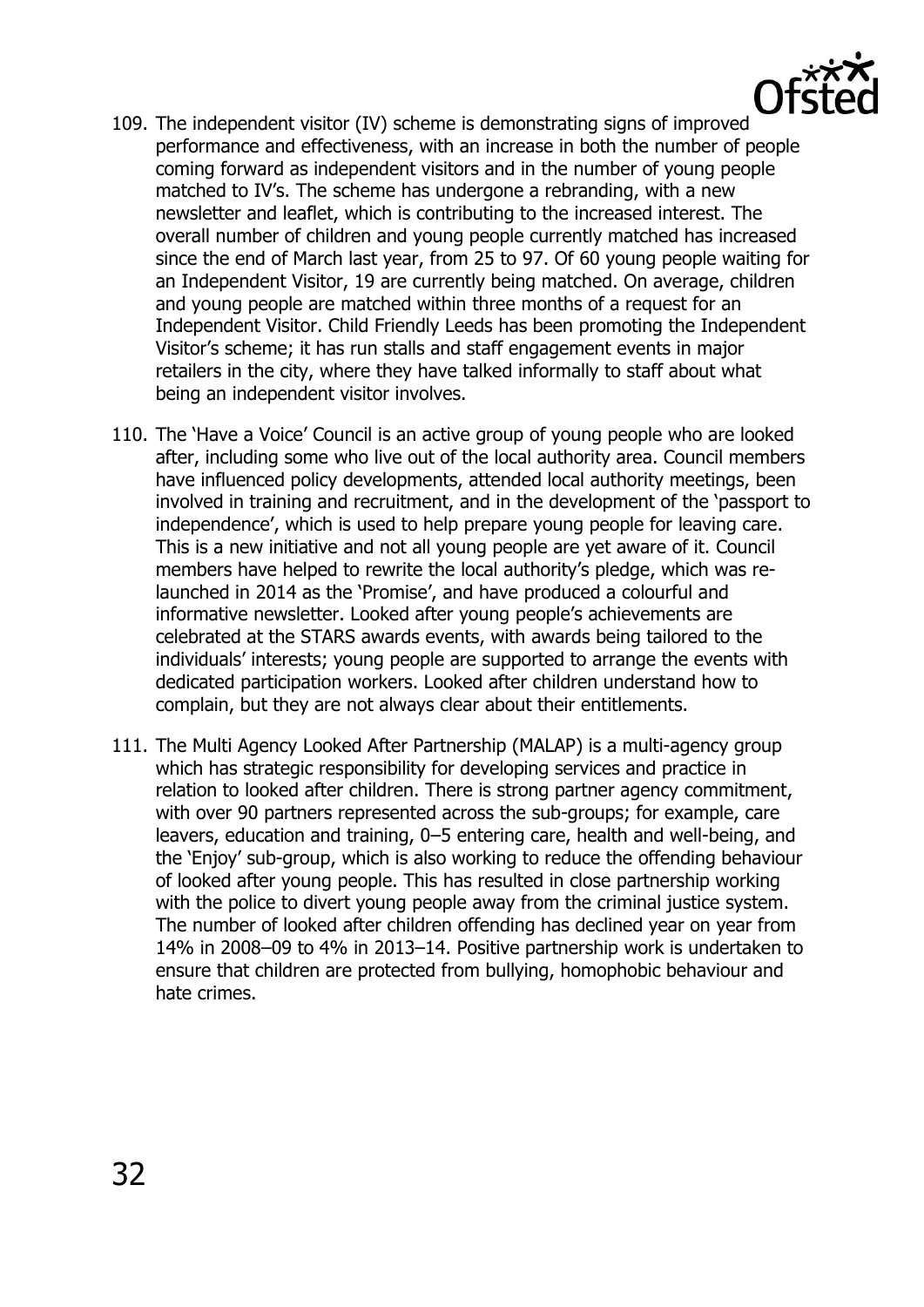

#### **The graded judgement for adoption is good**

- 112. The local authority demonstrates a sense of urgency and care in all adoption work. Adoption as a permanency option is considered at the earliest opportunity for all children where care proceedings are being initiated. The service is represented at HOSDAR panel, which decides whether to initiate the Public Law Outline. This ensures that the service is aware of children whose ultimate care plan may result in adoption, and enables effective means of profiling adopters to match children's needs.
- 113. The local authority has substantially reduced the number of children waiting to be adopted, with 128 children adopted in the last year. Leeds is ranked equal 16th of all authorities for the percentage of children adopted, and had more children from Black and minority ethnic backgrounds adopted (11%) than the national average (8%).
- 114. The authority's performance against the Department for Education's adoption scorecard shows an increasing trajectory of improvement in performance. The period from a child entering care to moving in with their adoptive family is 564 days for the three-year average period 2011–14. This is 64 days fewer and therefore better than the England three year average, and better than statistical neighbours, but is 17 days away from the national decreasing target.
- 115. The average time 2011–14 from receiving court authority to place a child and the local authority deciding a match to an adoptive family is 239 days, which is 22 days longer than the England three-year average, but better than statistical neighbours, though 87 days away from the national decreasing target.
- 116. The local authority, along with Barnardo's, is leading on the development of the Yorkshire and Humber adoption consortium's Early Permanency Project (fostering to adopt). The authority currently has nine such adopters approved and six children in fostering to adopt placements, which allows for the children to have placement stability and an opportunity to form primary attachments without subsequent placement moves.
- 117. There has been significant investment in the adoption service, with a further adoption team being established 18 months ago by utilising funds from the Adoption Reform Grant. This is having a positive impact upon children's placement stability, security and permanency into adulthood, with the number of children exiting care through adoption increasing.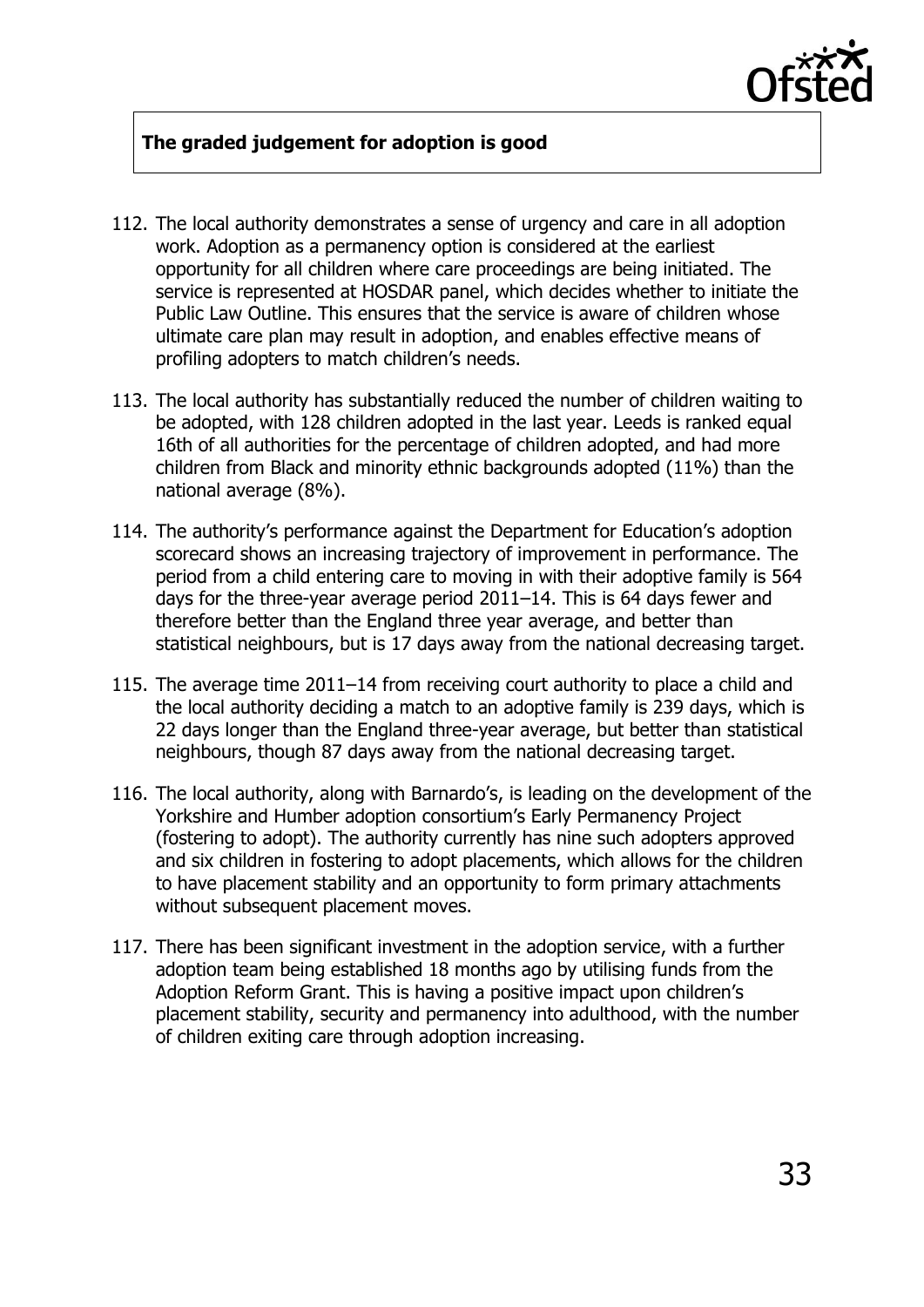

- 118. Inspectors saw robust management oversight of cases and tenacity in adoption plans being pursued, which in one case included a child who had experienced an adoption disruption. Children do not experience unnecessary delay. The recruitment team has particularly focused on recruiting early permanency placement carers for babies and children aged 0-2, who can foster a baby during care proceedings and will go on to adopt should the placement order be granted. There has also been a significant focus on recruiting adopters for sibling groups between the ages of three and six years, and children over the age of two years who show signs of developmental delay or whose future is uncertain. Children do not experience multiple moves, and therefore are provided with stability whilst waiting to be found a suitable match. Overall, the local authority is showing improvement in the two key time indicators for the adoption process. Whilst timescales continue to be above the thresholds set, the local authority performed better against its statistical neighbours.
- 119. The local authority had 50 children waiting for adoptive families at the point of the inspection. Of the 50 children waiting, seven have been matched to adoptive families awaiting a panel decision, 10 have been linked to adopters and 11 have foster carers currently being assessed who have expressed an interest in adoption. There are three cases where parents are contesting placement orders and a further three children for whom family finding is appropriately on hold. The authority is actively family finding for 15 children, most of whom are sibling groups. One child is about to be placed with siblings through early permanence. Where adoption is the plan for children, the service will endeavour to find the most appropriate match for the child in a timely way.
- 120. In 2013–14 there were 30 children who were placed in a total of 15 sibling groups. This helped them to maintain close bonds, and no children were separated where it was assessed that they should remain together.
- 121. The proportion of adoptive families who were matched to a child during 2013– 14 who waited more than three months from approval to being matched to a child is 63%, which is higher than the national average of 58%, and an area that needs more attention. However, the local authority matched over 78% of adopters within six months in 2013–14 and increased the number of adopters during the same period (75 in 2012–13 and 83 in 2013–14). Currently the service has 28 adopters waiting to be matched: seven are booked onto panel, three have had links identified, 13 have been referred to the adoption register and five have been approved in less than three months.
- 122. Actions being undertaken to recruit adopters are effective, and a broad range of media is utilised, some of which are innovative; for example, using Google pay adverts with a link to the local authority's adoption team web pages, which provide detailed information about the adoption process and mock profiles of children requiring adoptive homes. The service has a dedicated website, 'Adopt4Leeds'.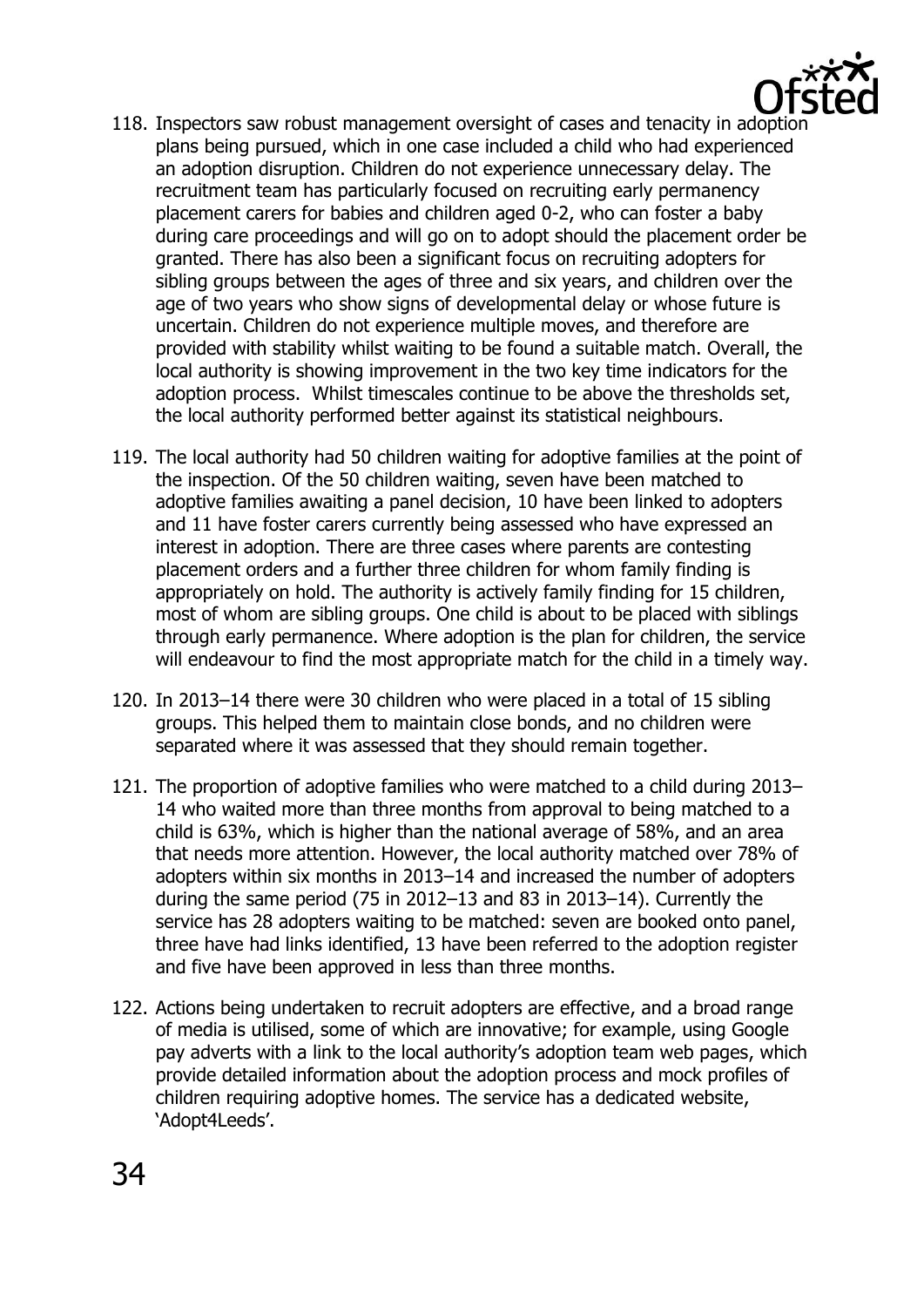

- 123. In 2013-14, Leeds Adoption service ran 14 information sessions for prospective adopters. Adverts are informed by research and are inclusive in nature to attract a diverse profile of adopters. More recently, since October 2014, targeted recruitment is being undertaken in an effort to match children with particular needs more swiftly, with assessments being prioritised to this end. A broad range of means are used to find adoptive families for children, for example: 21 children recently attended activity days (resulting in 5 matches); professionally produced DVDs profile children to adopters; and the recent use of an online family finding resource available to adoption agencies and adopters. All of these are successfully contributing to reducing the number of children awaiting adoptive homes.
- 124. If an in-house match is unavailable three months after the adoption decision, children and adopters are referred to the Yorkshire and Humber Consortium and National Register. Where children are identified as likely to be more challenging to place (e.g. sibling groups, older children or children with complex needs) they are referred immediately, in order to prevent delay in finding suitable adopters. Some adopters prefer to wait to be found a match by their local agency. Timescales for completing assessments of prospective adopters have recently improved; 72% of the last 33 households to be approved were completed within the Stage 1 and Stage 2 timescales. Where assessments are delayed there is good reason, for example potential adopters not ready to progress to the next stage and the service prioritising assessments where children are waiting to be matched.
- 125. The local authority service is proactive and recently helped to facilitate a regional conference for approved adopters who are yet to be matched due to their profile being for a match to the 0–2 age range; this was an effort to include children who are waiting, such as children with different ethnicities and those with disabilities and/or additional needs.
- 126. Four adoption panels have been held each month to prevent delays in approving and matching children, and this has recently reduced to three to reflect current levels of work within the service. The adoption panels have independent chairs who are effectively fulfilling their roles, for example, completing performance reports on the quality of reports presented to panel. Minutes are of a good standard, with the vast majority clearly stating reasons for recommendations made. Six-monthly meetings are held with the Agency Decision Maker (ADM) to reflect on performance regarding the quality of reports and operational issues relating to panel matters, and panel chairs feels empowered to raise issues outside meetings should the need arise.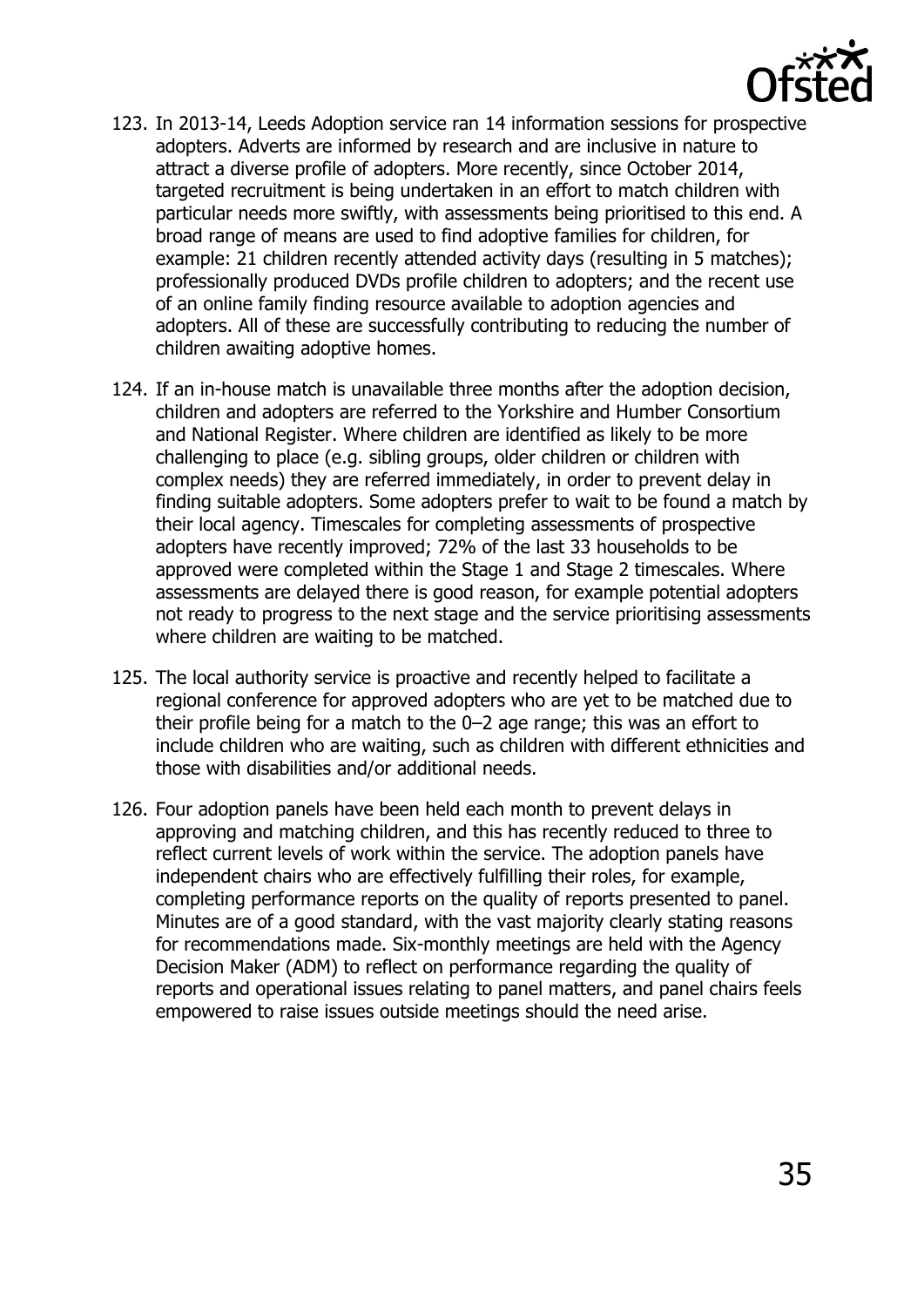

- 127. Adoption reports completed are of a good standard. Child permanence reports provide a clear account of the child's history and the analysis provides evidence as to why adoption is being pursued. Permanence reports are updated to take account of children's developments to support family finding efforts. Prospective adopter reports are well written, and some seen include attachment style interviews to assess the prospective adopters' emotional resilience, which is considered in decision making when identifying an appropriate match.
- 128. Prospective adopters spoke very positively about their experience of the local authority's adoption service, from the point of attending an adoption information session, through the assessment process and on to the child being placed.
- 129. Life story books seen, in the main, provide children with a child-centred account of their histories, although they could be enhanced by ensuring that they only include information that is relevant and positive for the child. One book seen included a lovely letter from the foster carer, which was heartening to see and will be endearing for the child to read. Later in life letters seen are of a satisfactory standard and include key information and events, although they would benefit from being more personal.
- 130. The Adoption Support Service includes a former teacher who receives support from a member of the virtual school team to ensure that adoptive children access appropriate education and support in schools. The Adoption Reform Grant was used to fund two additional staff to provide more capacity in the team in an effort to ensure that the increasing number of children being adopted receive timely and effective post-adoption support.
- 131. Case sampling of adoption support cases shows team managers setting social workers unnecessarily lengthy timescales over which to undertake adoption support. This is making adherence to timescales difficult to achieve and is ineffective, as children and adopters are receiving support throughout the assessment process. Adoption support plans are well written and provide evidence of robust support packages provided to children and adopters. Plans would be further strengthened if they contained measurable targets and outcomes, which is a missed opportunity to gauge progress and ensure that the support provided is effective.
- 132. The service is currently providing adoption support to 163 children. There are 12 children waiting for adoption support, who had been waiting less than two weeks at the time of inspection. Adoption support is being provided to 49 adults, of whom 16 are birth parents. The number of pre-order cases receiving individual support from the Adoption Support Team is six.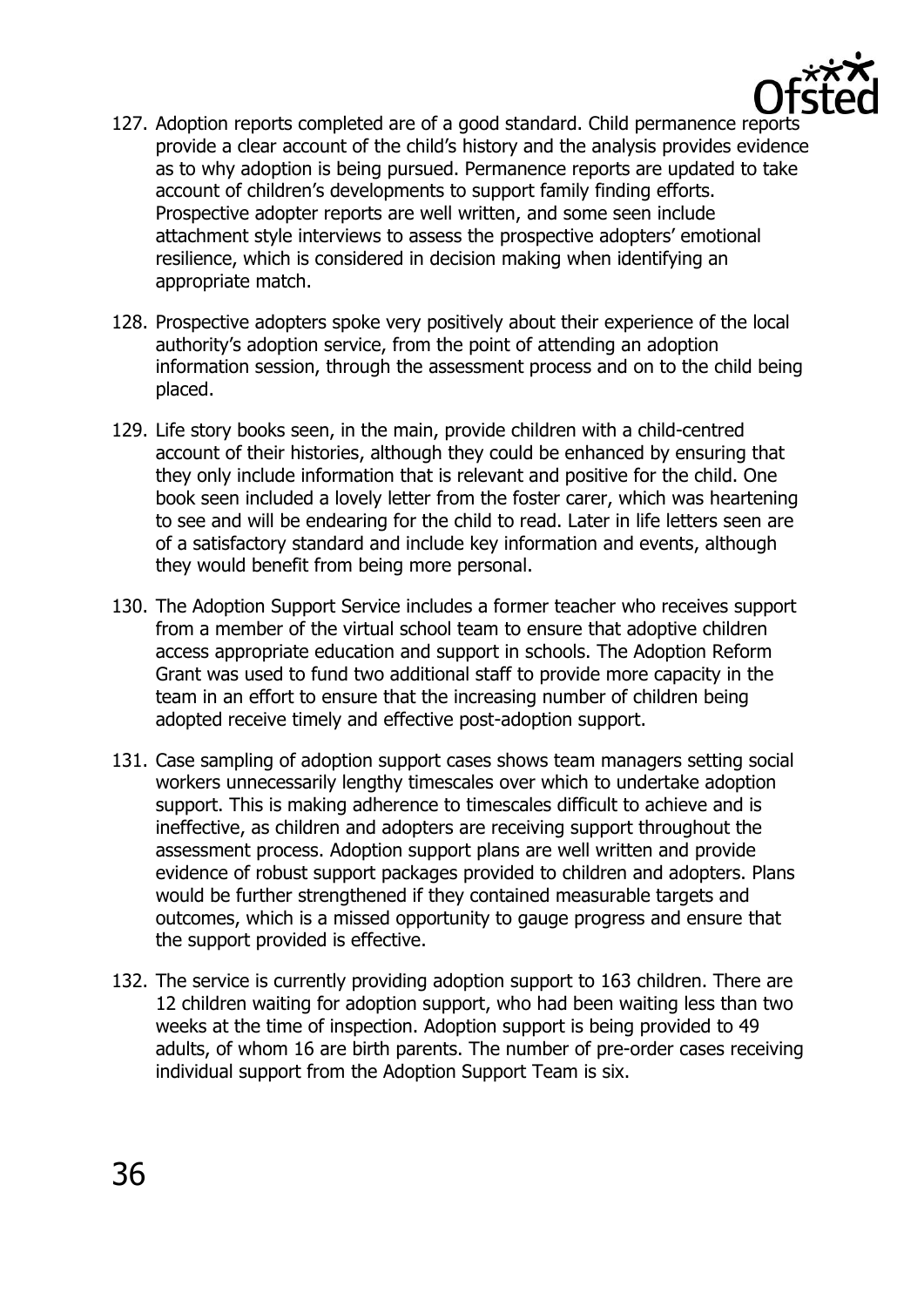

- 133. An array of creative and effective support is available to adopters and children. Examples of services provided include: participation in a pilot parenting programme based on neuroscience, social learning theory and attachment theory; therapy courses, which promote therapeutic styles of play to support children to develop attachments to their adopters; and workshops on contact, adolescents and education, and training on the safe use of social networks.
- 134. Specific groups for children include the 'The Cooking Crew', a social group with Barnardo's Futures for adopted children aged 12 to 14 years to cook and do play/craft activities, and a group for adopted adolescents who are receiving a service from CAMHS. The services are highly valued by adopters and help to promote children's self-esteem and identities as adopted children. The number of placements disruptions is low, with four disruptions during 2013-14 compared to 5 in 2012/13). All four disruptions related to placements made outside of the local authority and not assessed by Leeds staff. The low number of disruptions is positive in the context of the increasing number of children adopted. Lessons are being learned with analysis taking place and shared with staff and panel members. Support to birth parents is provided for as long as it is needed by an independent agency, through counselling and intermediary services. Birth parents receive information of their entitlement to receive an assessment of their support needs. Letterbox contact is assisted by the adoption support team, which facilitated 1,000 exchanges in the last year. All adopters spoken with during the inspection rated the service highly and would recommend it; they were particularly complimentary about the support available after an adoption order.

#### **The graded judgement for care leavers is good**

- 135. Currently Leeds City Council has 475 care leavers, with the vast majority living either with family and friends, in assured short-hold tenancies, student accommodation or local authority tenancies. The authority is in touch with 85% of care leavers on a regular basis, which rises to 92% when the yearly birthday contact is included for all care leavers aged over 19. Tenacious staff make every effort to contact care leavers.
- 136. The local authority has invested heavily in care leaving services and prioritised them, which has had positive results. Care leavers experience staff who are persistent in their attempts to engage with them and in providing support. Outcomes for care leavers in their education, employment and training, for example, are above national figures and continuing to improve. The most recent data indicate that 289 (57%) of care leavers are in education, employment and training, which remains well above average for this group (45%) and is a slight improvement on the previous year's performance.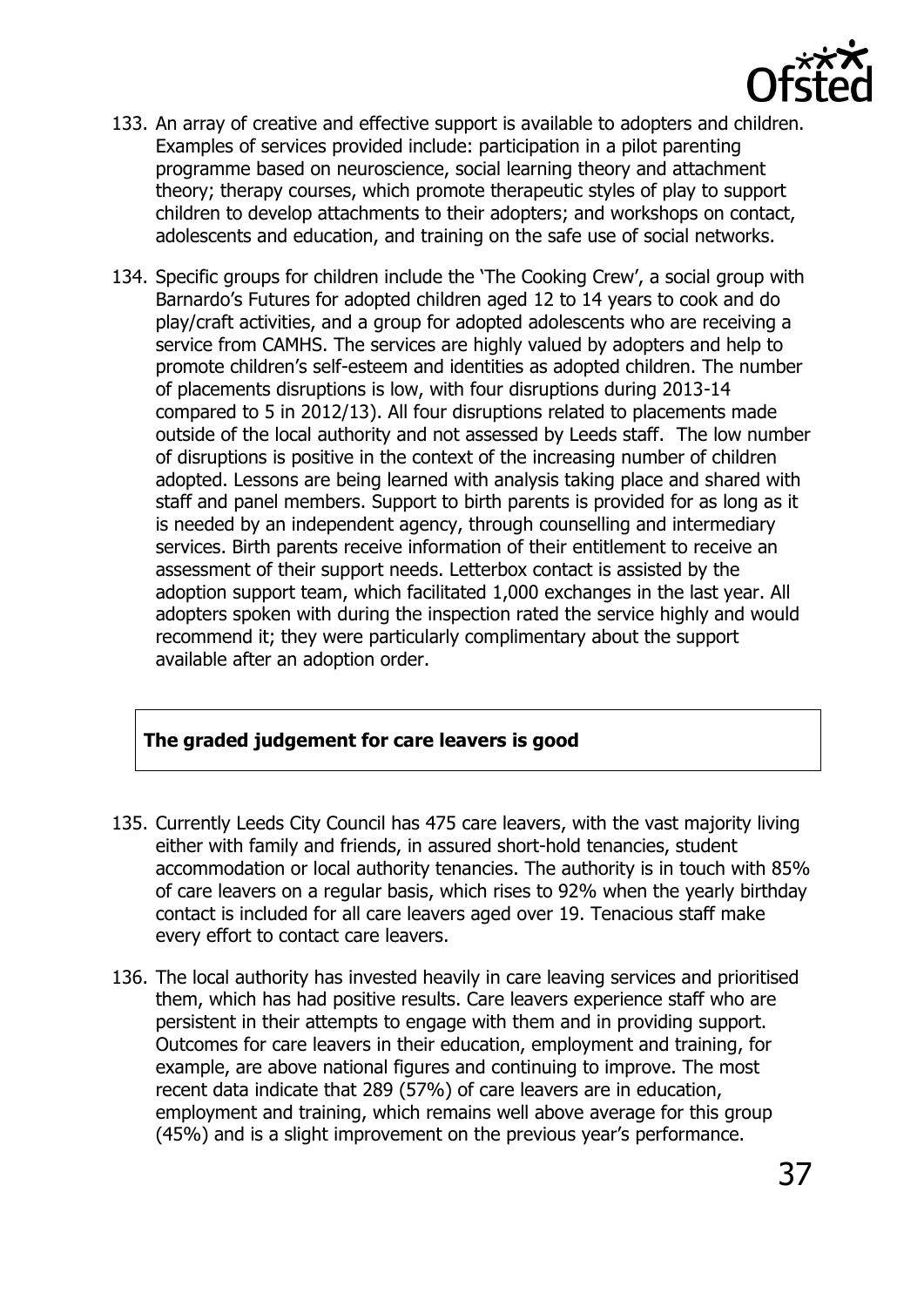

- 137. The authority monitors where care leavers are not in education, employment and training (NEET), and there are currently 187 such young people. Ten of these are in custody, 32 are pregnant or parenting and 18 have a disability, all of which means the young person is not in a position to access employment or training. Robust attempts are made to engage the remaining 127 young people, which include specifically targeted work groups with Connexions and personal advisors, regular events held across the city around employment opportunities and training and a specific MALAP sub-group with a focus on EET. Pathway plans are independently reviewed by IROs, where specific plans for a young person's education are discussed, and all staff in the six teams have recently had training to equip them with information and advice to support young people to access EET opportunities.
- 138. The local authority actively encourages care leavers to continue their education or to access training, and has a strategy to ensure that more care leavers can access apprenticeships within the authority as well as elsewhere locally. There are 20 care leavers currently in local authority apprenticeships, which demonstrate the authority's commitment to, and effectiveness in raising the aspirations of young people, and their profile within the city.
- 139. Work to develop relationships with colleges and training provision to ensure that care leavers are supported in their placements has improved outcomes over the past year and reduced the number of young people leaving courses prematurely. There has been a significant improvement in the proportion of care leavers moving on to higher education. Whilst none made a successful transition to university in 2013, this year 52 care leavers (11%) have done so and are settled in their courses, a higher proportion than for care leavers nationally. The package of practical and emotional support provided to care leavers once in university is good, for instance in ensuring that they are visited and can return to foster carers in vacations where this is appropriate. Young people attending university are given a range of financial support above and beyond the expected national entitlements.
- 140. Leeds has established a strategic group to support accommodation for vulnerable young people. This has ensured that there is a good range of accommodation available to meet the needs of care leavers. For those care leavers who wish to remain with their current foster carers after their 18th birthday, the local authority's 'staying put' policy is encouraging them to do so where foster carers also wish it. The policy is clear and foster carers are positive about the scheme, which is having a significant impact in providing more continuity for care leavers. Nineteen per cent of care leavers are currently with their former foster carers in these arrangements, but amongst those who have left care recently, this figure rises to 36%.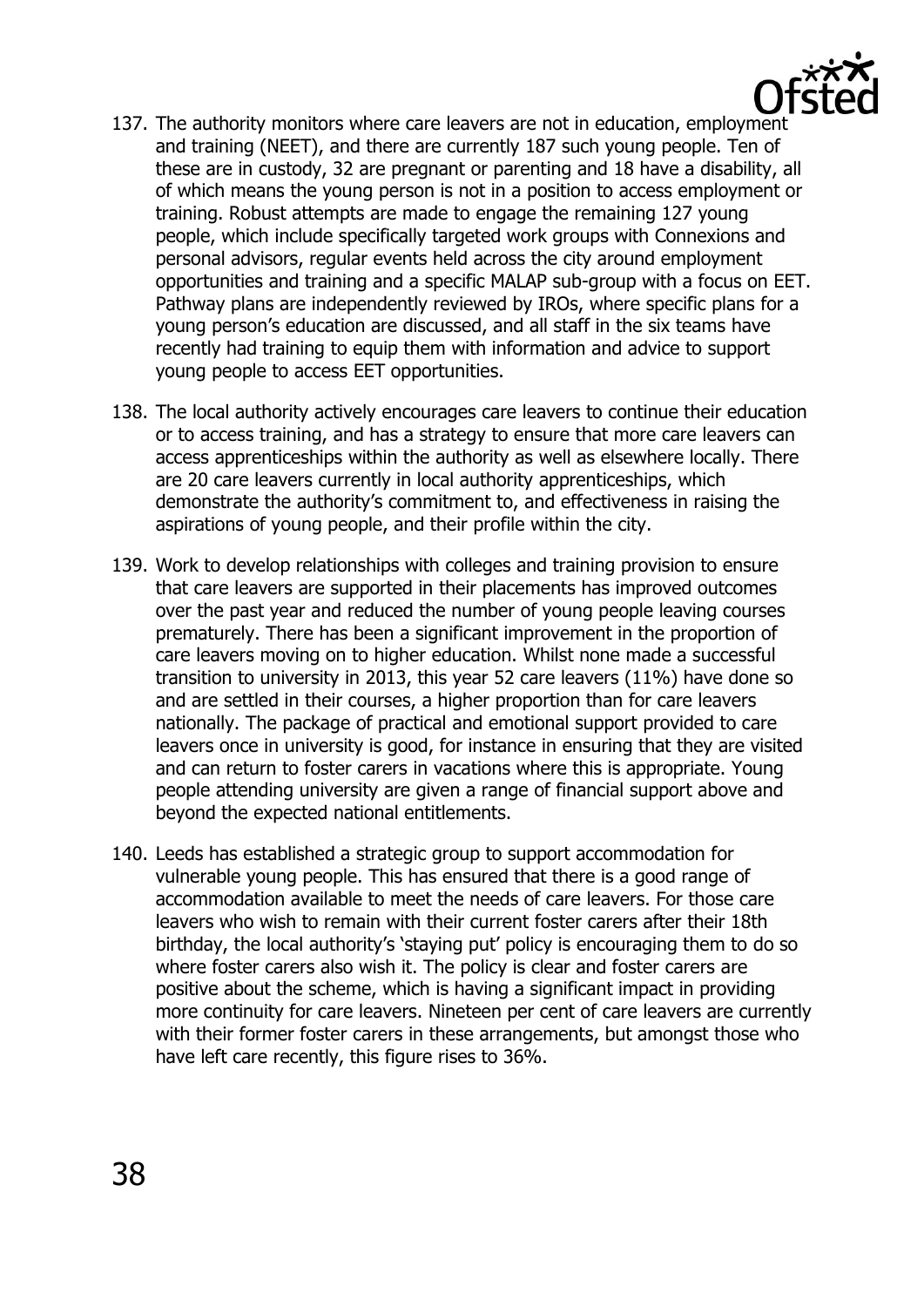

- 141. Care leavers' views are influential in deciding whether and when independent living is right for them. A wide range of emotional and practical support is provided. Personal advisors, floating support and commissioned services promote independent living skills and support young people to develop emotional resilience and the confidence to make safe and appropriate transitions into adulthood. Inspectors saw no cases where the timing of the move towards independent living was inappropriate.
- 142. Commissioning arrangements ensure that housing provision is suitable and 285 (60%) of care leavers are living in independent accommodation. Strong partnership arrangements ensure that care leavers are given priority by the local authority and partners for permanent tenancies. The range of accommodation is wide, and young people have options of long-term supported housing. The location of care leavers' housing is suitable and affordable and they feel safe. Inspectors visited accommodation in one supported housing provision in a residential area, where the furnishings and equipment were of a good standard and the décor was attractive. Care leavers decorate their accommodation to their own taste. Care leavers spoke favourably to inspectors about this provision: 'it's like our home'.
- 143. Care leavers live in suitable accommodation in almost all cases. Where accommodation is unsuitable, swift action is taken to support the young person into alternative provision. Weekly housing meetings of key agencies effectively look at incoming demand, applications and those care leavers experiencing difficulties in current placements. As a result, there are no care leavers placed in multi-occupancy housing or homeless, and there have been no care leavers in bed and breakfast for several years. Only six care leavers have been placed in hostel accommodation in the past year, and five of these moved within the local authority target of seven days. In the past year, 25 care leavers have been placed in emergency accommodation, of whom 16 moved on within the planned timescale of 28 days. Since establishing the weekly housing meeting, no care leavers have stayed beyond this 28 day target.
- 144. The number of care leavers in custody (10) is low. Where care leavers are in custody there are appropriate arrangements for their discharge and support arrangements to reintegrate them into the community and, where possible, manage safe relationships and behaviour.
- 145. The local authority has an effective scheme for ensuring that if care leavers are waiting for their first welfare benefits payments they are financially supported over during that period. Leaving care entitlements include appropriate basic grants, but with the option of a number of additional payments which, overall, make a substantial package. However, some care leavers are not given sufficient information to know about and consistently access their entitlements. The online Youth Information Hub, which is replacing written information for care leavers, does not yet contain sufficient information on those entitlements.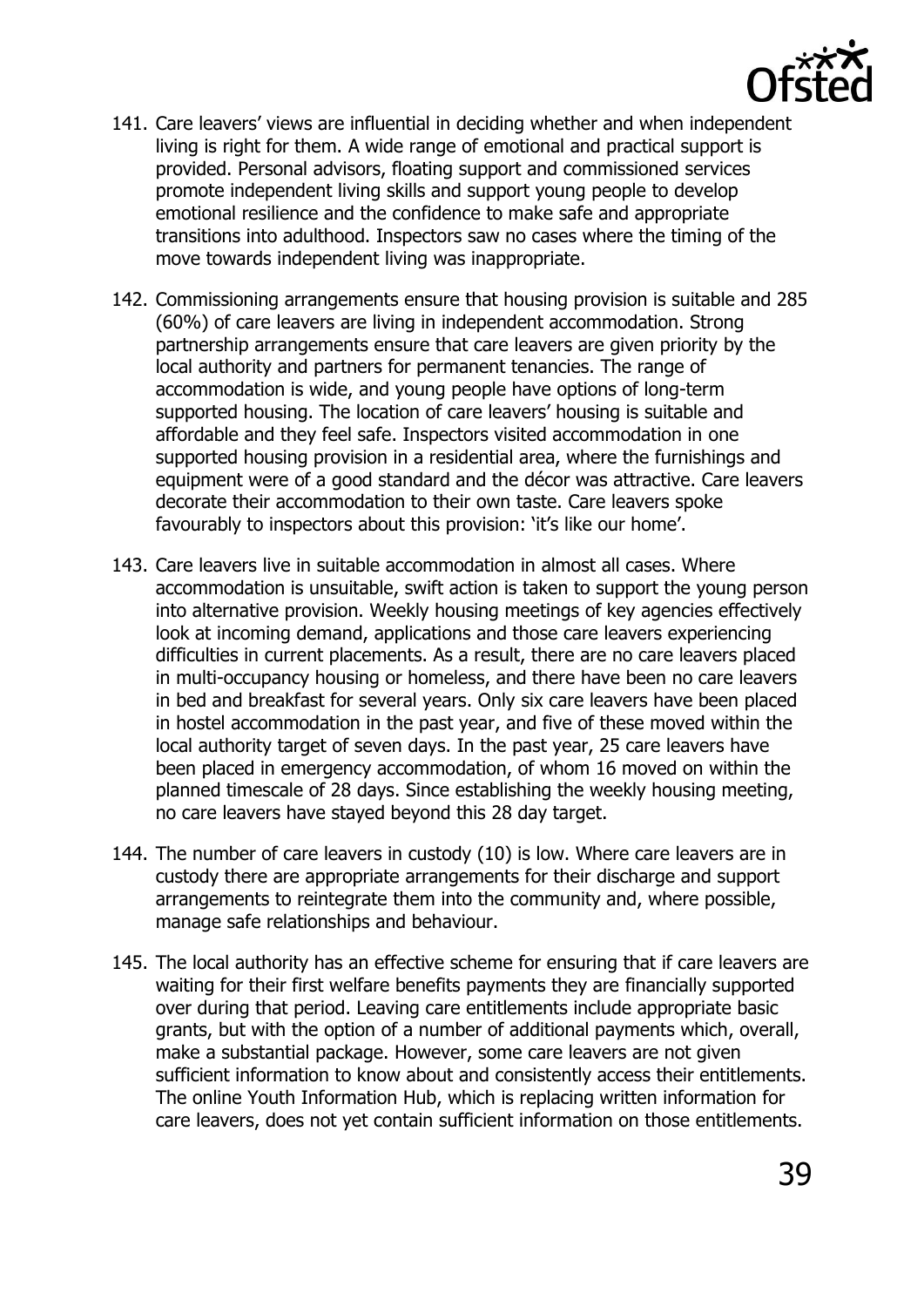

- 146. Health assessments are offered by looked after children nurses, who show persistence in encouraging care leavers to access health services, such as dental checks and more specialised services, including for sexual health. Care leavers almost always have their NHS cards. However, their health history is not being consistently shared with them. Inspectors saw examples where the emotional well-being of care leavers is being well addressed, for instance regarding child sexual exploitation. In other examples, care leavers were not engaging with services or their needs had not been identified rigorously through the pathway plan. Where young people have a disability, close relationships with adult social care ensures that a transitions worker is allocated to co-work with personal advisors, which supports a good understanding of the young person's needs and creates an opportunity for trusting relationships to develop and transfer into adult services.
- 147. Substance misuse among care leavers is low. Personal advisers provide help and advice through direct interventions or by securing support from other services to meet either substance misuse, drugs or alcohol problems. Services such which provide support to young people misusing substances and alcohol are appropriately prioritised for care leavers. Care leavers at risk of sexual exploitation are appropriately safeguarded. The local authority has appointed a project worker to work extensively with looked after children and care leavers, providing advocacy, attention, access and assertive outreach.
- 148. IROs review pathway plans, which ensure independent scrutiny and appropriate challenge. Plans address appropriate areas, such as whether the care leaver has a passport and bank account. Care leavers' views are gathered well regarding their plan and inspectors saw examples of cultural and religious needs being carefully addressed. For care leavers in supported lodgings, the living together arrangement provides the necessary level of detail regarding which areas of independence the care leaver needs most help with. However, other pathway plans often lack the necessary detail about individual targets for the care leavers to enhance their independence and development, including budgeting. This makes it difficult to accurately measure the extent of their progress.
- 149. Care leavers are seen regularly and supported by committed and skilled staff, and they appreciate these efforts; 'they don't give up on you', one said. There is a strong emphasis on providing continuity of social worker, and care leavers are confident that they will continue to receive support into adulthood. Personal advisers have a good understanding of the needs of their care leavers and the risks to their safety locally.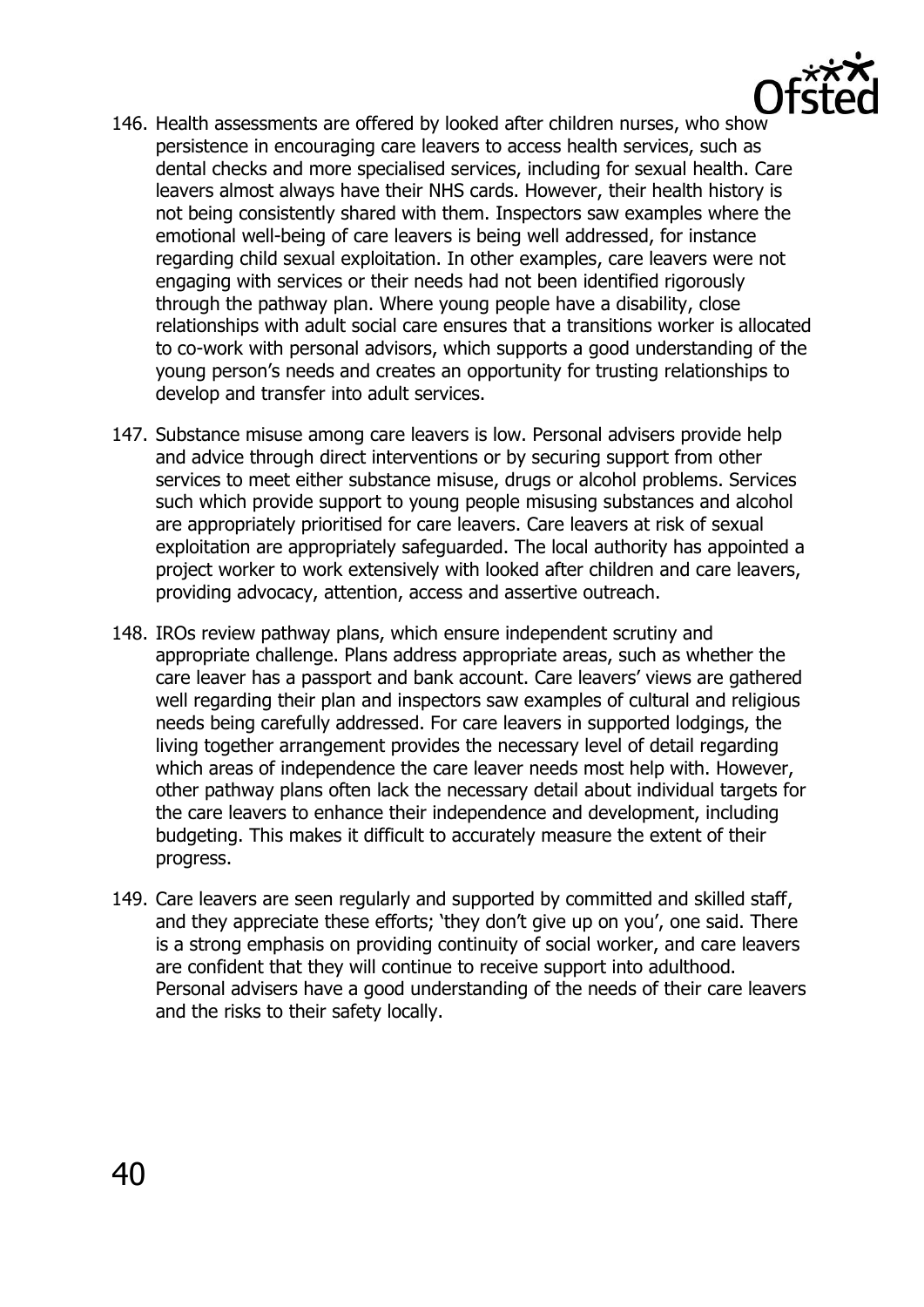

- 150. Complaints from care leavers are infrequent, and are investigated thoroughly when they are made. However, care leavers meet with social workers and personal advisors in locality offices, which are often not suitable for this purpose, in terms of access. The local authority has already identified this issue and has suitably ambitious plans to improve care leavers' access to services. Care leavers have good access to free leisure activities.
- 151. Care leavers' achievements are celebrated well through the local authority's Star Awards. Care leavers and children who are looked after arrange the awards with the support of participation workers. Events to celebrate achievements are regular and include senior managers, elected members and local celebrities. Care leavers who have received these awards value them. There has been a steady development of the role of the Care Leavers Council in ensuring that the voice of care leavers is better heard. For instance, a member of the Care Leavers Council co-chairs the meetings which monitor care leaver services. Care leavers have been involved in developing services such as the Passport to Independence and in recruiting staff.
- 152. The local authority has created a number of useful structures to monitor care services and drive improvements, such as weekly meetings with housing providers to problem solve and explore demand. The authority acknowledges that in implementing a new computer system some management information regarding care leavers is not yet sufficiently accessible to establish a strategic overview.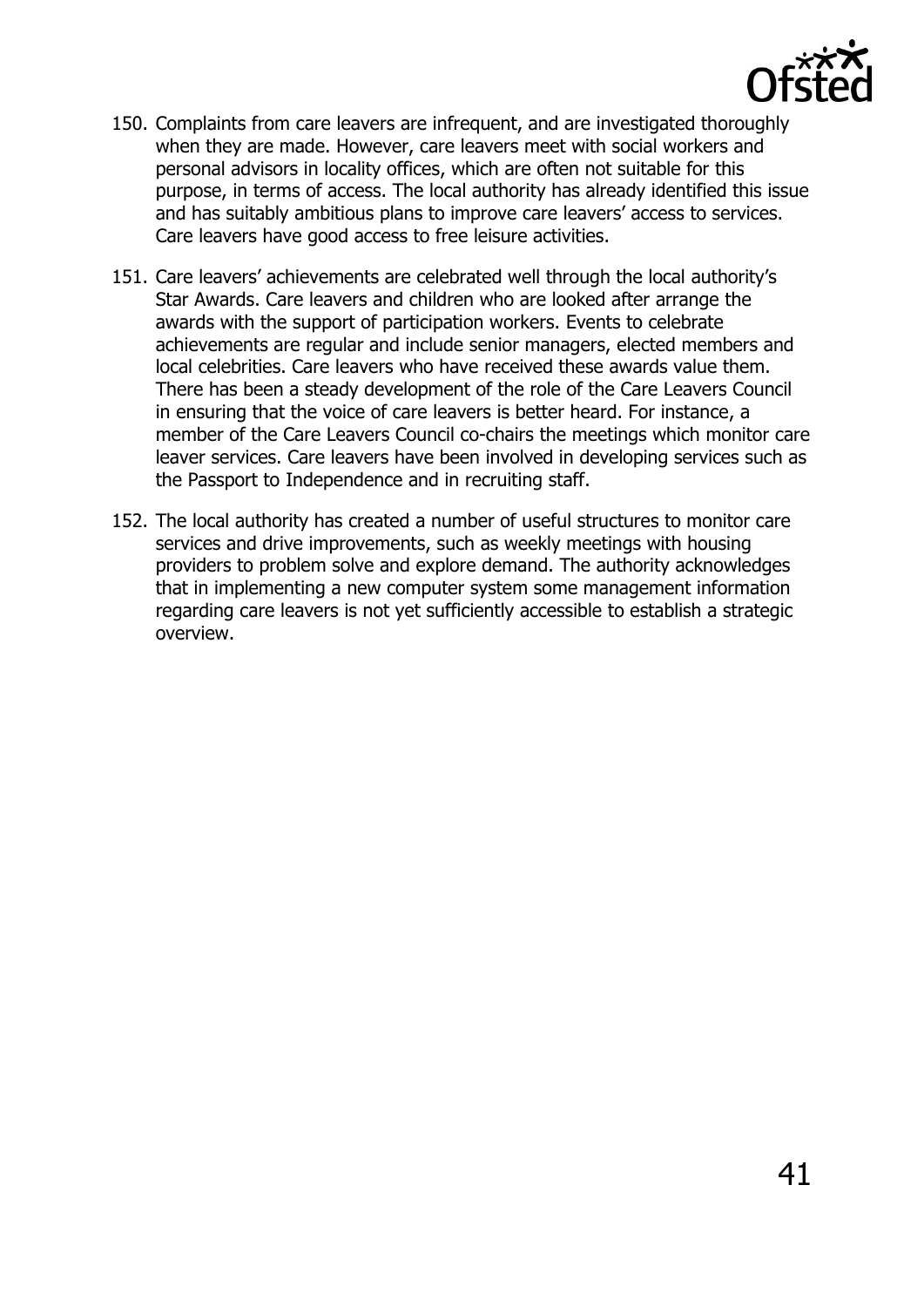

| Key judgement                            | Judgement grade |
|------------------------------------------|-----------------|
| Leadership, management and<br>governance | Outstanding     |

#### **Summary**

Strong governance arrangements comply with statutory guidance. Effective communication and a shared ambition for children mean that the Chief Executive, Director of Children's Services, Lead Member and senior management team share a comprehensive knowledge of what is happening on the front line. They are ambitious and influential in changing the lives of local children, young people and families. The local authority has further invested in children's services and continues to do so. This financial commitment, together with long-term coherent, strategic planning, is ensuring a sustainable service for children and families, with a substantial investment in a restorative approach at the core of social work practice.

There are effective and accountable arrangements in place for the oversight of the LSCB, and partners work effectively together to safeguard children and young people. Senior leaders and partners have high aspirations and share a vision on behalf of children and families, for Leeds to be the best city for children to grow up in, and to become a centre of excellence for social work. The authority's priority for Leeds to be a child friendly city is well reflected both in strategic planning and operationally, with children at the heart of any action undertaken.

Much work has been completed by the authority since 2009 to strengthen service provision and to ensure that children are safeguarded. A well-planned restructure of children's services in 2012 that was fully informed by research, has provided firm foundations underpinning effective and timely provision of early, targeted and specialist support services for children and families in need of help and protection.

A culture of learning and continuous professional development is well established and continues to develop. Stability and the increasing expertise of the workforce, together with strengthened managerial oversight, is improving the quality of social work practice. However, there is more to do to if the authority is to meet its ambition of providing outstanding services for children, including: embedding outcome focused planning; improving learning from case audits; helping managers to use performance data confidently; and ensuring that managers agree challenging learning goals with social workers and reinforce this through reflective supervision.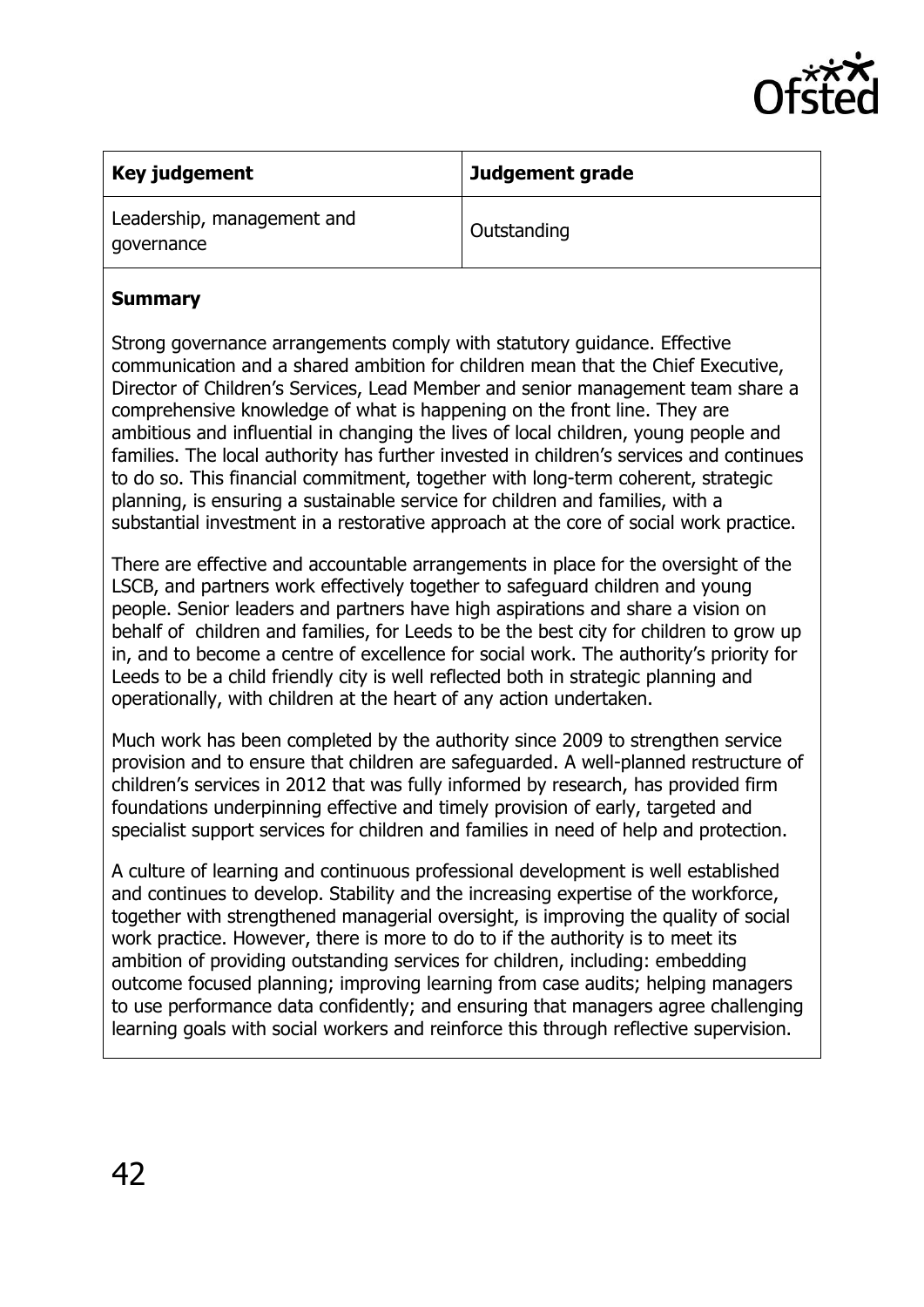

- 153. The Director of Children's Services has comprehensive and current knowledge of what is happening at the front line and provides effective and ambitious leadership. Collectively, the leadership team has a very accurate view of its strengths and of things that need to be better, and leaders are taking robust action to improve those areas in partnership with schools, targeted and early help services.
- 154. Relationships between senior leaders and the LSCB are very strong. The Chief Executive and Lead Member appropriately hold the LSCB Chair to account for the effective working of the LSCB.
- 155. A well-structured performance management framework is facilitating effective information sharing across the city and at a local level. Further improvement work is identified and well underway, including for example, the extrapolation of performance data from the electronic recording system to further promote frontline managers' and social workers' understanding of their performance and how it can be improved.
- 156. Performance monitoring arrangements are robust and are consistently well used to inform members, leaders, operational managers and the partnership of trends and dips in performance. The application of the outcomes based accountability approach to performance is facilitating a shared understanding of priorities for children, and the local authority is embedding a culture of 'high support and high challenge' across the service. Managers, practitioners and partners are able to make sense of their contribution to tackling the 'three obsessions' through the provision of regular visual updates, well known across the partnership as the 'thing of beauty'. This shared commitment and understanding is increasing shared ownership of, and responsibility for, improving outcomes for children.
- 157. Confidence to use performance information intelligently at an operational level is developing because of this approach, although it is not yet fully embedded. Performance is improving in a sustained way across a range of measures, for example, referral/re-referral rates, children subject to child protection plans and in the reduction in the number of looked after children.
- 158. The local authority is strengthening the quality assurance framework, and plans are firmly in place to move away from a focus on compliance, now that this is assured, and to further embed the quality of social work practice to ensure consistency and consistently positive outcomes for children across the city. Good management oversight of practice at an operational level is embedded and is helping to further improve the quality of social work practice. This is ensuring that children are provided with the right help at the right time through, for example, operational measures such as regular case supervision, threshold panels, case audits, and strategically through practice improvement meetings.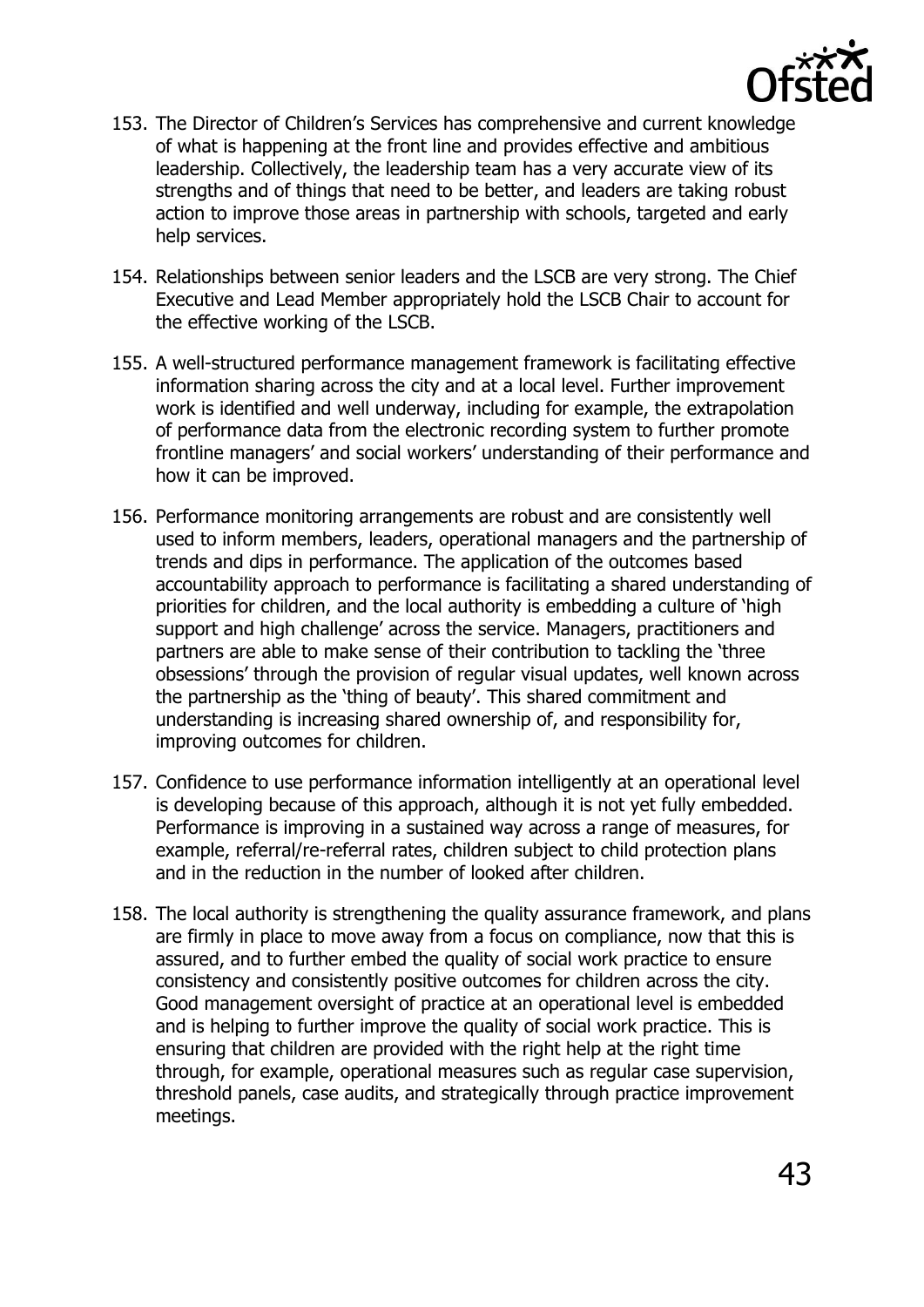

- 159. Case file audit tools used routinely by managers have been redesigned to reflect the experiences of children and to help social workers to focus on areas identified for practice improvement, such as the quality of planning. At an operational level, these are not yet used consistently well to draw out key themes for learning for individual social workers, or to inform focus of further learning at a service level. There is a tendency to focus on compliance issues, and there are missed opportunities to reflect fully on what worked well and why, and what needs to happen next to further improve outcomes for children.
- 160. Clear priorities for children's services are outlined in the Children and Young People's Plan and driven by an active Children's Trust. Priorities are strategically aligned with the overall local authority plan, the Health and Wellbeing Strategy, and the Safer Communities Strategy. Cross-cutting priorities and the 'three obsessions' are facilitating a shared ambition for children across the city and providing a sharp focus for strategic and operational thinking. This has been resolutely delivered and is helping to improve the parity between service provision for children and adults' health, well-being, and safety. Equal prioritisation is being given to children and adults within the Community Safety Partnership and Health and Wellbeing Board, which are often adult focused. Both are adopting a 'think family' approach within their strategies and joint commission arrangements.
- 161. Outcomes for children and young people are improving because help is being provided at an earlier stage, and more children are safely remaining with their families. Young people's life chances are improving through better attendance at school and improved provision of education, employment and training opportunities. These outcomes form the basis of the 'three obsessions', which have become the main focus for improvement across the local authority and partnership.
- 162. Scrutiny activity and oversight of children's services is impressive, with strong prioritisation and a comprehensive understanding of the needs of children, young people and their families. Robust challenge is achieved through a range of pertinent inquiries and a strong corporate parenting ethos that extends beyond looked after children.
- 163. Corporate parents, supported by an experienced and committed Lead Member, take a keen interest in looked after children and are well informed about their progress through the corporate parenting board. Success and achievement is celebrated by the authority, and there is good evidence of children's and young people's influence on political decision making, for example, in raising care leavers' entitlements, and improving placement choice for looked after children.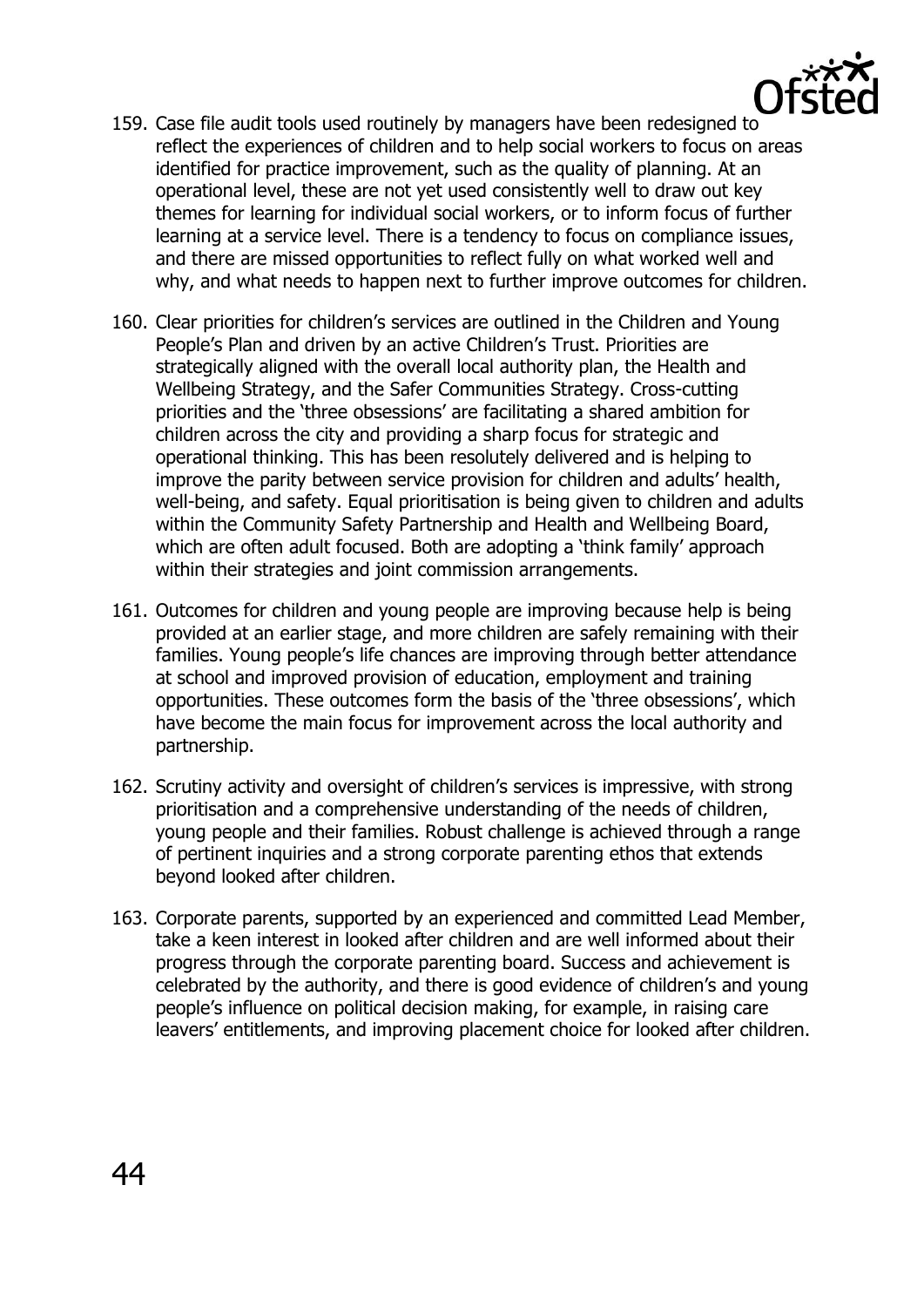

- 164. The positive impact of effective partnership working is in evidence across a wide range of services. For example: strengthened partnerships at a cluster level now provide locality-based services to meet children and families' needs; private fostering arrangements are enhanced and strengthened; accountability is improved within private children's homes; and school attendance, particularly at primary school level, now exceeds comparators.
- 165. Governance arrangements are strong within the integrated commissioning framework and there is an appropriate focus on emotional health and wellbeing, children with complex needs, early help through the 'best start in life' agenda, family support, and transitions into adulthood. The Joint Strategic Needs Assessment (JSNA) is currently being refreshed to align with the Think Families approach adopted by the partnership.
- 166. A well-informed commissioning strategy uses a broad range of information to identify the needs of children, young people and families across the city and within the clusters. For example: research undertaken to understand the high number of children looked after under two years old; an audit of the health needs of looked after children; and a thematic case file audit of the prevalence of parental domestic violence, mental ill-health and substance misuse. An online observatory has been established to facilitate sharing multi-agency information, and there is a whole system approach to ensure that children and families effectively influence commissioning arrangements. This approach is leading to the planning and provision of more targeted services in line with children and families' needs locally. For example, the Think Family approach has been embedded within the drug and alcohol strategy, resulting in further services being commissioned for perpetrators of domestic abuse, for substance misuse, and maternity provision.
- 167. A whole system review is being undertaken to better coordinate services that support children and families' emotional health and well-being, and to make services more accessible to families at a local level. This includes targeted mental health provision being rolled out in schools and ensuring clearer referral pathways. Partnership arrangements between the local authority and voluntary sector have been strengthened, and are leading to improved and appropriatelytargeted support for children and families, such as the innovative approach to addressing domestic abuse in partnership with Leeds Rhinos rugby league club.
- 168. An outcomes based accountability (OBA) approach to monitoring the impact of services for children and families has been implemented, but is not yet fully embedded in planning. Commissioning arrangements are currently focused on compliance, so it is difficult to measure the impact of interventions and achieve consistently good outcomes for children across the city. This is replicated in plans developed for individual children and young people and, now that compliance is assured, the local authority is appropriately currently focused on embedding outcome focused planning.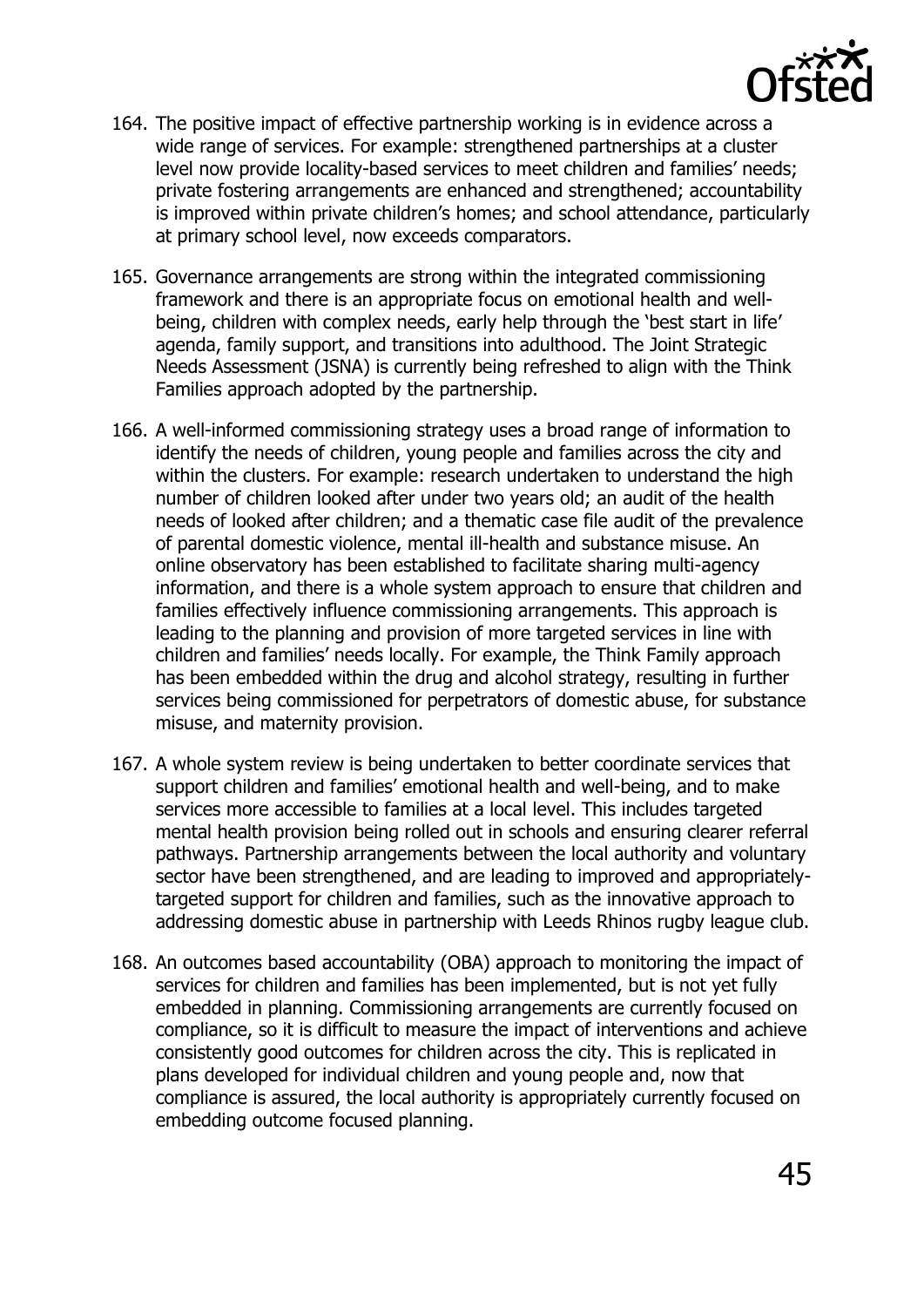

- 169. The sufficiency strategy is appropriately aligned with the JSNA and commissioning strategy. The placement needs of looked after children are well understood and met. Sound placement commissioning processes are firmly in place, with Leeds acting as a 'hub' and centre of excellence for a regional purchasing consortium. This has achieved improved placement stability. Many examples were seen of child-focused procurement that 'wrapped around' the needs of the individual child, for example, mother and baby foster placements, the provision of Police and Criminal evidence Act (PACE) beds, emergency foster care provision and placements for young people vulnerable to child sexual exploitation. Transition to adult services is appropriately planned for and a jointly-funded Transitions team is managed from Adult services. This arrangement ensures a timely assessment of young people's needs as adults and the identification of the suitable provision available to them.
- 170. The local authority has established effective relationships with the Local Family Justice Board and Cafcass and this is ensuring that children and young people benefit from efficient and effective progression through legal proceedings. The Public Law Outline is well understood and embedded, with court timescales currently standing at 26 weeks; the best performance locally. The appointment of a case manager has significantly improved communication and has had a positive impact both in the reduction in Emergency Protection Orders and the improved effectiveness of returning children home to live safely with their parents.
- 171. Leaders have energised partners, including schools, to share their 'obsession' and passion to improve the attendance and achievements of looked after children, and ensure that outcomes are the best that they can be. In the last 18 months they are beginning to show marked improvement. Head teachers speak with authority about how they are increasingly and effectively challenged and supported to improve outcomes for the children in their school.
- 172. Positive changes made to virtual school arrangements, and increased capacity for meeting pupils' needs early through the multi-agency cluster arrangements across the city, are helping to drive improvements in all pupils' attendance at school, and in particular the attendance rates of looked after pupils. Current tracking of looked after pupils by the virtual school shows that children in the primary and secondary sectors are making better progress this year.
- 173. The use of research is well-embedded in strategic planning and service delivery, although there is more to do to ensure that research is consistently well used to inform individual assessments. The local authority is outward facing and invites challenge through sector-led improvement, external audits by academics, and peer review. This learning has been used to focus service direction, including restructuring of the 'front door' and the strengthening of cluster arrangements. Appropriate learning is drawn from Serious Case Reviews locally, though the application of learning from national Serious Case Reviews is less well embedded.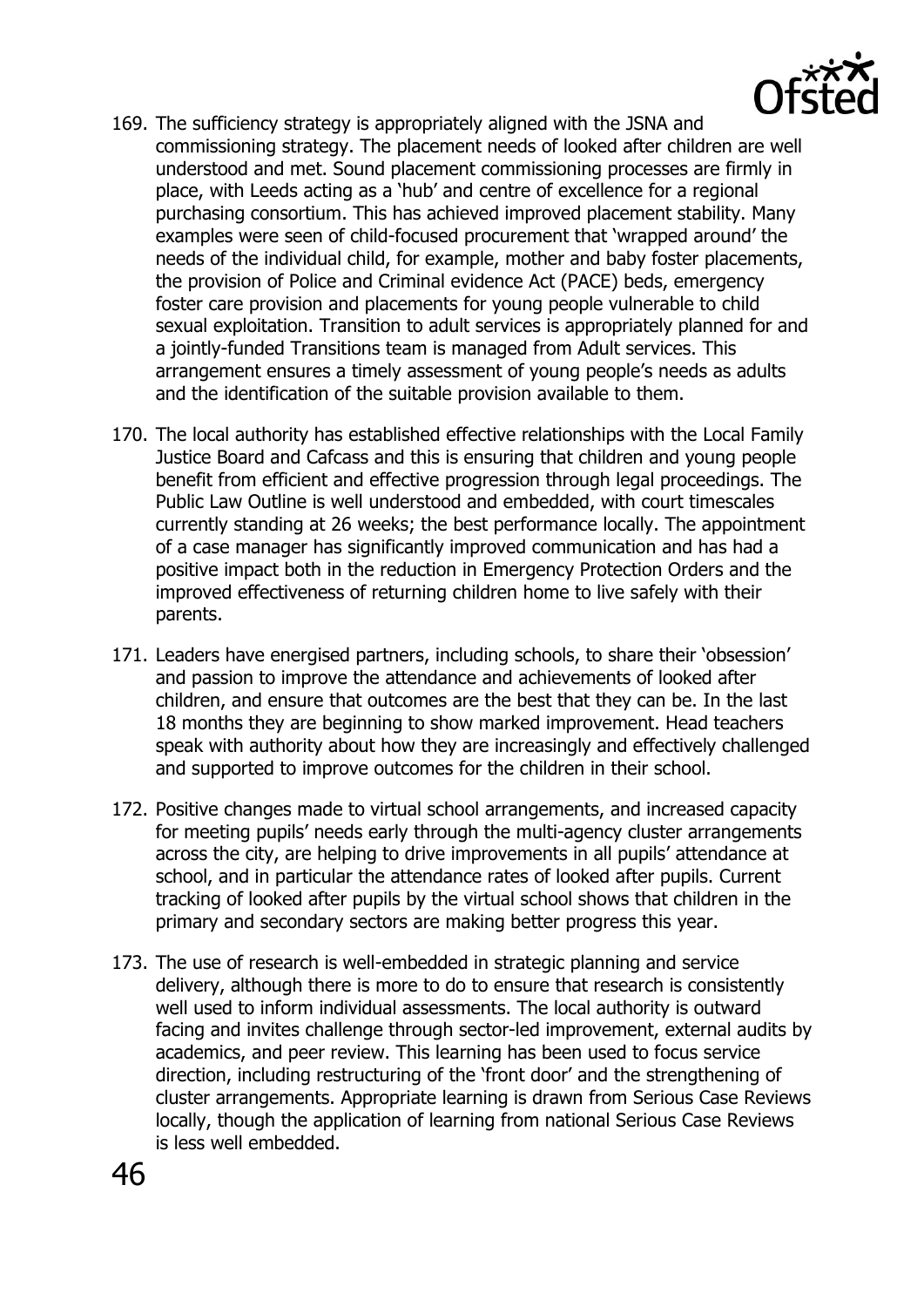

- 174. The local authority is a regional leader for innovation in many areas, such as court processes and the placement procurement consortium, and this approach has helped to secure substantial funding from the Innovation Council towards transforming the whole children's social care system in the city, implementing a restorative, family-centred model. The strategic partnerships are committed to this approach.
- 175. The local authority has firmly embedded a culture of learning and improvement in strategic planning and operational thinking. A refreshed workforce strategy strongly focuses on continual professional development and has established clear career pathways for social workers and increased capacity. This has resulted in improved workforce stability and strengthened relationships between social workers, children and their families. For example, there has been:
	- a significant fall in the number of agency staff used, from 40 to 26 (August) to Nov 2014)
	- improvement in the number of social workers with less than 2 years' experience, from 57% in Nov 2013 to 26% in Nov 2014
	- improved career progression, through the creation of an Advanced Practitioner role and increasing the number of senior social work posts (from 38 in Nov 2013 to 69 in Nov 2014)
	- reduced turnover of staff, from 27% 2013-14 to 13.5% now
	- lower levels of absence; currently 8.28 days are lost per employee, the lowest across all Leeds Council departments.
- 176. The quality of social work practice is improving, and this has been assisted by a clear offer of continuous professional development at all levels of the organisation, which is linked to the professional capabilities framework. This includes good levels of support for newly qualified social workers in their first year of social work practice, including: action learning sets; academic learning; mentoring; the provision of an aspiring manager's programme and leadership development programmes; and improved support for social workers by senior social workers and advanced practitioners. 'Grow your own' and 'step up to social work' schemes are successfully contributing to workforce stability.
- 177. Caseloads have reduced from a previously too-high level to an average of between 20 and 25 children, and appropriate prioritisation is being given to further reducing caseloads to between 15 and 20. Social workers say that their workloads are manageable, and this is assisted by joint, co-working of cases and flexibility in workload allocation between teams. The role of Advanced Practitioner is supporting operational demands well. Responsive action is taken to ensure that caseloads remain at an acceptable level, such as creation of an additional team in an area of the city where the referral rate is higher.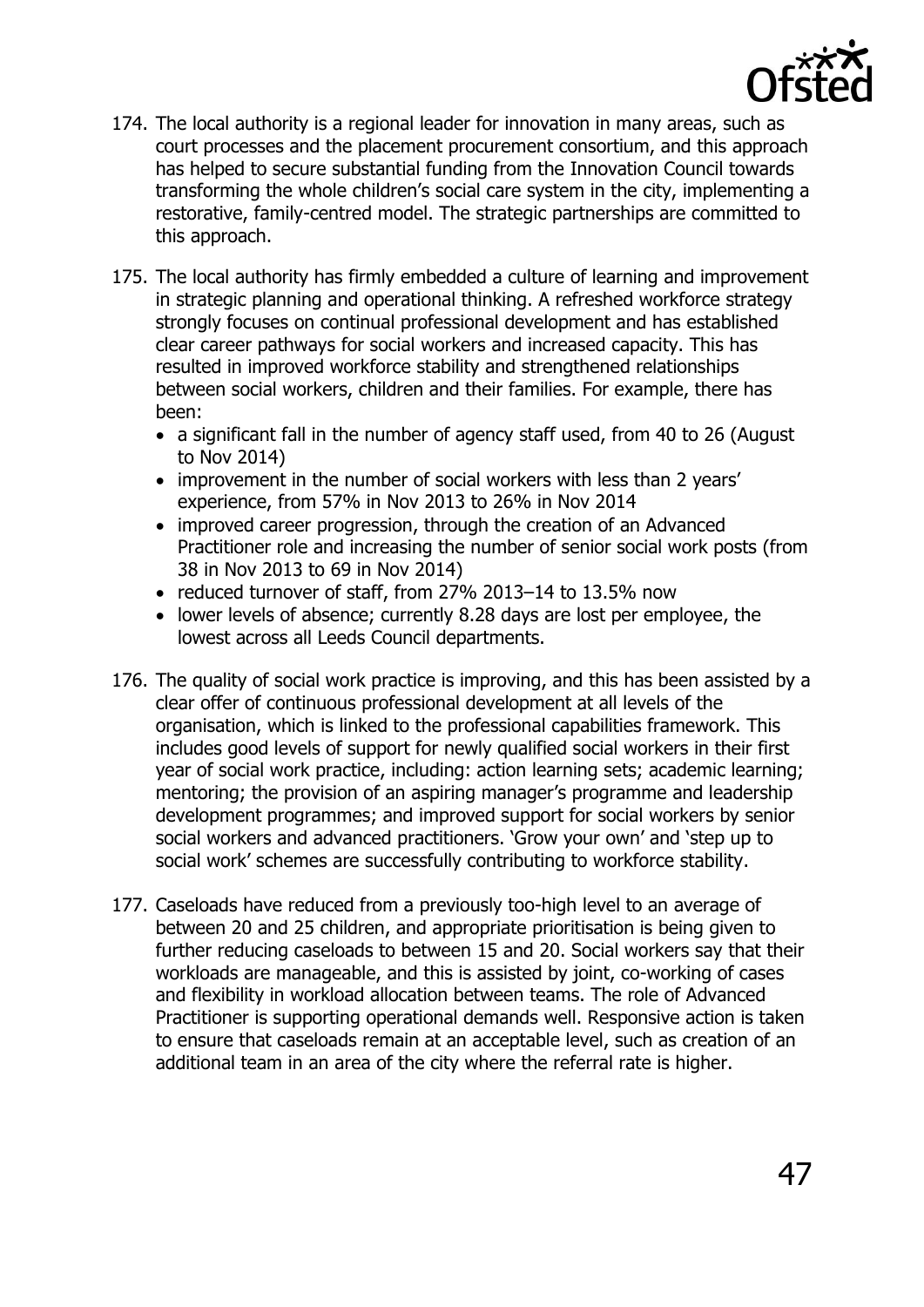

- 178. The comprehensive offer of training for social workers is suitably evaluated by appropriately focusing on its impact on the quality of practice. This is responsive, and effectively links with workforce needs through practice improvement meetings attended by senior managers and representatives from human resources. Social workers and managers spoken to are committed, bright and confident. They feel well supported through management supervision. Some models of supervision seen are innovative and effective, but in many instances casework supervision rather than outcome-focused planning was driving plans for children forward.
- 179. Appraisals of performance are appropriately focused on whole service objectives based on strategic priorities. Objectives set in the previous year have been concentrated on ensuring compliance, and the accompanying narrative demonstrates the extent to which this has been achieved. However, there is inconsistency in relation to the extent in which individuals reflect on the impact of their practice and training, and what they could do to further develop. Supervision does not consistently evidence reflective practice, and there is limited connection made to personal objectives identified through the annual appraisal system. This reduces the focus on continuous improvement.
- 180. A strong and embedded culture ensures that children and young people are listened to and are influential in informing service delivery. This is being assisted by the authority-wide vision to ensure that Leeds is a child friendly city with, for example, 300 city-wide ambassadors across the public, private and voluntary sectors signed up to convey this message across the city. Children's contribution to service delivery is consistently elicited through both commissioning and workforce development, with young people being involved in training and recruitment of staff. A notable commitment places children at the heart of any activity, and this is embedded in social work practice.
- 181. A well-managed complaints service ensures that all complaints are effectively dealt with at the earliest possible stage. Where complaints are escalated, investigations are undertaken by a private provider commissioned to perform this service, and this ensures independence. Generally, learning from complaints is underpinned by a comprehensive Annual Report and is leading to an improvement in services to children. This includes children influencing the direction of both individual cases and service provision.
- 182. A wide-ranging, accessible advocacy service for looked after children is commissioned from a national charity, and includes the provision of advocacy for children with individual communication needs. This has recently been recommissioned and formally extended to provide additional services to children with a disability and subject to child protection plans.
- 183. Children's views of their advocacy needs are integral to the commissioning process, and children are provided with an empathetic service by trained and experienced professionals who are well-attuned to their specific needs.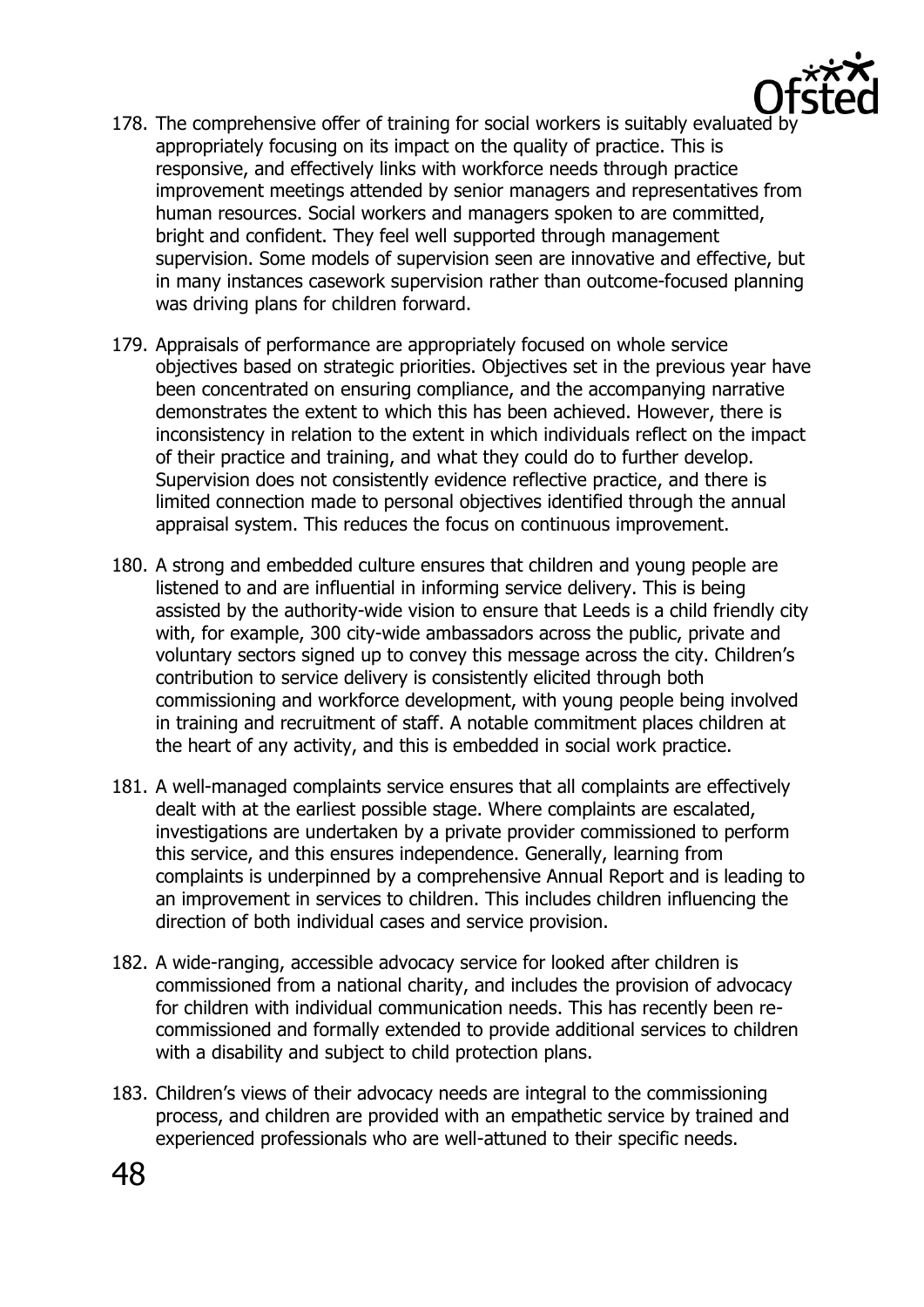

# <span id="page-48-0"></span>**The Local Safeguarding Children Board (LSCB)**

# **The Local Safeguarding Children Board is good**

The arrangements in place to evaluate the effectiveness of what is done by the authority and board partners to safeguard and promote the welfare of children are good

# <span id="page-48-1"></span>**Summary of findings**

# **The LSCB is good because:**

The LSCB is good because it fulfils all of its statutory responsibilities and capably coordinates the work of all key statutory partners by scrutinising, analysing and improving the effectiveness of multi-agency safeguarding practice in Leeds.

The Board has effective leadership and has active support from the Director of Children's Services, the Chief Executive and Lead Member. The Chair is particularly influential in holding partners to account for their contribution to the safety and protection of children and young people in Leeds, including those children living away from their home area. The Board's leadership has been instrumental in developing a strong support and challenge culture, and this is valued by all senior partners.

Robust performance management and quality assurance arrangements ensure that the Board knows its strengths and its weaknesses. The Board's priorities are carefully derived from the findings of multi-agency audits and other intelligence. The Boards priorities are closely aligned with other key strategic bodies so that it both effectively influences them and holds them to account. The business plan contains detailed actions that can be clearly measured and monitored by the Board.

The Board has been influential through its strong leadership in ensuring a strong focus on child sexual exploitation and children missing from home and care. The Board has also been instrumental in influencing the rebalancing of the statutory children's multi-agency framework to a 'Think Family-Work Family' model, featuring restorative approaches and improvements to the 'Front Door' arrangements.

There is a strong focus on the voice and influence of children and young people through an innovative Student LSCB, which has been operational for over a year.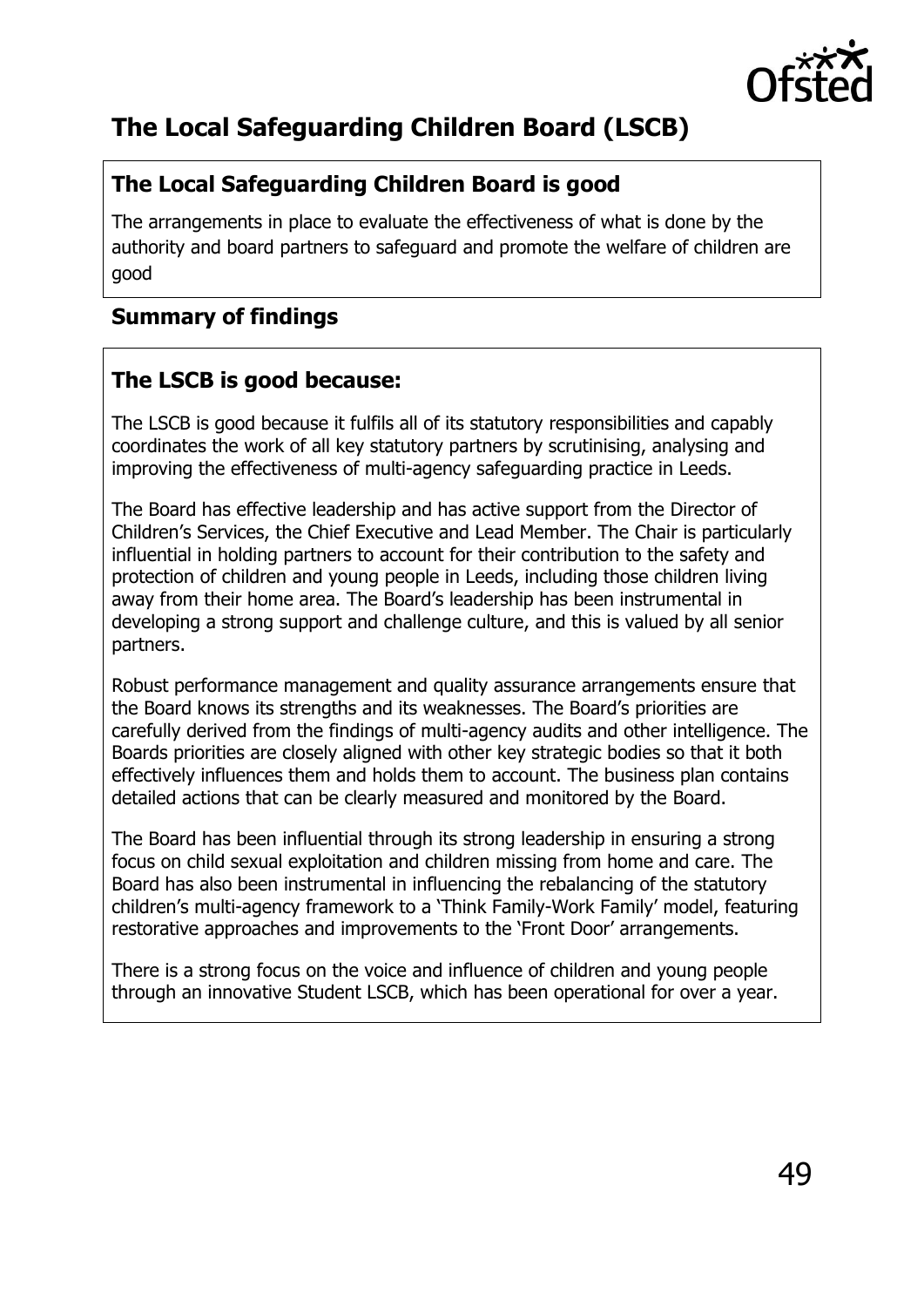

# <span id="page-49-0"></span>**What does the LSCB need to improve?**

#### **Priority and immediate action**

There are no priority actions.

#### <span id="page-49-1"></span>**Areas for improvement**

- 184. Report on the effectiveness of all key partner agencies, through both performance management datasets in order that all safeguarding activity is measured and evaluated in addition to children's social care.
- 185. Collate and aggregate intelligence from return interviews of missing children to inform child sexual exploitation intelligence and analysis.
- 186. Develop improved intelligence and analysis of child sexual exploitation hotspots to inform disruption efforts.
- 187. Accelerate efforts to both understand and evaluate the effectiveness of safeguarding in some harder to reach religious settings and Black and minority ethnic, third and community sector groups engaging with children, with particular awareness of the possibility of radicalisation in some religious and cultural settings.
- 188. Scrutinise the absence of serious incident notifications from partner agencies to ensure that the criteria are well understood and effectively in operation.

## <span id="page-49-2"></span>**Inspection judgement about the LSCB**

- 189. The Local Safeguarding Children's Board (LSCB) is a key member of the group of strategic partnerships in Leeds. The Chair is particularly influential in holding partners to account for their contribution to the safety and protection of children and young people in Leeds, including those children living away from their home area.
- 190. The LSCB is a fundamental component in developing the corporate objective of a child friendly city. A primary aim of the strategy is an earlier offer of help to children, whilst ensuring that children who require immediate safeguarding are consistently identified. The Board strongly influences the strategic priorities of the Children and Families Trust. Strong partnerships are demonstrated by examples of operational arrangements that are jointly resourced and staffed.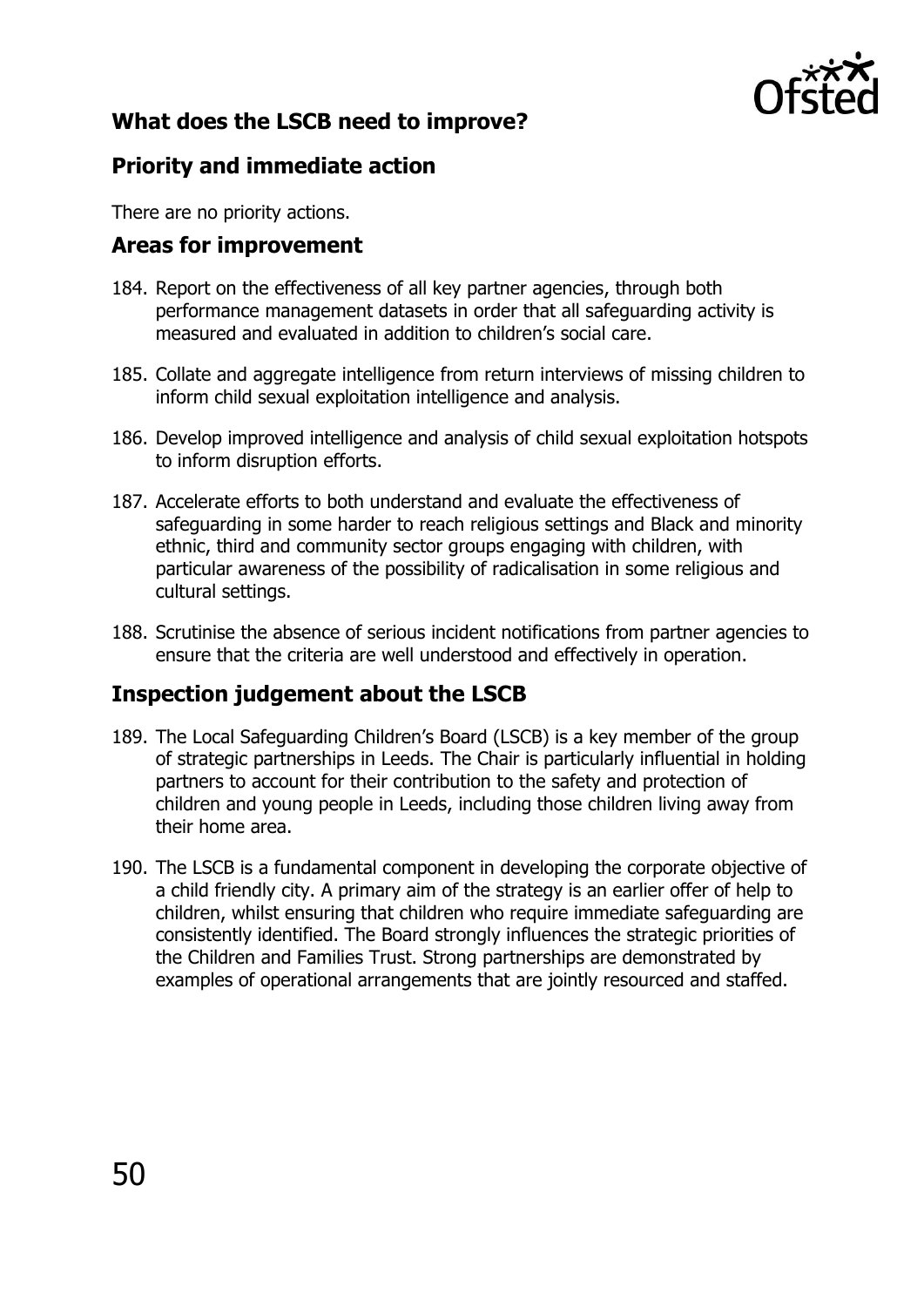

- 191. The Board is outward facing. Priorities for 2014–15 are wide ranging and derived from the findings of quality assurance activities. The Board has joint funded external research, and this has critically evaluated operational and practice arrangements. Evaluations have appropriately included the 'Front Door' arrangements and children and young people who are subject to repeated child protection plans. External academic evaluations are an integral feature of the Board's impact measurement and improvement tools.
- 192. The LSCB Annual Report is evaluative and analytical in content rather than descriptive. A continual refrain is how the Board can learn more and increase the effectiveness of its challenge and scrutiny. Key LSCB priorities are reflected in the Children and Families Trust strategic plan, which is currently being refreshed.
- 193. The Board has been instrumental in influencing the rebalancing of the statutory children's multi-agency framework to a 'Think Family-Work Family' model featuring restorative approaches. Particularly prominent in the model is the extensive use of Family Group Conferences.
- 194. Board meetings are consistently attended by appropriately senior partner representatives. An executive group meets bi-monthly and this maintains momentum. The Board's sub-groups are supported by Business Unit Managers and have clear work programmes to drive forward their business plans.
- 195. The Business Plan carefully crafts strategic priorities into an effective action plan. The plan has sufficient flexibility to allow priorities to be re-ordered in accordance with emerging intelligence from quality assurance and audit programmes. Current priorities are well informed and include improving the care leaver service, evaluating the quality of child protection and children in need plans and assessing the quality and consistency of early help assessments and interventions across the 25 clusters.
- 196. The Board has a measured and effective approach to monitoring and evaluating multi-agency frontline safeguarding practice. The Board exercises careful scrutiny of the transition from a traditional threshold management model to one where referrals receive considered conversations and responses based on the needs of children, rather than establishing whether a threshold has been met.
- 197. Audits and other quality assurance intelligence are reported in weekly and quarterly performance scorecards, with aggregated findings synthesised in an annual performance report. An evaluative, questioning approach pervades the Board's style, in which the pace of progress is measured then recalibrated in the light of the emergence of new challenges; for example, the better identification of adolescent self-harm, forced marriage and child sexual exploitation.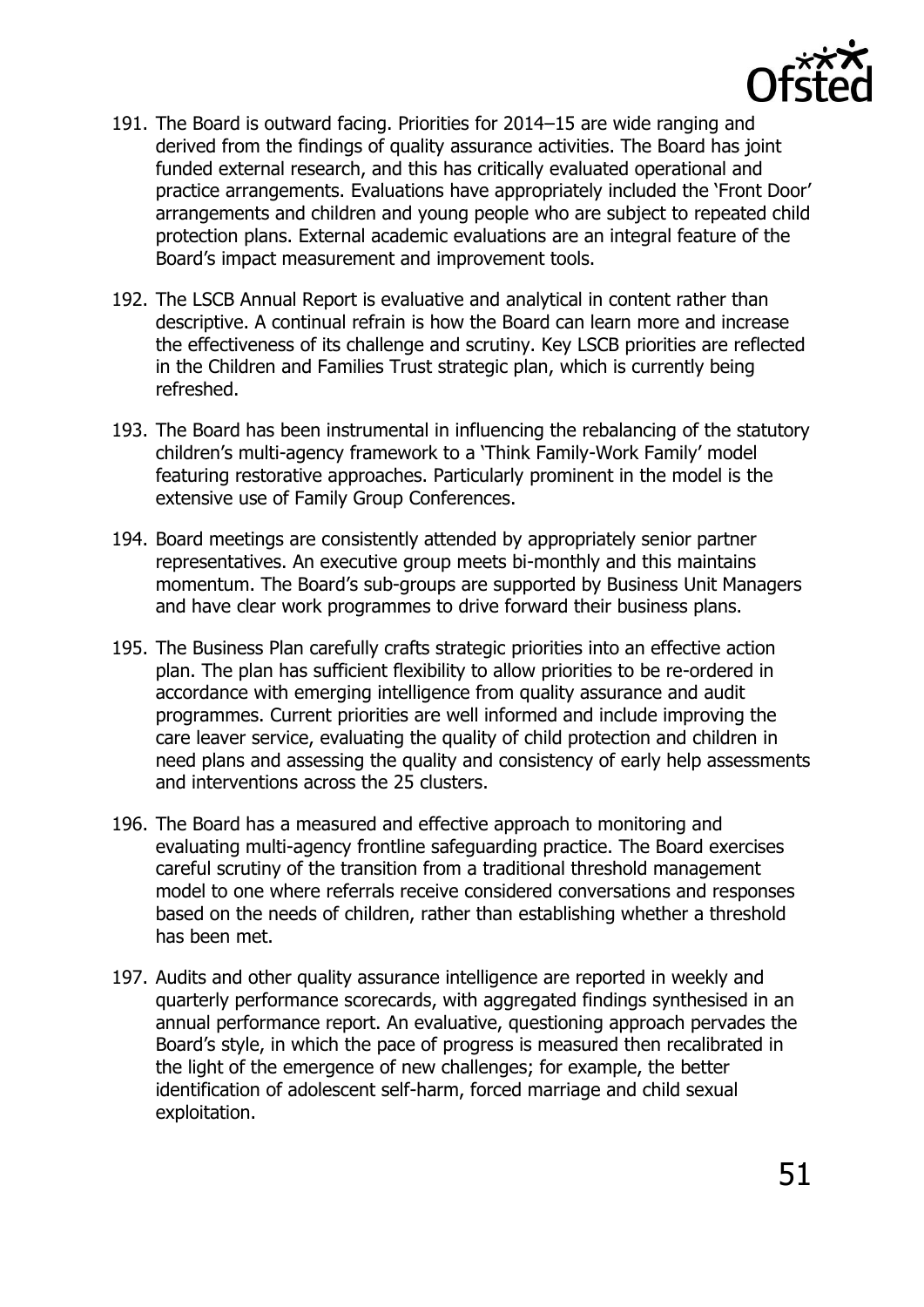

- 198. Board partners value the strong challenge and support model manifested in the arrangements of the Board meetings. This features small working groups, where members routinely challenge partners whose statutory responsibilities are different from their own to ensure a comprehensive safeguarding service. For instance, the Board's Police representative was robustly challenged over a recent HMIC report which featured some critical judgements of police safeguarding activities although actions taken to robustly challenge the lack of police, GP and mainstream midwifery attendance at child protection conferences is yet to show any impact.
- 199. The Board's scrutiny and overview of partners' safeguarding arrangements are careful and thorough. Section 175 returns from schools achieve a 100% completion rate. The Board then establishes common themes, leading for example, to the implementation of improved supervision arrangements for designated safeguarding leads in schools. Section 11 audits also have high completion rates and are subject to a peer challenge process, also identifying salient themes and learning. The Board's budget is secure, comprising annual contribution from partner agencies, which ensures that the Board's priorities can be effectively addressed.
- 200. A comprehensive Learning and Development Strategy includes local agencies providing core curriculum introductory safeguarding programmes. The Board's Learning and Improvement Framework is developed collaboratively with partner agencies and features regular reviews of the impact of learning on improved practice, multi-agency working and enhanced outcomes for children and young people.
- 201. A comprehensive and extensive multi-agency training programme is well attended by most partners. The programme is firmly rooted in learning priorities, comprising core safeguarding training and additional specialist courses reflecting learning needs identified from quality assurance and performance analysis. Head teachers spoke positively about the range of high quality LSCB safeguarding training provided for schools and all social workers spoken to had recently attended an LSCB course.
- 202. The Board recognises the difficulty in demonstrating a linear relationship between training and development inputs and improved outcomes for children. It therefore purposefully evaluates the impact of its training programmes through Section 11 returns, partner agency reports to the Board and effectiveness evaluations at three months after training. A variety of mechanisms are deployed to disseminate learning in addition to structured courses, including 'light bites', 'one minuteguides' (OMG's) and regular ebulletins. Practitioner surveys report favourably on the availability and content of training and learning opportunities.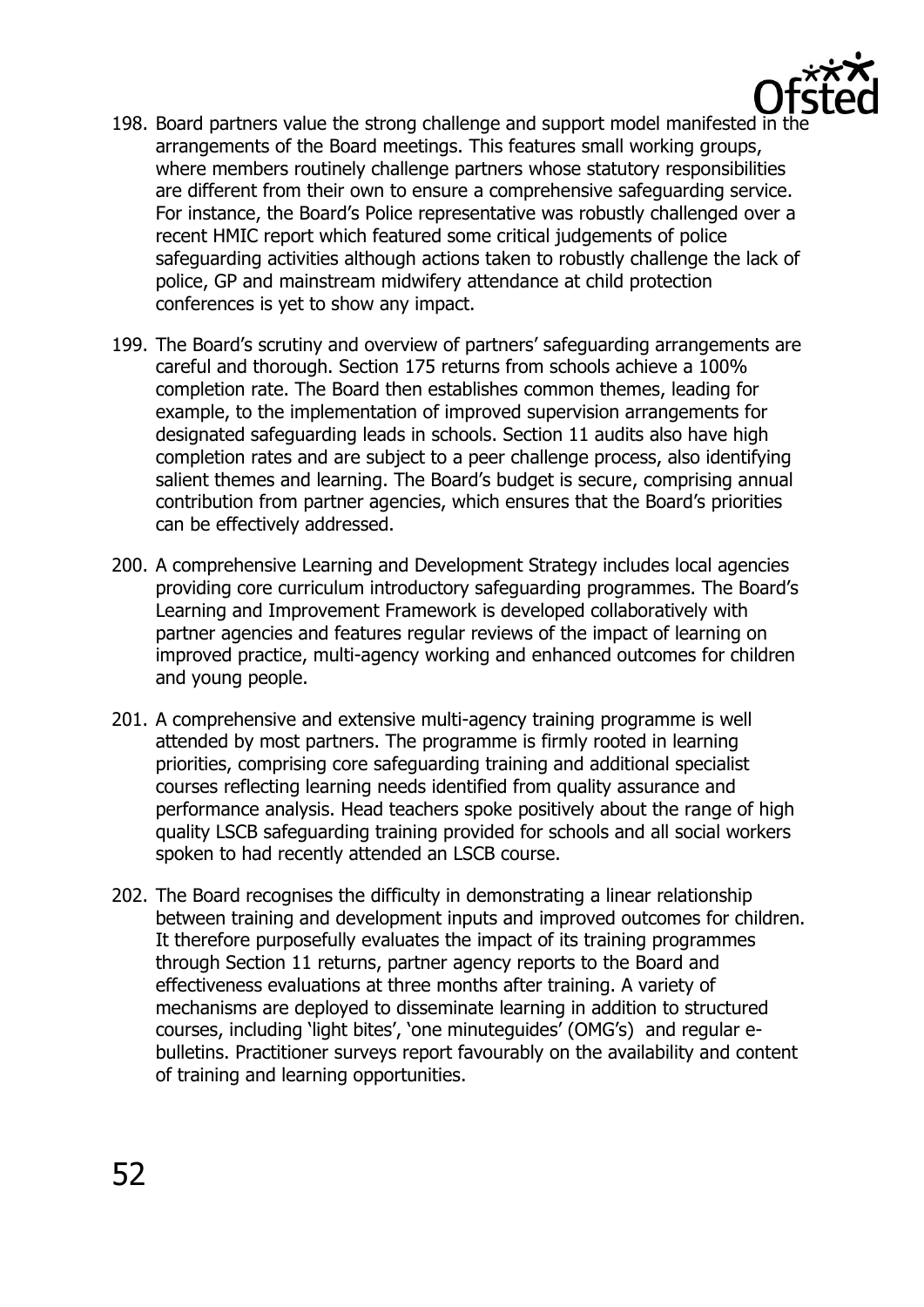

- 203. There have been no Serious Case Reviews (SCRs) initiated in 2014–15, but there have been three Learning Lesson Reviews (LLRs). The Child 'Y' SCR, initiated in 2013, was published at the end of January 2015. Lessons from LLRs are effectively pinpointed and incorporated into both the Learning and Development cycle and the performance management dataset to ensure that lessons are learned. This has included a review of the Leaving Care Service and developing a more cohesive partnership approach to adolescent self-harming and suicidal presentations. Child 'Y' and Child 'V' SCRs have successfully informed learning and development activities concerning chronic neglect and better identification of adolescents with significant emotional difficulties, particularly in the two secure institutions located within Leeds.
- 204. The Board has identified with some concern the lack of any serious incident notifications from major partner agencies in the last year. The decision making process about whether or not to initiate an SCR is reported as robust. However, the fact that the SCR sub-group has not received any serious incident notifications over the last year requires further scrutiny.
- 205. The West Yorkshire Consortium ensures that core LSCB Policies and Procedures are in place across the five member authorities. These are methodically and promptly updated as new regulation and guidance emerges. The LSCB website contains clear, accessible links to the electronic procedures The LSCB website is an accessible and navigable tool through which multi-agency practitioners can readily access safeguarding procedures.
- 206. The Board has been a strong influence in the remodelling of the children's system to one where more help is offered earlier across the 25 clusters, underpinned by comprehensive policies, procedures and quality assurance initiatives to ensure that children who require a statutory safeguarding response are identified quickly. Board partners, particularly schools (who are the biggest referrers), describe a discernible culture change from rigid threshold discussions with the front door, to one in which productive conversations are held, with growing confidence that the early help offer in clusters is providing reliable, robust and appropriate alternatives based on need and risk.
- 207. The Board recognises that further work needs to be undertaken to influence the achievement of consistently effective management of referrals and high quality assessments across all the clusters. Careful monitoring identifies that some clusters are developing effective practices more quickly than others. The Board has plans to closely monitor standards and outcomes over the next year to identify, support and challenge any clusters that are lagging behind.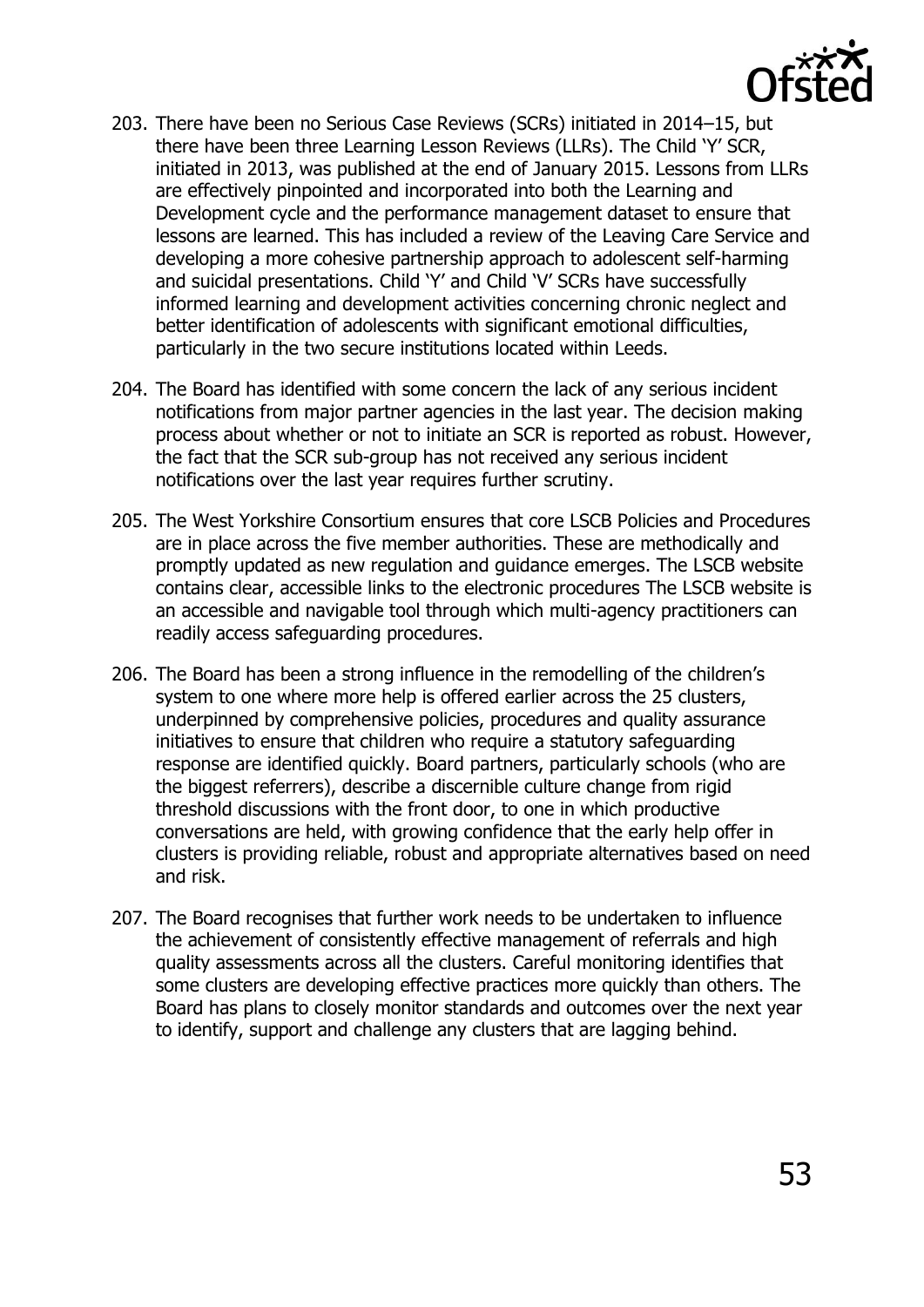

- 208. The Child Death and Overview Panel's (CDOP) annual report to the Board reveals a substantial decline in all child deaths including accidental deaths over the last six years. The CDOP has focused particularly on reducing child deaths in the most deprived areas of the city, to narrow the gap with more affluent districts using evidence-based public health approaches. CDOP has reviewed 83% of child deaths, which is consistent with the national average. Action Plans resulting from child deaths are reviewed quarterly to ensure that prevention campaigns and targeted public health campaigns are effective.
- 209. There are good links with the Health and Wellbeing Board (H&WB), particularly a 'read across' to the 'Best Start' Programme to instil safer parenting behaviours, especially over the dangers of co-sleeping and smoking with infants. Children's public health priorities feature in H&WB plans. The LSCB recognises, however, that more effective commissioning of services needs to gather pace in these areas.
- 210. The Board has closely charted the increase of new child sexual exploitation cases identified over the last two years. The CSE sub-group was set up in 2012 and has improved multi-agency responses at strategic and operational levels through an effective, multi-layered strategy and action plan. The LSCB website houses clear referral pathways for the multi-agency management of risk and assessment. Vulnerability and Risk Management meetings are held to develop multi-agency safeguarding plans for young people assessed as medium and higher risk. A coordinator has been recruited by the council, and a suitable plan is firmly in place to build consistent, robust operational responses across the partnership by developing both a multi-agency hub and a multi-agency team in 2015 to improve intelligence collation and analysis.
- 211. The CSE and the Missing sub-groups have combined in recognition of the overlapping risks to young people. Missing episodes evaluated by inspectors indicate that the majority are effectively managed and return interviews routinely held. The Board reported an increase of missing incidents in 2013–14. However, there is no performance data which captures statutory children's services completion rates and the intelligence gathered from return home interviews, and this diminishes the sub-group's capacity to identify both patterns and hotspots and to target disruption activity. The CSE and Missing Sub-group has identified young people at high and medium risk, but acknowledges that further work is required to respond better to young people at the lower end of the risk spectrum.
- 212. Frontline practice is effectively evaluated, primarily through ongoing programmes of multi-agency audits. These are well targeted at areas requiring improvement that have been identified through the performance reporting cycle. Careful feedback of audits to staff entails findings being incorporated into additional courses in the Learning and Development Offer.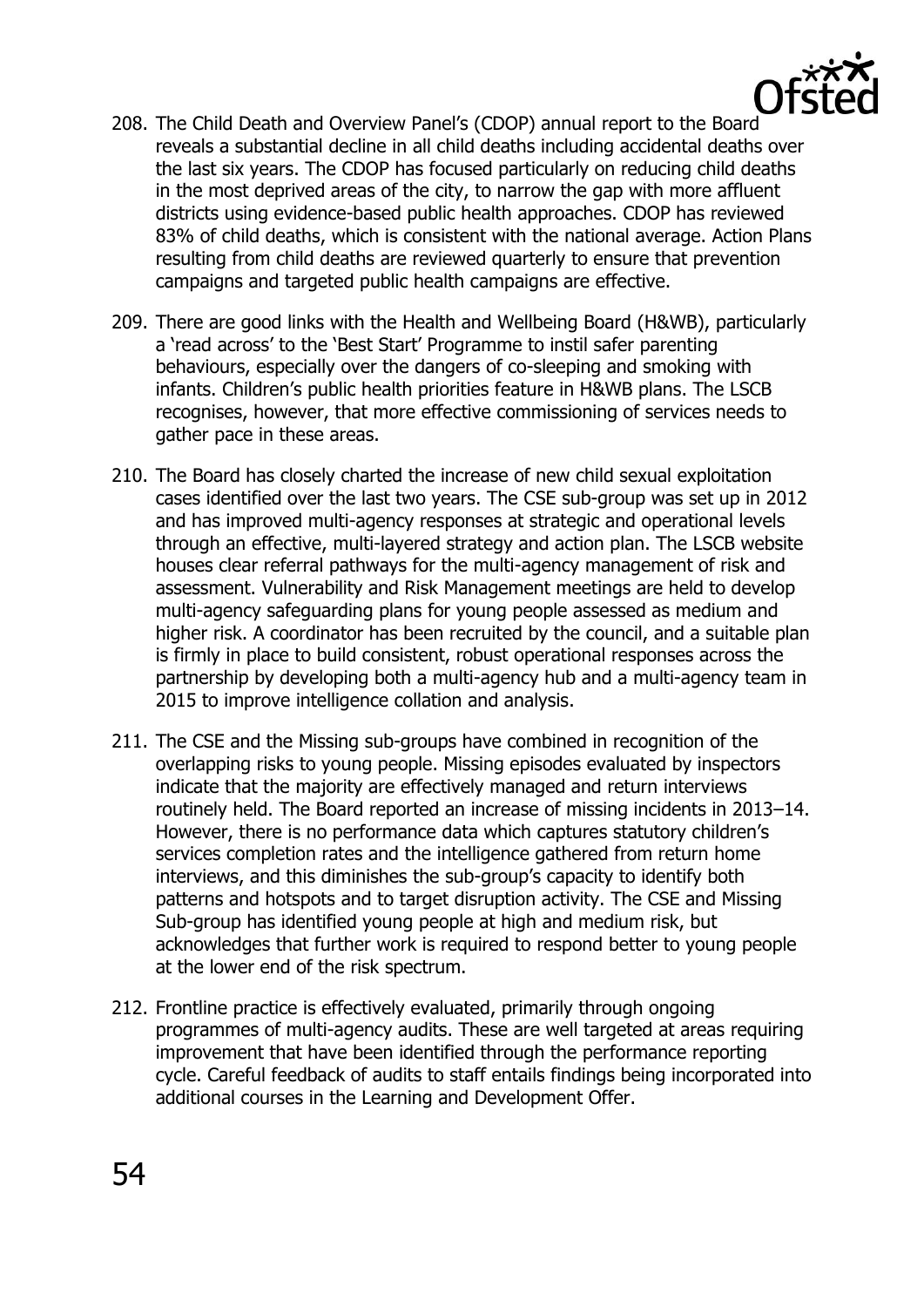

- 213. Performance management scrutiny and evaluation is exercised through quarterly and annual reporting. The content is predominantly drawn from children's social care. There are emerging efforts to develop further multiagency performance data sets, but these are in their infancy. A specialist post has been recruited to further develop reporting of multi-agency quantitative and qualitative data in 2015. However, partner agency data is considered and understanding the story beneath the data is a prominent feature of the performance sub-group. For example, Accident and Emergency admission data has recently been evaluated by Health representatives to examine trends and responses concerning young people presenting with self-harm or suicidal episodes.
- 214. The Board demonstrates a strong and decisive influence in the planning of services for children, primarily through the intelligence analysed from its audits and performance management reporting. For example, there is a comprehensive range of targeted and universal approaches for families affected by domestic abuse. Repeat referrals have reduced by 20% whilst notifications have increased, indicating effective interventions and awareness raising programmes. There has been an unusually high spike in the number of domestic homicides in Leeds. Ten reviews (initiated between April 2012 and July 2014) are currently ongoing. It was reported that only two of the ten households had children living in the families concerned, and in both of these the children had been removed before the murders were committed.
- 215. An innovative Student LSCB, with membership drawn from the student body of Leeds, has been operational for over a year. It exercises both a strong influence upon and effective scrutiny of the main Board. For example, the Student LSCB has decisively informed service development in an effective awareness campaign for young people about on-line grooming, and in facilitating more accessible complaints procedures for young people. The Student LSCB is encouraging all partner agencies to develop a young people's advisory group to increase the voice of young people in their agency's plans and priorities.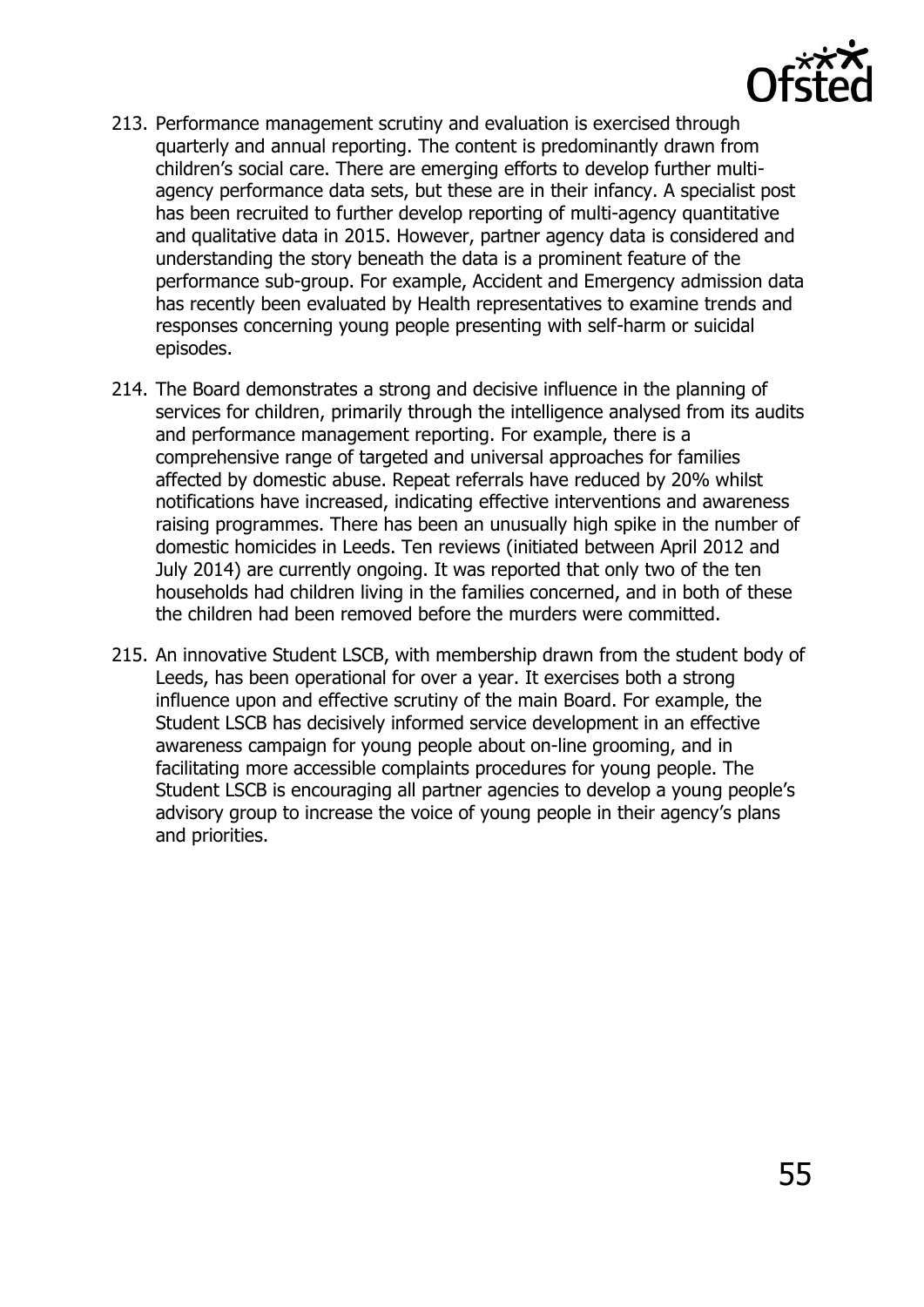

# <span id="page-55-0"></span>**What the inspection judgements mean**

# <span id="page-55-1"></span>**The local authority**

An **outstanding** local authority leads highly effective services that contribute to significantly improved outcomes for children and young people who need help and protection and care. Their progress exceeds expectations and is sustained over time.

A **good** local authority leads effective services that help, protect and care for children and young people and those who are looked after and care leavers have their welfare safeguarded and promoted.

In a local authority that **requires improvement**, there are no widespread or serious failures that create or leave children being harmed or at risk of harm. The welfare of looked after children is safeguarded and promoted. Minimum requirements are in place, however, the authority is not yet delivering good protection, help and care for children, young people and families.

A local authority that is **inadequate** is providing services where there are widespread or serious failures that create or leave children being harmed or at risk of harm or result in children looked after or care leavers not having their welfare safeguarded and promoted.

# <span id="page-55-2"></span>**The LSCB**

An **outstanding** LSCB is highly influential in improving the care and protection of children. Their evaluation of performance is exceptional and helps the local authority and its partners to understand the difference that services make and where they need to improve. The LSCB creates and fosters an effective learning culture.

An LSCB that is **good** coordinates the activity of statutory partners and monitors the effectiveness of local arrangements. Multi-agency training in the protection and care of children is effective and evaluated regularly for impact. The LSCB provides robust and rigorous evaluation and analysis of local performance that identifies areas for improvement and influences the planning and delivery of high-quality services.

An LSCB **requires improvement** if it does not yet demonstrate the characteristics of good.

An LSCB that is **inadequate** does not demonstrate that it has effective arrangements in place and the required skills to discharge its statutory functions. It does not understand the experiences of children and young people locally and fails to identify where improvements can be made.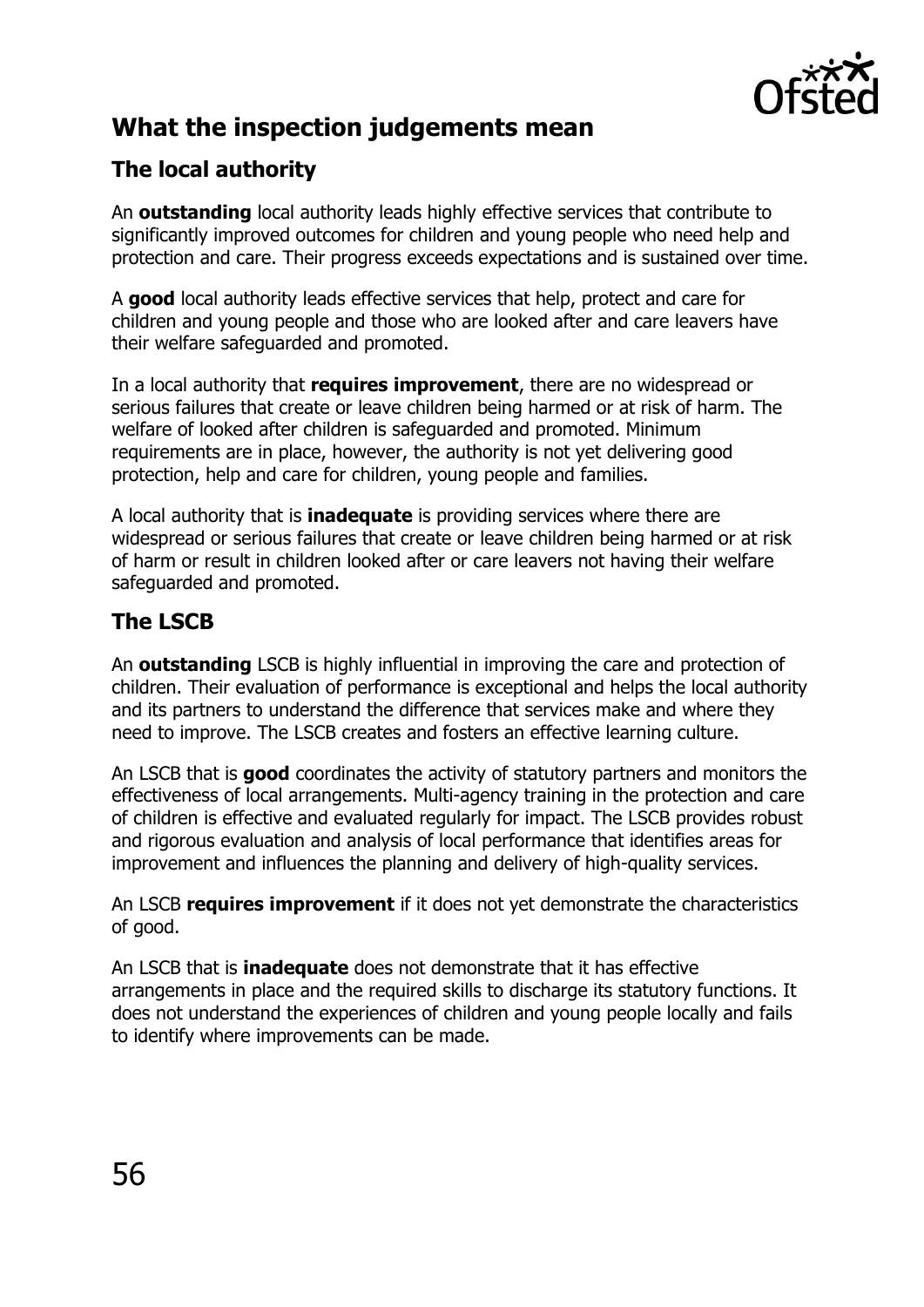

# <span id="page-56-0"></span>**Information about this inspection**

Inspectors have looked closely at the experiences of children and young people who have needed or still need help and/or protection. This also includes children and young people who are looked after and young people who are leaving care and starting their lives as young adults.

Inspectors considered the quality of work and the difference adults make to the lives of children, young people and families. They read case files, watched how professional staff works with families and each other and discussed the effectiveness of help and care given to children and young people. Wherever possible, they talked to children, young people and their families. In addition the inspectors have tried to understand what the local authority knows about how well it is performing, how well it is doing and what difference it is making for the people who it is trying to help, protect and look after.

The inspection of the local authority was carried out under section 136 of the Education and Inspections Act 2006.

The review of the Local Safeguarding Children Board was carried out under section 15A of the Children Act 2004.

Ofsted produces this report of the inspection of local authority functions and the review of the local safeguarding children board under its power to combine reports in accordance with section 152 of the Education and Inspections Act 2006.

The inspection team consisted of nine of Her Majesty's Inspectors (HMI) and Additional Inspectors (AI) from Ofsted.

#### **The inspection team**

Lead inspector: Tracey Metcalfe

Deputy lead inspector: Sarah Urding

Team inspectors: Brendan Parkinson, Anji Parker, Ty Yousaf (AI), Dick O'Brien, Margaret Farrow, Nick Stacey (AI) and Ian Young

Quality assurance manager: Paul Armitage